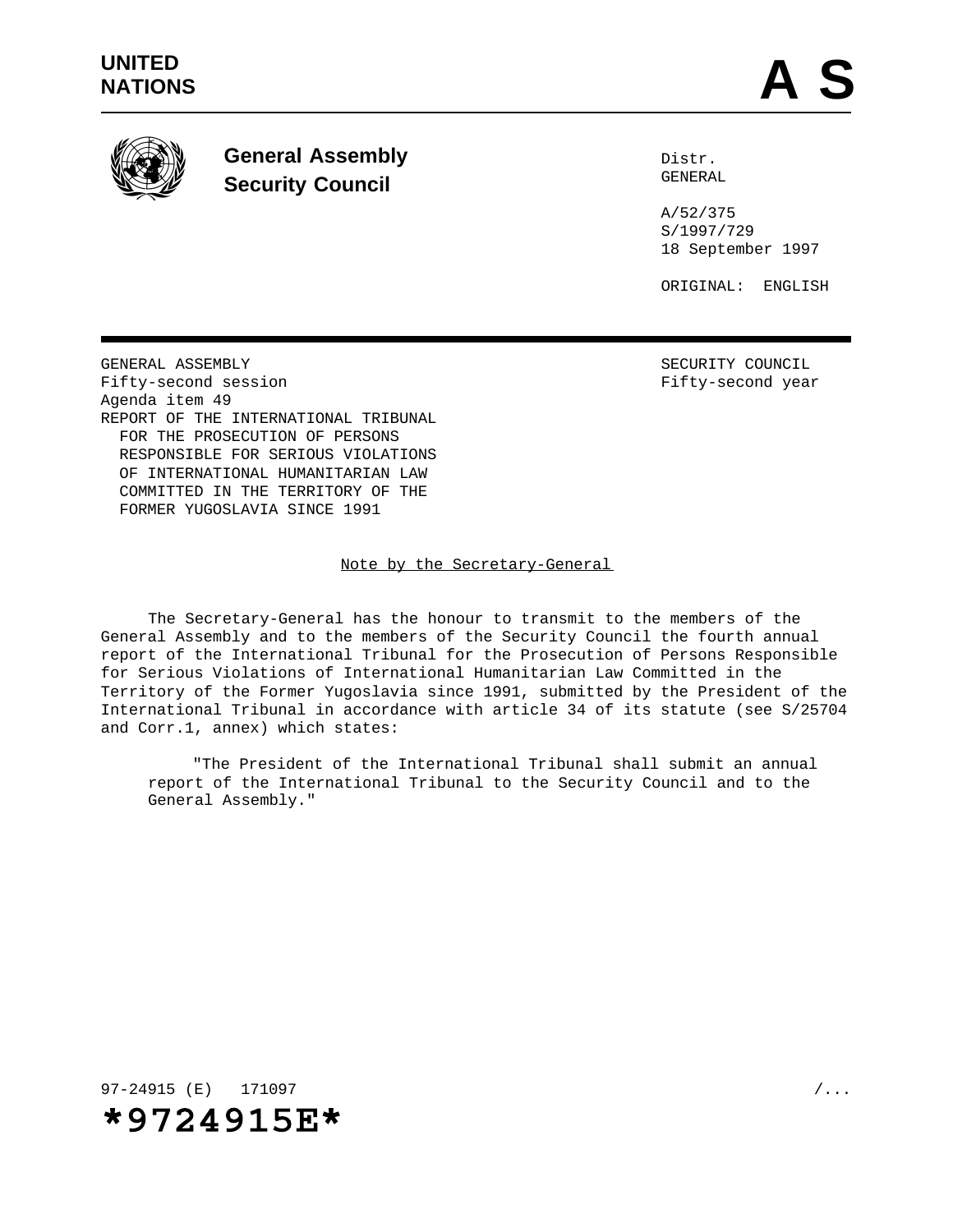#### LETTER OF TRANSMITTAL

7 August 1997

Your Excellencies,

I have the honour to submit the fourth annual report of the International Tribunal for the Prosecution of Persons Responsible for Serious Violations of International Humanitarian Law Committed in the Territory of the Former Yugoslavia since 1991, dated 7 August 1997, to the Security Council and the General Assembly, pursuant to article 34 of the statute of the Tribunal.

Please accept, Excellencies, the renewed assurances of my highest consideration.

> (Signed) Antonio CASSESE President

President of the General Assembly **President of the Security Council** United Nations United Nations New York, NY 10017 New York, NY 10017 United States of America United States of America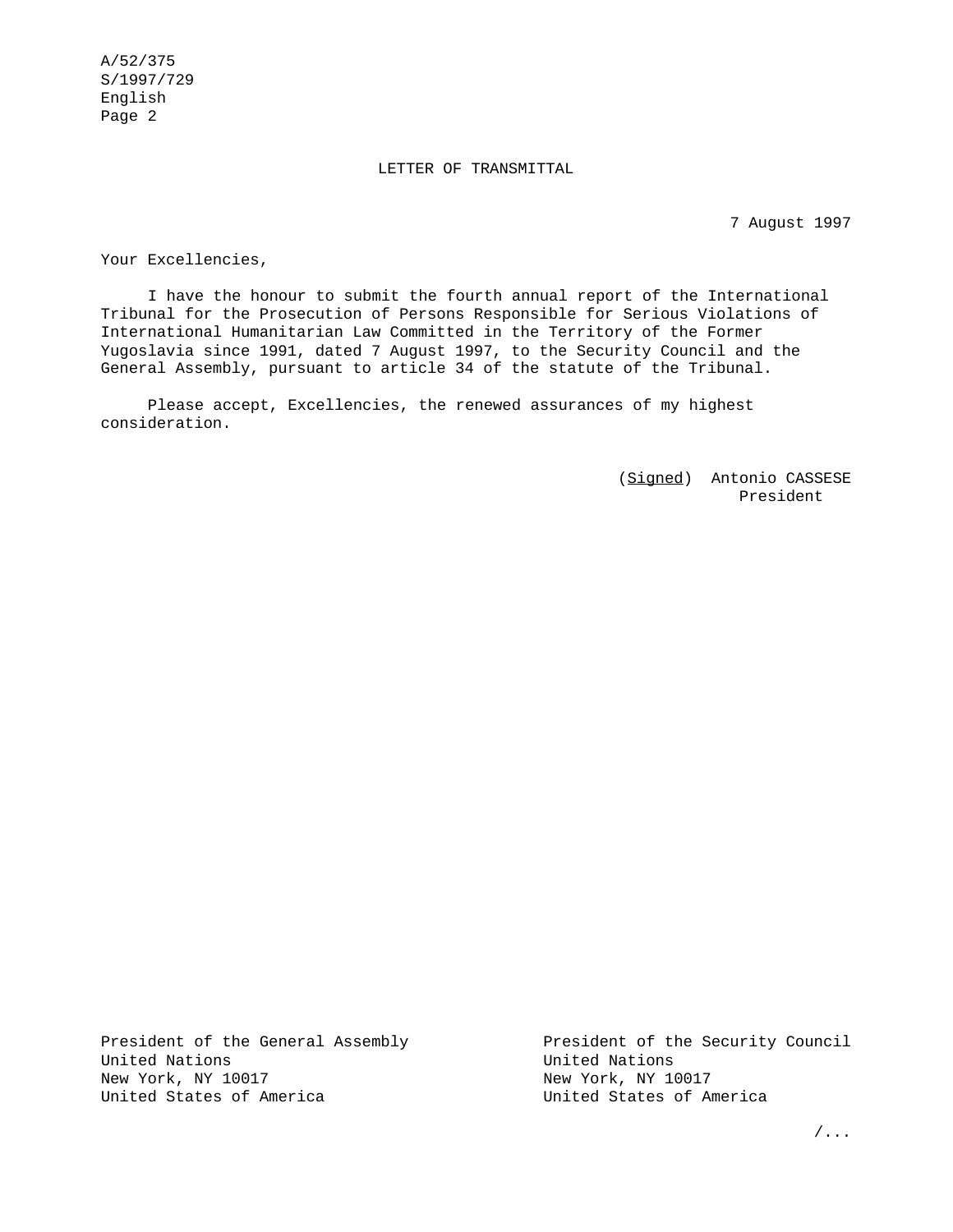FOURTH ANNUAL REPORT OF THE INTERNATIONAL TRIBUNAL FOR THE PROSECUTION OF PERSONS RESPONSIBLE FOR SERIOUS VIOLATIONS OF INTERNATIONAL HUMANITARIAN LAW COMMITTED IN THE TERRITORY OF THE FORMER YUGOSLAVIA SINCE 1991

#### SUMMARY

The fourth annual report of the International Criminal Tribunal for the Former Yugoslavia covers the activities of the Tribunal during the period from 1 August 1996 to 31 July 1997.

The first Judges elected to serve at the Tribunal have almost completed their four-year terms and new Judges have been elected by the General Assembly to serve the next term. In the nearly four years that the Tribunal has been in existence, a great deal has been accomplished. The Tribunal has evolved from a resolution of the Security Council into a fully functioning court, with one trial and two sentencing procedures completed, two trials under way and three more trials scheduled.

In the period from 1 August 1996 to 31 July 1997 the Trial Chambers have been busy with the Tadić, Erdemović, Celebići and Blaškić cases. In the Tadić case, the accused was found guilty on a number of counts involving crimes against humanity and war crimes, and not guilty on several other counts, and sentenced to 20 years' imprisonment. The accused in the Erdemović case, who pleaded guilty to one count of crimes against humanity, was sentenced to 10 years' imprisonment by the Chamber. The accused in these two cases have appealed the judgements of the trial chambers. The Celebici and Blaškic trials are still under way. Three additional indictees have been arrested by Croatia, the United Nations Administration for Eastern Slavonia, Baranja and Western Sirmium (UNTAES) and the Stabilization Force (SFOR), respectively, and delivered to the Tribunal's Detention Unit, where they are awaiting trial.

The Appeals Chamber, likewise, has been occupied with the appeal lodged in the Erdemović case, as well as with numerous applications for leave to appeal against decisions of the Trial Chambers. The Appeals Chamber has also been seized of appeals lodged in the Tadić case by both the Prosecutor and the accused, the hearings in which will take place later in 1997.

The Office of the Prosecutor has continued with its dual roles of investigating violations of international humanitarian law and of prosecuting cases of such violations in court before the Trial and Appeals Chambers. While it has not submitted any new indictments for public confirmation during the year under review, a number of non-disclosed indictments have been submitted for confirmation. Two such indictments led to the apprehension of two indictees by international forces in the former Yugoslavia. Meanwhile, the field investigations of the Office have continued, including the exhumation of mass graves in the former Yugoslavia, which has unfortunately been hampered by funding and other problems.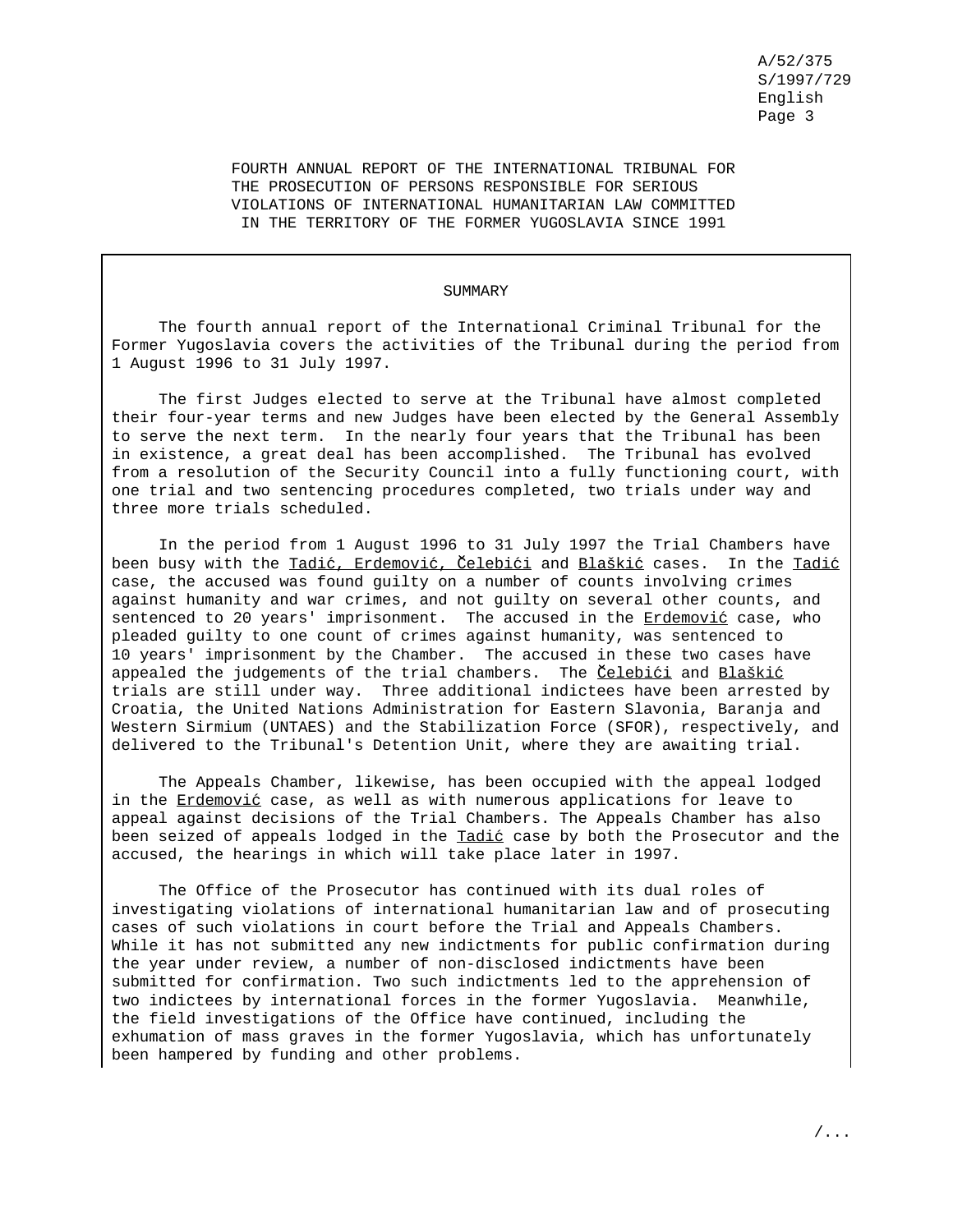> The Registry of the Tribunal comprises a Judicial Department and an Administrative Department. The former has continued to provide support to the Chambers and Office of the Prosecutor to enable them to function, besides drafting and adapting legal texts suited to its work. The Administrative Department has undergone expansion in order to cope with the increasing demands placed on it by the increased staff and activity of the other organs of the Tribunal, in particular the Office of the Prosecutor.

> The Tribunal has achieved a great deal in the past four years, but it has not yet achieved the "critical mass" necessary to ensure success in its mission of bringing justice to the former Yugoslavia for the atrocities such as mass killings, rape and "ethnic cleansing" in all its manifestations, which were committed in the war and which were the reason for the establishment of the Tribunal. Notwithstanding this, a turning point was reached with the momentous arrests by UNTAES and SFOR of two indictees in July 1997. Those arrests are very welcome and it is hoped that such efforts at apprehension of accused persons will continue to be made by SFOR and other bodies.

> Nevertheless, certain States and entities in the former Yugoslavia, namely, the Federal Republic of Yugoslavia, Republika Srpska and the Bosnian Croat authorities, continue stubbornly to refuse to arrest indictees. The international community must therefore put unceasing pressure on those non-cooperative parties to meet their international obligations to cooperate with the Tribunal. The de facto immunity from prosecution that a large number of indictees are currently enjoying in the former Yugoslavia as a result of this lack of cooperation is a direct challenge to the United Nations, and to the international community in general.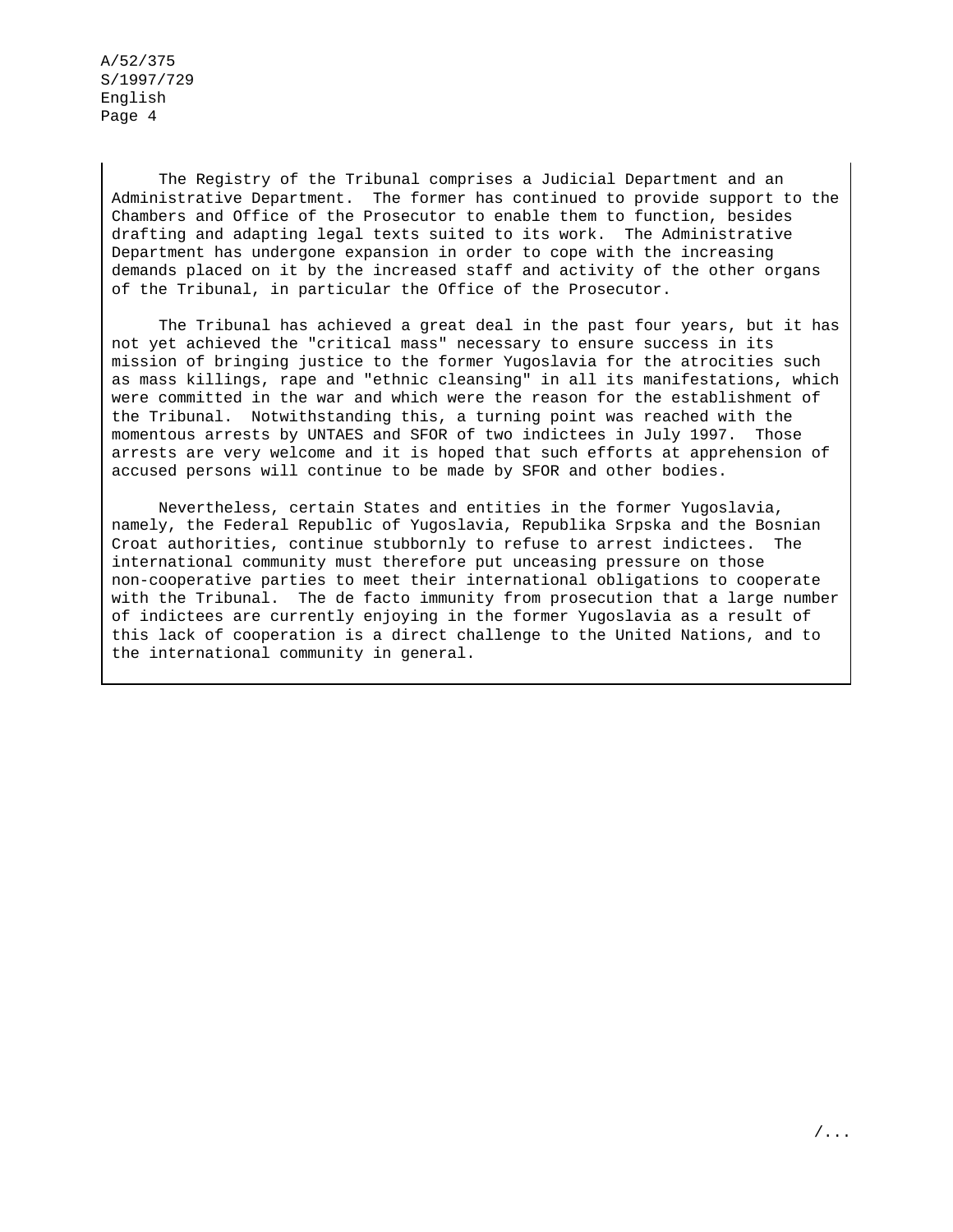#### CONTENTS

|      |    |                                                             | Paragraphs | Page |
|------|----|-------------------------------------------------------------|------------|------|
| Ι.   |    |                                                             | $1 - 7$    | 9    |
|      |    | Part one                                                    |            |      |
|      |    | MAIN ACTIVITIES OF THE TRIBUNAL TO DATE                     |            |      |
| II.  |    |                                                             | $8 - 57$   | 10   |
|      | Α. | Composition of the Chambers                                 | $8 - 10$   | 10   |
|      | Β. | Judicial action                                             | $11 - 55$  | 11   |
|      |    | Judicial orders<br>1.                                       | $12 - 16$  | 11   |
|      |    | 2.<br>The Erdemović case                                    | $17 - 19$  | 12   |
|      |    | 3.<br>The Tadić trial                                       | $20 - 30$  | 12   |
|      |    | The Celebici trial<br>4.                                    | $31 - 38$  | 15   |
|      |    | 5.<br>The Blaškić trial                                     | $39 - 45$  | 16   |
|      |    | б.<br>The Aleksovski case                                   | 46         | 17   |
|      |    | 7.<br>The Dokmanović case                                   | $47 - 48$  | 18   |
|      |    | 8.<br>The Kovaćević case                                    | 49         | 18   |
|      |    | 9.<br>Amicus curiae                                         | $50 - 52$  | 18   |
|      |    | 10.<br>Interlocutory appeals                                | $53 - 54$  | 19   |
|      |    | 11.<br>Rule 61 proceedings                                  | 55         | 19   |
|      | C. | Regulatory activity                                         | $56 - 57$  | 20   |
|      |    | 1. Amendments to the Rules of Procedure and                 | 56         | 20   |
|      |    | Amendments to other Tribunal rules and<br>2.<br>requlations | 57         | 20   |
| III. |    | THE OFFICE OF THE PROSECUTOR                                | $58 - 76$  | 20   |
|      | Α. | Overview:<br>investigations, prosecutions and               | $58 - 60$  | 20   |
|      | Β. | Appointment of a new Prosecutor                             | 61         | 21   |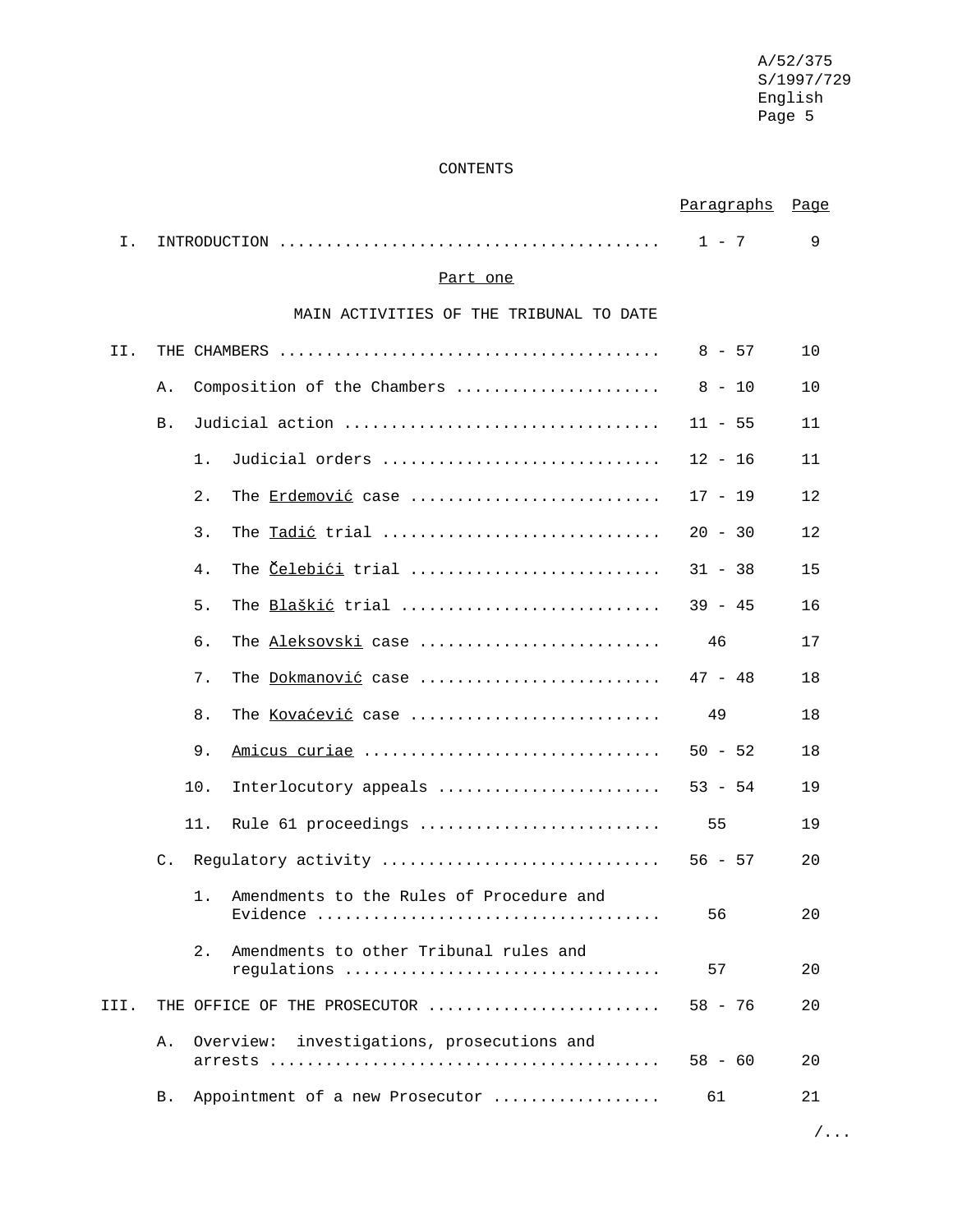CONTENTS (continued)

|     |                |       |                                                                                                                   | Paragraphs  | <u>Page</u> |
|-----|----------------|-------|-------------------------------------------------------------------------------------------------------------------|-------------|-------------|
|     | $\mathsf{C}$ . |       | Activities related to investigations                                                                              | $62 - 71$   | 21          |
|     |                | 1.    | Establishment of field offices                                                                                    | 63          | 21          |
|     |                | 2.    | Investigations into mass grave sites and                                                                          | $64 - 67$   | 21          |
|     |                | 3.    | Investigations into mass grave sites and<br>exhumations (1997)                                                    | 68          | 22          |
|     |                | 4.    | Cooperation with Implementation Force/<br>Stabilization Force and other organizations in<br>the former Yugoslavia | 69          | 23          |
|     |                | 5.    | Development of prosecution and investigation<br>strategies                                                        | $70 - 71$   | 23          |
|     | D.             |       | Activities related to evidence collection                                                                         | 72 - 74     | 23          |
|     | Е.             |       | "Rules of the Road"                                                                                               | 75 - 76     | 24          |
| IV. |                |       |                                                                                                                   | $77 - 131$  | 24          |
|     | Α.             |       | Judicial Department                                                                                               | 78 - 99     | 25          |
|     |                | 1.    | Court management and support services                                                                             | 78 - 81     | 25          |
|     |                | 2.    | Defence counsel                                                                                                   | $82 - 89$   | 25          |
|     |                | 3.    | Detention Unit                                                                                                    | $90 - 92$   | 27          |
|     |                | 4.    | Victims and Witnesses Unit                                                                                        | $93 - 99$   | 27          |
|     | Β.             |       |                                                                                                                   | $100 - 118$ | 28          |
|     |                | 1.    | Budget and finance                                                                                                | $100 - 103$ | 28          |
|     |                | $2$ . |                                                                                                                   | $104 - 107$ | 29          |
|     |                | 3.    | Translation                                                                                                       | $108 - 109$ | 29          |
|     |                | 4.    | General Services                                                                                                  | $110 - 112$ | 30          |
|     |                | 5.    | Electronic support services                                                                                       | $113 - 115$ | 30          |
|     |                | б.    |                                                                                                                   | 116         | 31          |
|     |                | 7.    | Library and reference                                                                                             | $117 - 118$ | 31          |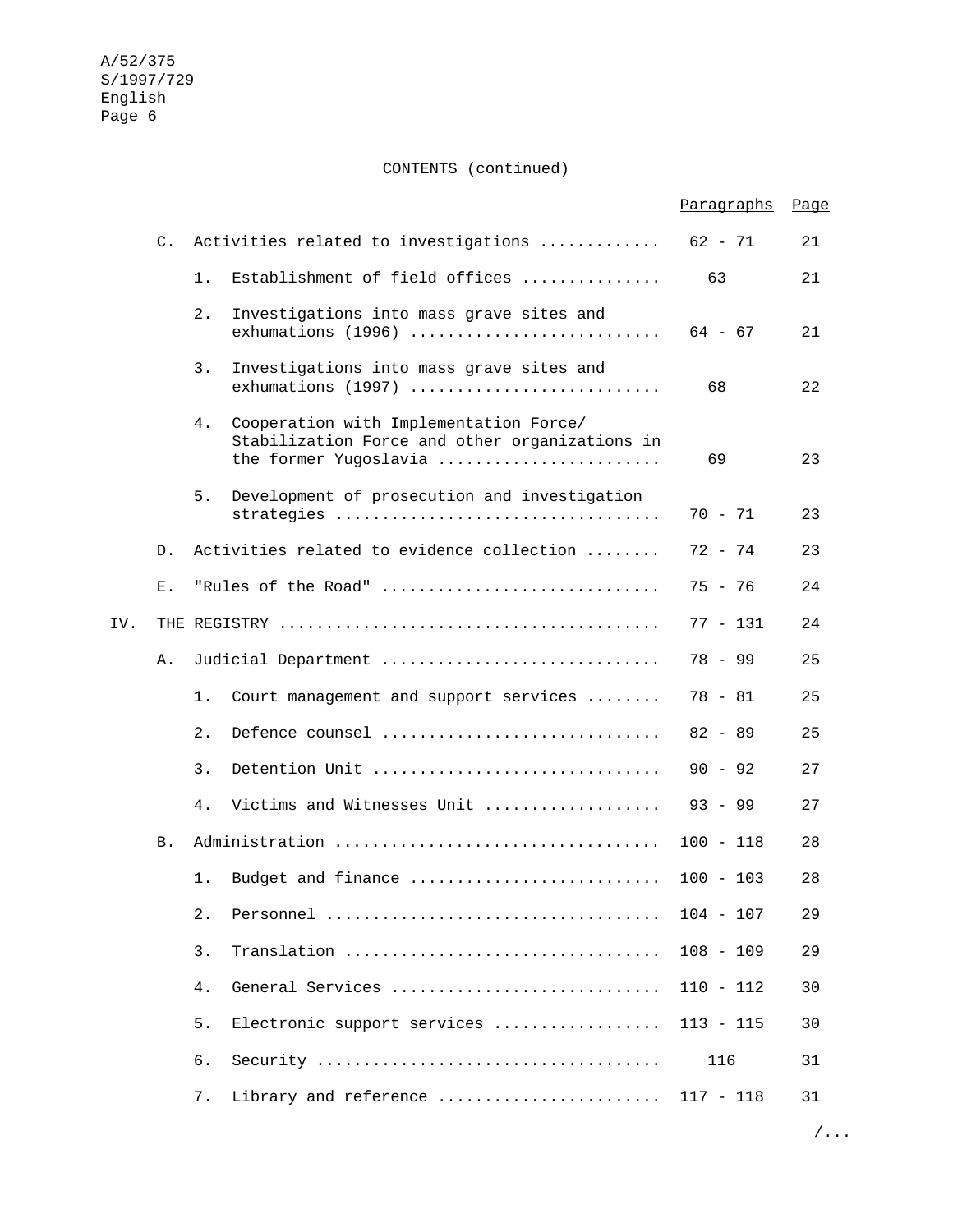# CONTENTS (continued)

|       |                |       |                                                                                         | <u>Paragraphs</u> | Page |
|-------|----------------|-------|-----------------------------------------------------------------------------------------|-------------------|------|
|       | $\mathsf{C}$ . |       | Press and Information Office                                                            | $119 - 131$       | 31   |
|       |                | 1.    | Media coverage                                                                          | $121 - 126$       | 32   |
|       |                | $2$ . | Public interest in the Tribunal $127 - 131$                                             |                   | 33   |
|       |                |       | Part two                                                                                |                   |      |
|       |                |       | ACTIONS OF STATES                                                                       |                   |      |
| V.    |                |       | IMPLEMENTATION OF THE DAYTON PEACE AGREEMENT  132 - 136                                 |                   | 34   |
| VI.   |                |       | CONTACTS OF THE TRIBUNAL WITH GOVERNMENTS AND<br>INTERNATIONAL ORGANIZATIONS  137 - 147 |                   | 35   |
| VII.  |                |       | ENACTMENT OF IMPLEMENTING LEGISLATION  148 - 150                                        |                   | 37   |
| VIII. |                |       | ENFORCEMENT OF SENTENCES  151 - 155                                                     |                   | 37   |
| IX.   |                |       | VOLUNTARY CONTRIBUTIONS  156 - 170                                                      |                   | 38   |
|       | Α.             |       |                                                                                         |                   | 38   |
|       |                | 1.    | Cooperation of the host State  156 - 159                                                |                   | 38   |
|       |                | 2.    | Gratis personnel provided by Governments or<br>organizations  160 - 161                 |                   | 39   |
|       |                | 3.    | Monetary contributions and contributions in                                             |                   | 39   |
|       | B.             |       |                                                                                         |                   | 41   |
|       |                |       | Part three                                                                              |                   |      |
|       |                |       | CONCLUSION                                                                              |                   |      |
| Х.    |                |       |                                                                                         |                   | 41   |
|       | Α.             |       | The Tribunal four years on $171 - 174$                                                  |                   | 41   |
|       | <b>B.</b>      |       | The need for international justice  175 - 180                                           |                   | 42   |
|       | C.             |       | The major stumbling block to the success of the                                         |                   | 43   |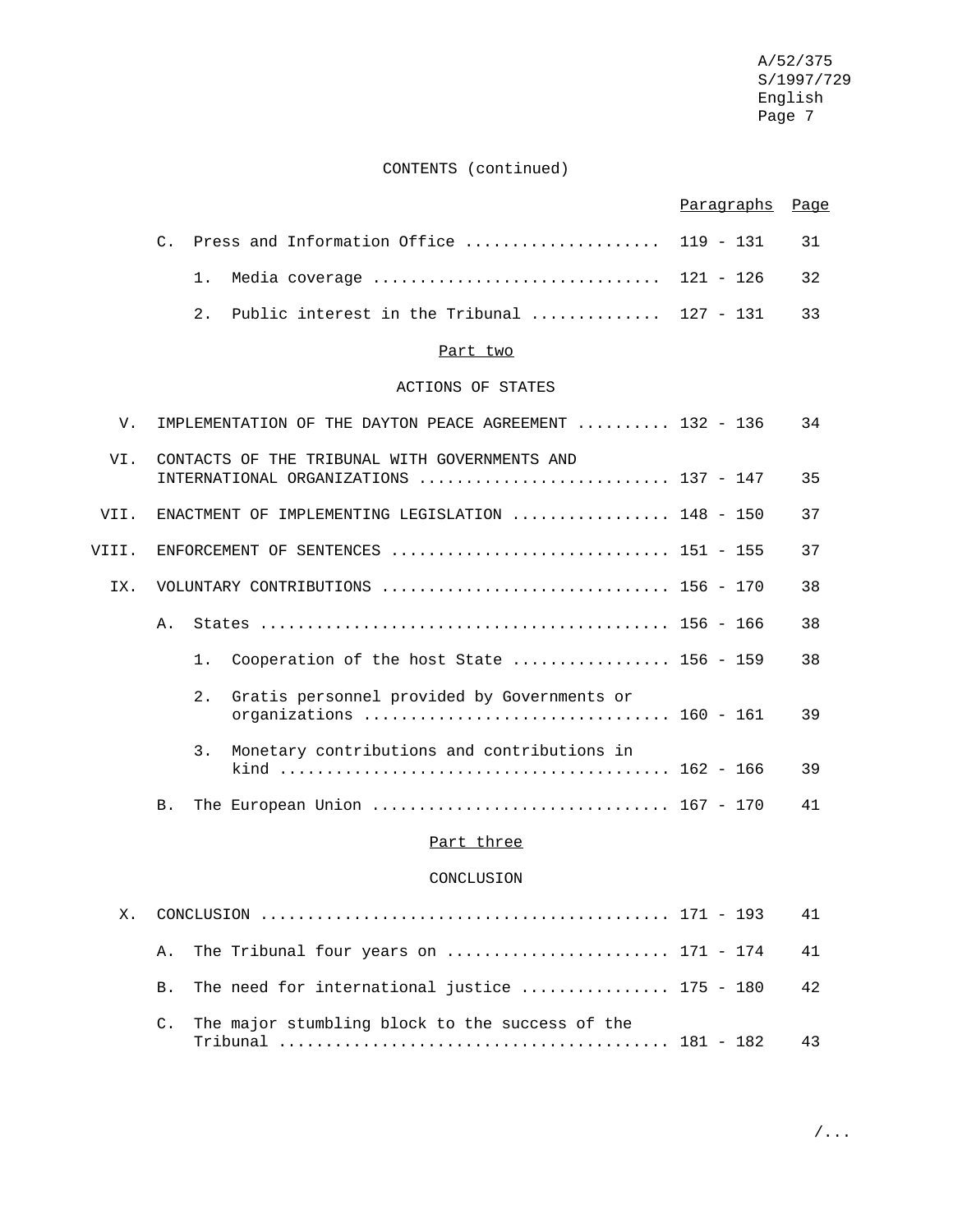CONTENTS (continued)

|     |                |                                                                                                                               | Paragraphs Page |    |
|-----|----------------|-------------------------------------------------------------------------------------------------------------------------------|-----------------|----|
|     |                | D. Lack of cooperation by the States and entities of<br>the former Yugoslavia  183 - 190                                      |                 | 44 |
|     | $\mathbf{E}$ . |                                                                                                                               |                 | 45 |
|     |                | Annexes                                                                                                                       |                 |    |
|     |                | I. List of Public Indictments as at 1 August 1997                                                                             |                 | 49 |
| II. |                | Detailed survey of execution or non-execution of arrest warrants<br>by States entities and international organizations on the |                 |    |
|     |                |                                                                                                                               |                 | 52 |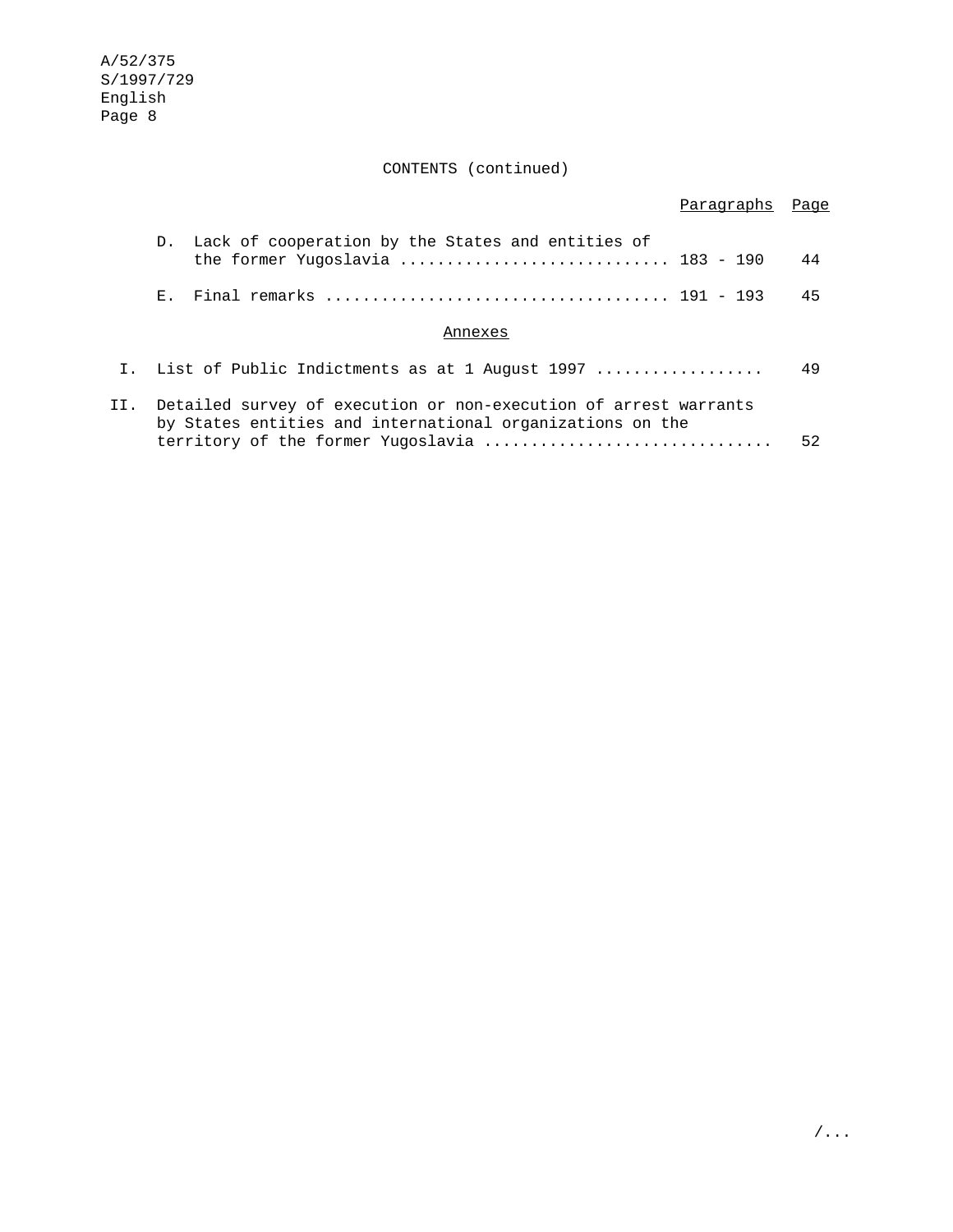#### I. INTRODUCTION

1. The present annual report of the International Tribunal for the Prosecution of Persons Responsible for Serious Violations of International Humanitarian Law Committed in the Territory of the Former Yugoslavia since 1991, its fourth, covers the period from 1 August 1996 to 31 July 1997 and describes in detail the Tribunal's activities during that period.

2. The principal characteristic of the past year is that the main role of the Tribunal, namely, to bring to justice those responsible for atrocities committed in the recent war in the former Yugoslavia, has gained considerable momentum. Trials have been held and concluded, with two indictees sentenced to terms of imprisonment for, inter alia, crimes against humanity committed against civilians in Bosnia and Herzegovina. The reporting period has also been characterized by the very welcome actions of the United Nations Transitional Administration for Eastern Slavonia, Baranja and Western Sirmium (UNTAES) and the Stabilization Force (SFOR) in arresting indictees in Eastern Slavonia and Prijedor, respectively. These arrests represented a historic turning point: for perhaps the first time in history, international forces have arrested persons other than their erstwhile military opponents for the purpose of bringing them to justice before an international court.

3. The main markers of the Tribunal's progress, in broader detail, have therefore been as follows: (a) a judgement has been delivered in the first trial at the Tribunal - the Tadić case - and a sentence has been pronounced upon the accused; (b) another accused, Dražen Erdemović, who pleaded guilty, has been sentenced by the Tribunal and his appeal has been heard; (c) two other trials the Celebići case and the Blaškić case - have started and it is expected that they will finish early next year; (d) Croatia has arrested and delivered an accused - Zlatko Aleksovski - to the Tribunal, thereby joining the ranks of Germany, Austria and Bosnia and Herzegovina, which have also arrested accused persons and transferred them to the Tribunal; (e) one accused, Slavko Dokmanović, has been arrested in Eastern Slavonia by the Prosecutor, with the cooperation of UNTAES - the first arrest by either the Prosecutor of the Tribunal or by an international organization; (f) another accused, Milan Kovačević, has been arrested by SFOR in Republika Srpska - the first such arrest by SFOR - while his co-accused, Simo Drljača, who had resisted arrest by firing on the SFOR forces attempting to apprehend him, was killed by those forces in self-defence; and (g) Italy and Finland have signed agreements allowing persons convicted by the Tribunal to serve their sentences in their national prisons.

4. It is worth recalling that the Security Council created the Tribunal, by its resolution 827 (1993) of 25 May 1993, in view of its grave alarm at continuing reports of widespread and flagrant violations of international humanitarian law occurring within the territory of the former Yugoslavia, and especially in Bosnia and Herzegovina, including reports of mass killings, massive, organized and systematic detention and rape of women, and the continuance of the practice of "ethnic cleansing", including for the acquisition and holding of territory, believing that the establishment of an international tribunal and the prosecution of persons responsible for the above-mentioned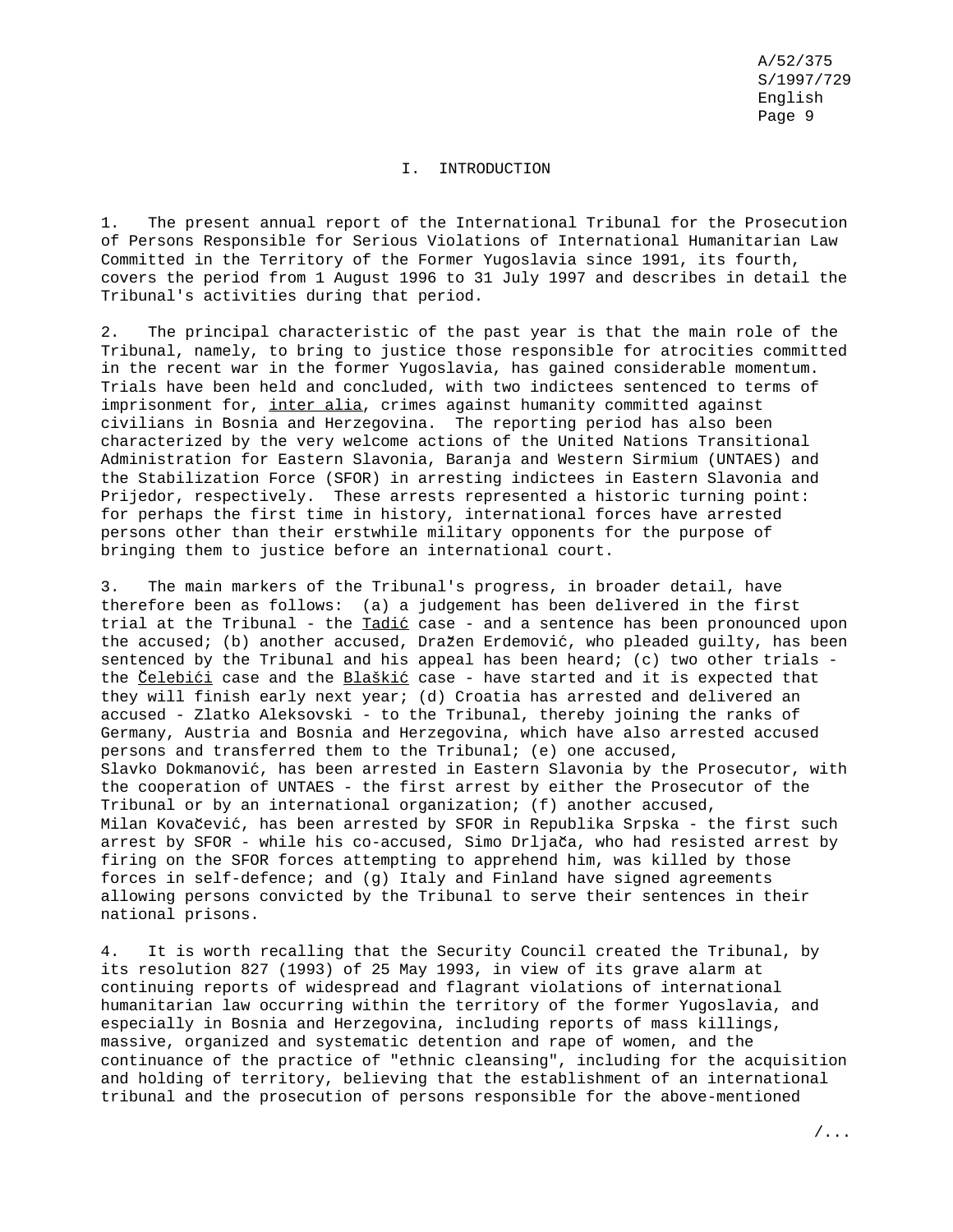violations of international humanitarian law would contribute to ensuring that such violations were halted and effectively redressed, and being convinced that its creation would enable the aim of putting an end to such crimes and of bringing to justice the persons responsible for them to be achieved and would contribute to the restoration and maintenance of peace.

5. That mandate has not yet been properly fulfilled because the vast majority of persons indicted by the Tribunal are still at liberty, ignoring their indictments with seeming impunity. In that respect, a full reckoning remains to be made for the crimes of genocide, "ethnic cleansing", mass killings and rapes committed in the territory of the former Yugoslavia, which the Tribunal was established nearly four years ago to prevent and punish.

6. The Tribunal also continues to suffer from a lack of budgetary resources. Its requests for additional funding and posts have only been met in part, thus causing additional difficulties for the fulfilment of its mandate.

7. For the near future, it will be essential for the Tribunal to construct a second courtroom. On 17 July 1997, the United Kingdom of Great Britain and Northern Ireland very generously offered to pay for the construction of a temporary second courtroom. That donation, of approximately \$500,000, was extremely welcome as it will enable trials to be brought forward by as much as a year. In due course, the temporary courtroom should give way to a permanent second courtroom.

#### Part one

#### MAIN ACTIVITIES OF THE TRIBUNAL TO DATE

II. THE CHAMBERS

#### A. Composition of the Chambers

8. There have been two changes in the composition of the Chambers since last year's annual report, prior to the elections of new Judges. On 6 August 1996, Judge Saad Saood Jan (Pakistan) was appointed to replace Judge Rustam Sidhwa (Pakistan) who had resigned for health reasons on 15 July 1996. On 18 April 1997, Judge Jules Deschênes (Canada) also resigned for health reasons. In a letter informing the Secretary-General of the departure of Judge Deschênes, President Antonio Cassese wrote that Judge Deschênes had been an excellent Judge, always showing the highest judicial skills, impartiality and integrity. He was replaced on 16 June 1997 by Judge Mohamed Shahabuddeen (Guyana).

9. Judge Sidhwa died in Pakistan on 31 March 1997. The news of his death was received by the Tribunal with great sadness. Although his death cut short his contribution to the cause of justice in the former Yugoslavia, his unstinting efforts in that field will long endure.

10. On 20 May 1997, the General Assembly elected 11 Judges to serve four-year terms at the Tribunal, beginning on 17 November 1997. Judge Li Haopei (China) and Judge Ninian Stephen (Australia) did not seek re-election. Five Judges were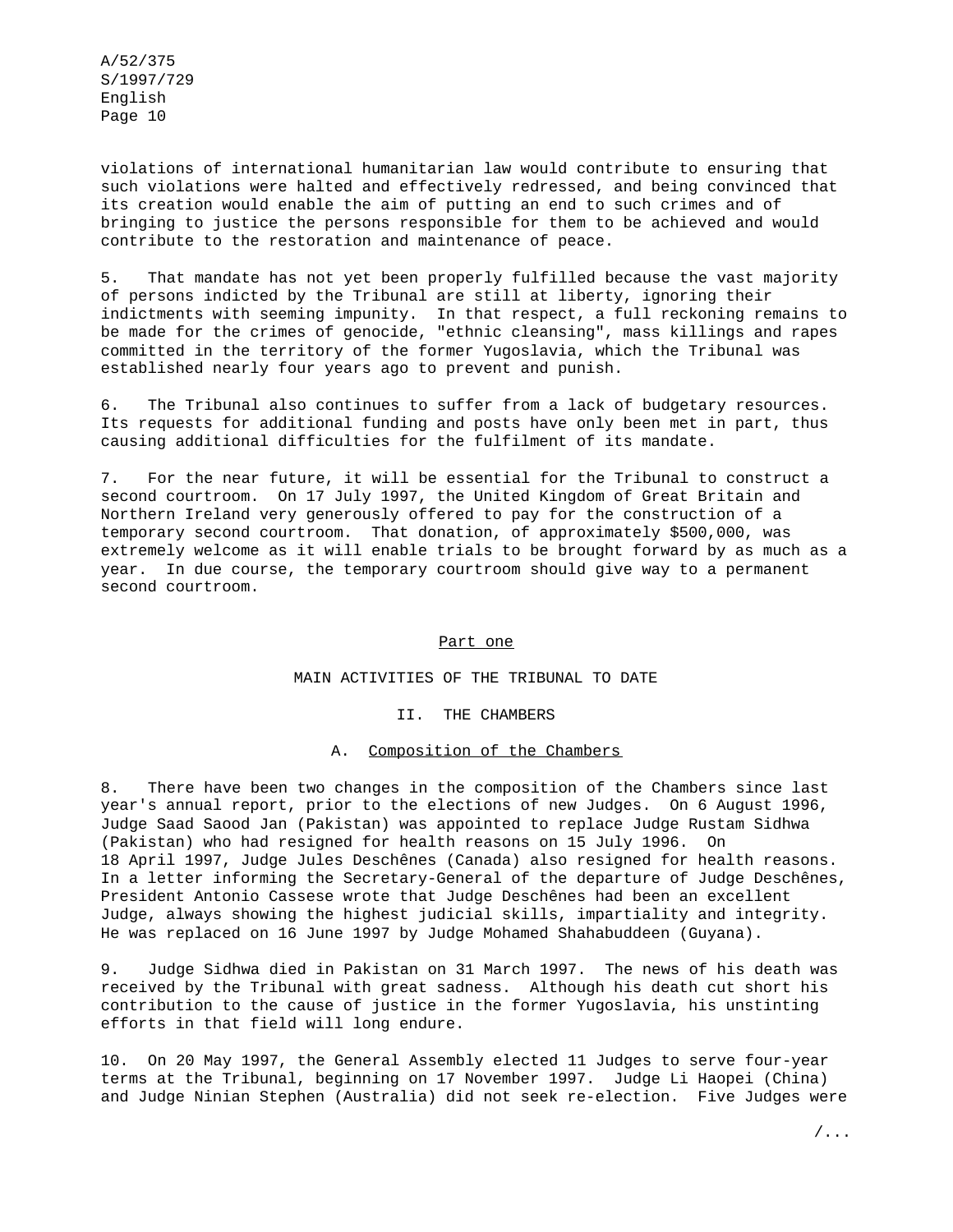re-elected: Judge Antonio Cassese (Italy), Judge Gabrielle Kirk McDonald (United States of America), Judge Claude Jorda (France), Judge Lal Chand Vohrah (Malaysia) and Judge Fouad Abdel-Moneim Riad (Egypt). The six new Judges are Judge Richard George May (United Kingdom), Judge Florence Ndepele Mwachande Mumba (Zambia), Judge Rafael Nieto Navia (Colombia), Judge Almiro Simões Rodrigues (Portugal), Judge Mohamed Shahabuddeen (Guyana) and Judge Wang Tieya (China).

### B. Judicial action

11. The judicial work of the Tribunal has intensified in the past year. As a consequence, the Chambers have continued to forego the previous arrangement of three judicial sessions of approximately 12 weeks each and have instead been sitting continuously since May 1996.

### 1. Judicial orders

#### (a) Indictments and arrest warrants

12. In the past year, the Prosecutor has not publicly submitted any indictments for confirmation. Accordingly the Chambers have not publicly confirmed any new indictments nor publicly issued any arrest warrants in respect of new indictments. One indictment, however, which was confirmed last year on 26 March 1996, was only made public this year, on 27 June 1997. This was the indictment of Slavko Dokmanović, which is discussed further below. Another indictment - confirmed this year - was also made public in the reporting period, namely, the indictment that charged Milan Kovačević, as well as Simo Drljača, with complicity in genocide for the operation of detention camps and "ethnic cleansing" the Muslim population of the Prijedor area of Bosnia and Herzegovina. This case is also discussed below.

13. The main type of judicial order issued in the past year - aside from non-disclosed indictments and arrest warrants - has been the subpoena, in respect of which there have been a number of motions, hearings and decisions, in particular in the Blaškić case. The subpoena hearings were also the occasion for a large number of amicus curiae briefs and appearances, which are discussed in the section on amicus curiae.

#### (b) Subpoenas

14. Subpoenae duces tecum, dated 15 January 1997, were issued by Judge McDonald in the Blaškić case. These were addressed to Croatia and its Minister of Defence and to the Federation of Bosnia and Herzegovina and its Minister of Defence, and directed them to produce documents described in the subpoenas. In two further orders, dated 14 February 1997, Judge McDonald directed that, in the event of a failure to produce the said documents, representatives of Croatia and Bosnia and Herzegovina and their Defence Ministers should appear before her to explain their non-compliance.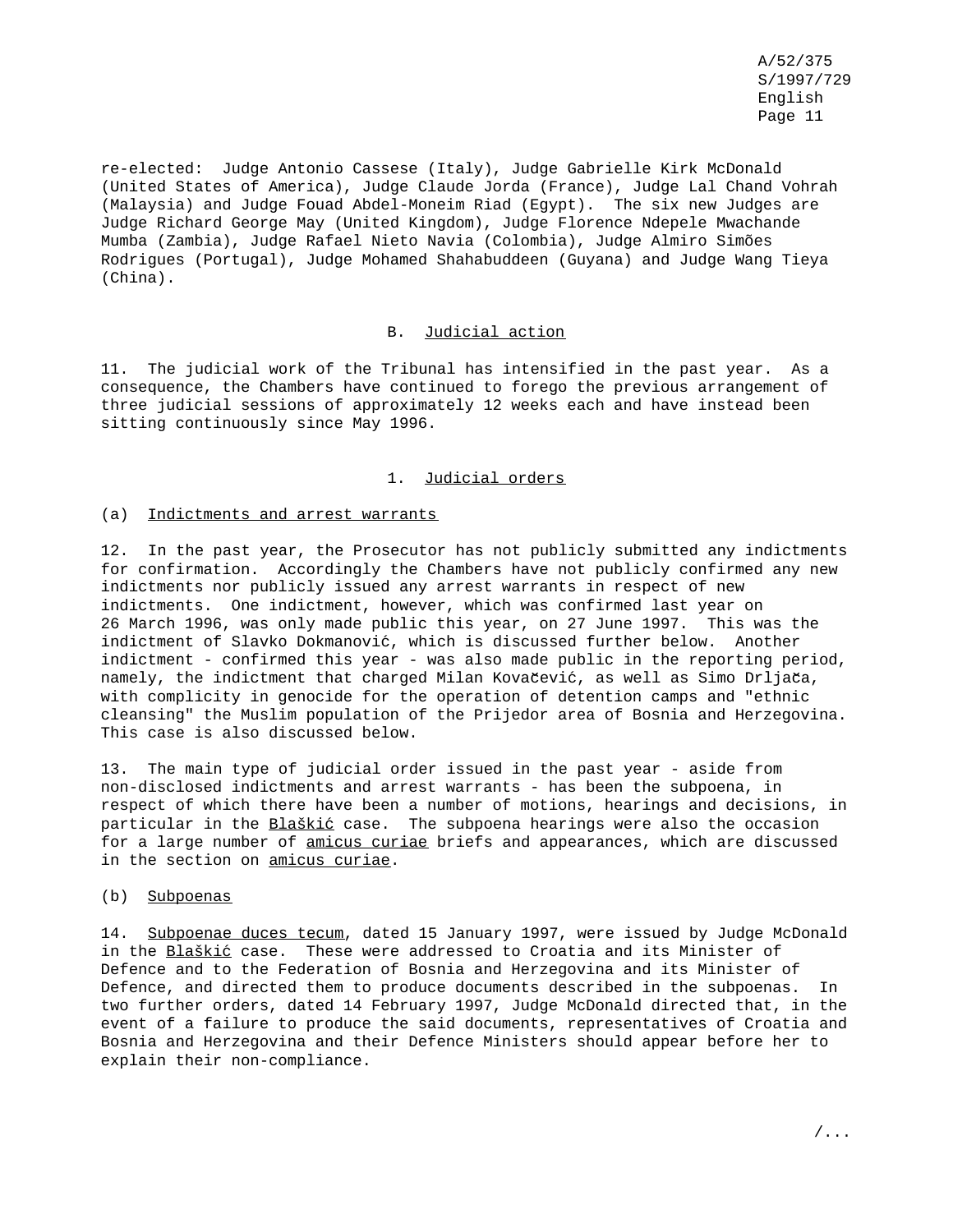15. The order to Croatia was suspended on 19 February 1997 to allow the matter to be resolved informally. Croatia had challenged the legality of the order and subpoena, maintaining that neither international law nor the Tribunal's statute or rules empowered the Tribunal to subpoena State officials.

16. A Trial Chamber consisting of Judge McDonald (presiding), Judge Odio-Benito and Judge Jan rendered a decision on the subject of the subpoena on 18 July 1997, in which it reinstated the subpoena issued on 15 January 1997, addressed to Croatia and its Defence Minister, Mr. Gojko Šušak, on the grounds that the Tribunal has both inherent and express powers to issue a subpoena duces tecum and that States and their officials are under an obligation to comply with such a subpoena. On 25 July 1997, Croatia filed notice of appeal against the said decision, which is currently under consideration by the Appeals Chamber.

#### 2. The Erdemović case

(a) The trial

17. At his initial appearance on 31 May 1996 before Trial Chamber I, composed of Judge Jorda (presiding), Judge Odio-Benito and Judge Riad, Dražen Erdemović pleaded guilty to one count of a crime against humanity for his participation in the summary execution of approximately 1,200 unarmed civilian Muslim men at a farm near Pilica, located in the Zvornik municipality of eastern Bosnia, following the fall of Srebrenica to Bosnian Serb forces in July 1995.

18. A pre-sentencing hearing was held on 19 and 20 November 1996. On 29 November 1996, the Trial Chamber issued its sentencing judgement, in which it sentenced Erdemović to 10 years' imprisonment. As this was the first sentence pronounced by the Tribunal, the Trial Chamber examined the general practice and legal principles governing the sentencing of an accused for crimes against humanity.

### (b) The appeal

19. On 18 December 1996, Erdemović appealed the sentencing judgement, requesting the Appeals Chamber to revise the judgement by suspending or significantly reducing his sentence. Following the submission of briefs by the parties, the Appeals Chamber held a hearing on 26 May 1997 and the judgement was reserved to September 1997.

#### 3. The Tadić trial

## (a) Pre-trial proceedings

20. The Tribunal's first trial, of Duško Tadić, started on 7 May 1996 and ended on 28 November 1996. It was held before Trial Chamber II, composed of Judge McDonald (presiding), Judge Stephen and Judge Vohrah. As the first trial, it involved a number of interlocutory decisions on witness protection and other evidentiary matters. Pre-trial proceedings were described in the previous report (A/51/292-S/1996/665).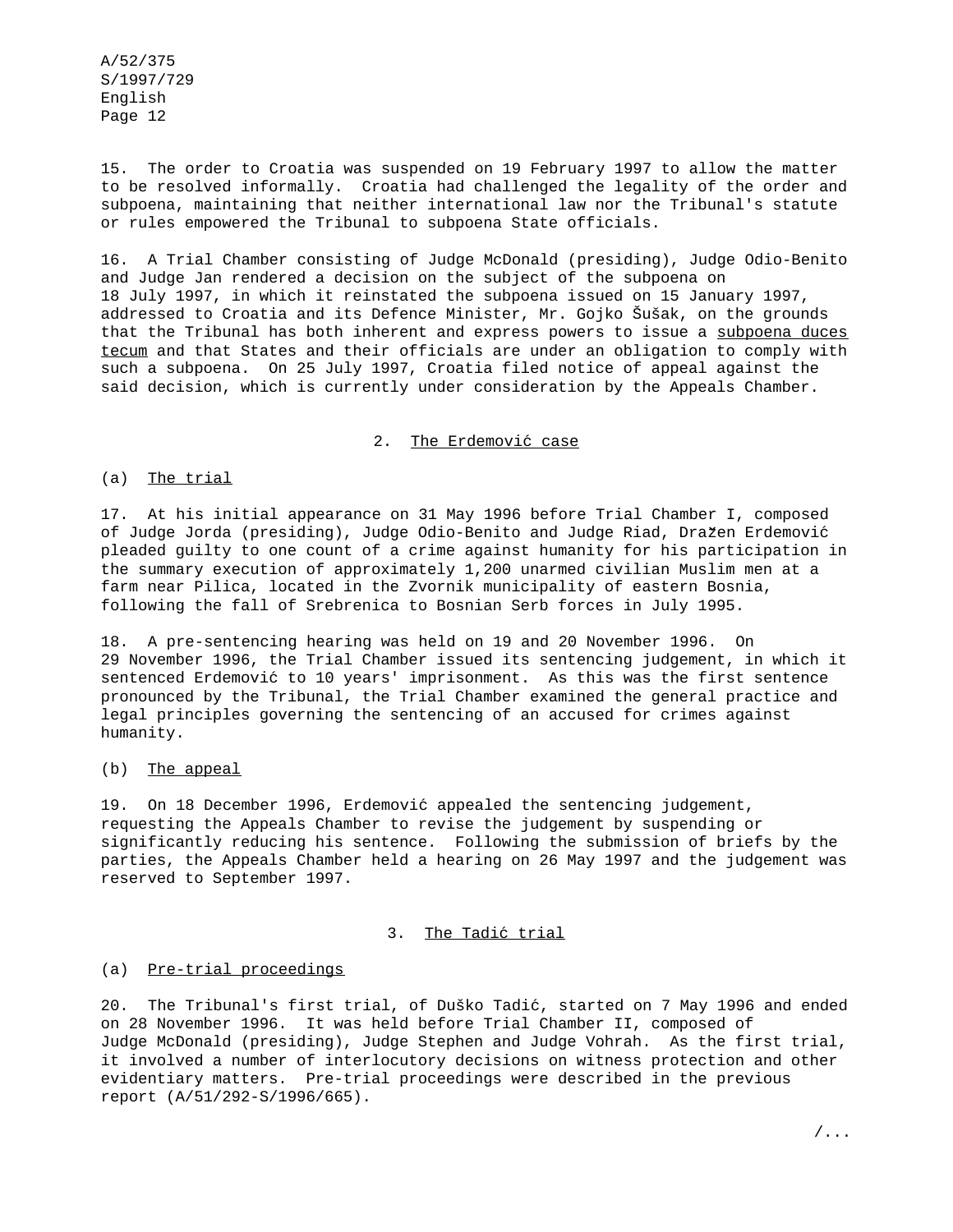### (b) The trial

21. The Prosecution ended the presentation of its case-in-chief on 15 August 1996, some three months after the trial had started on 7 May 1996. The Prosecution had by then called 76 witnesses, of whom 5 were assigned pseudonyms. One witness, witness H, testified under full anonymity, that is, without his identity being disclosed to the accused. A total of 346 prosecution exhibits were admitted into evidence.

22. Following its unsuccessful submission that there was no case to answer, the Defence started the presentation of its case on 10 September 1996 and called a total of 40 witnesses. Nine of them testified under various sorts of protective measures. In execution of a video-conference decision of 25 June 1996, a video link with Banja Luka was set up from 15 to 18 October, by which means 11 defence witnesses testified. A member of the prosecution team and of the defence team, as well as the Deputy Registrar, were present in Banja Luka for the video conference.

23. The fact that the Defence can properly challenge the credibility of witnesses, even when they have received protection of some sort, became apparent in the course of witness L's testimony before the Trial Chamber. The Defence, having researched the witness's family situation, found discrepancies in his testimony and confronted him with relatives who he had claimed in Court were dead. After a conversation with his family, witness L, who had testified for the Prosecution on 14 and 15 August 1996, stated that he had lied when testifying before the Trial Chamber and that he had not witnessed Duško Tadic´ committing any of the acts with which the latter was charged. The Trial Chamber instructed the Prosecutor to conduct an investigation into the circumstances surrounding this testimony. On 8 May 1997, the Prosecutor informed the Judges that it did not consider the case of witness L - whose name was now disclosed as Dragan Opačić - to be an appropriate one for prosecution for false testimony under rule 91. Accordingly, in an order of 27 May 1997, the Trial Chamber ordered that the witness be returned to the custody of the authorities of Bosnia and Herzegovina, whence he came and where he was serving a prison sentence of 10 years.

24. After eight weeks of hearings, the Defence ended the presentation of its defence of alibi on 30 October 1996. A total of 40 defence exhibits had been admitted. Two days of rebuttal followed, during which the Prosecution called another 10 witnesses. The Defence did not call any witnesses in rejoinder. After one week of closing arguments by both sides, the trial came to an end on 28 November 1996. The final judgement was rendered on 7 May 1997. The trial had lasted for 23 weeks, and the transcripts of the hearings amounted to a total of 7,004 pages.

#### (c) The judgement

25. The final judgement was rendered by the Trial Chamber on 7 May 1997. This is the first such judgement by the Tribunal and the first of its kind since the post-Second World War decisions at Nuremberg and Tokyo.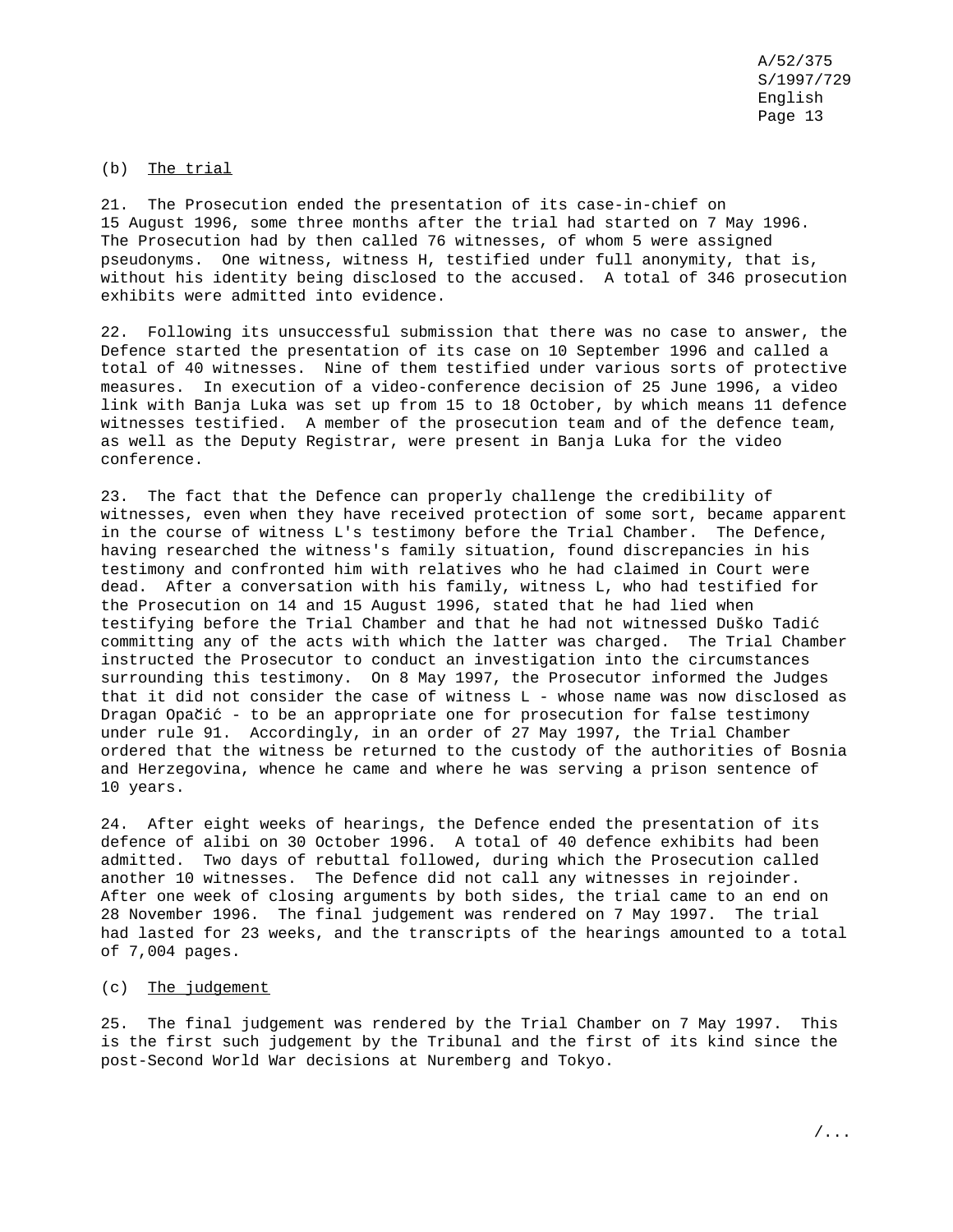26. The accused was charged with grave breaches of the Geneva Conventions (article 2 of the statute), violations of the laws and customs of war (article 3 of the statute) and crimes against humanity (article 5 of the statute) in connection with events in the opština (municipality) of Prijedor in northwestern Bosnia and Herzegovina, in particular during the takeover by Serb forces of the opština in April and May 1992 and the detention and treatment of detainees in camps in the opština, including those at Omarska, Keraterm and Trnopolje, during 1992.

27. By a majority, the Presiding Judge dissenting, the Trial Chamber held that the victims, all of whom were civilians, were not "protected persons" within the meaning of article 4 of the Geneva Convention relative to the Protection of Civilian Persons in Time of War, of 12 August 1949 (the Fourth Geneva Convention) because they were not "in the hands of a party to the conflict of which they are not nationals", as required for "protected person" status under the Fourth Convention. While it could be shown that the Bosnian Serb forces operating in the opština of Prijedor, in whose hands the Bosnian victims found themselves, were largely established by, and dependent on the support of, the Government of the Federal Republic of Yugoslavia, the Prosecution had failed to adduce sufficient evidence to show that the Government of the Federal Republic of Yugoslavia or its army (the Yugoslav Army (VJ)) had exercised sufficient control at all relevant times over those forces to make those forces their de facto organs or agents. Hence the Chamber was unable to hold that the Bosnian victims were "in the hands of" the Government of the Federal Republic of Yugoslavia, and hence "in the hands of a party to the conflict of which they are not nationals" within the meaning of article 4 of the Fourth Geneva Convention. Consequently, the charges made pursuant to the Geneva Conventions were considered inapplicable by the majority and the accused was acquitted of them.

28. In a separate and dissenting opinion concerning the applicability of article 2 of the statute and the grave breaches regime, the Presiding Judge concluded that at all times relevant to the indictment, the armed conflict in the opština of Prijedor was international in character, that the victims were protected persons and that article 2 was applicable. She summarized:

"The evidence supports a finding beyond reasonable doubt that the Republika Srpska Army (VRS) acted as an agent of the FRY ... in regard to the attack and occupation of opština Prijedor during the times relevant to the charges in the indictment and the victims are thus protected persons. The dependency of the VRS on and the exercise of control by the FRY ... support this finding of agency under either the majority's standard of effective control or under the more general test of dependency and control".

29. All other aspects of the judgement and opinion were delivered unanimously by the Trial Chamber. In its verdict, the Trial Chamber held that the accused was not guilty on a number of counts, including each of the charges of murder as a violation of the laws or customs of war and as a crime against humanity since proof that the victims died as a result of the accused's acts was deemed insufficient. However, in respect of count 1 (Persecution), the Trial Chamber did find that the accused had caused the deaths of two policemen by slitting their throats. The Trial Chamber also found the accused guilty on numerous other counts, including cruel treatment as a violation of the laws or customs of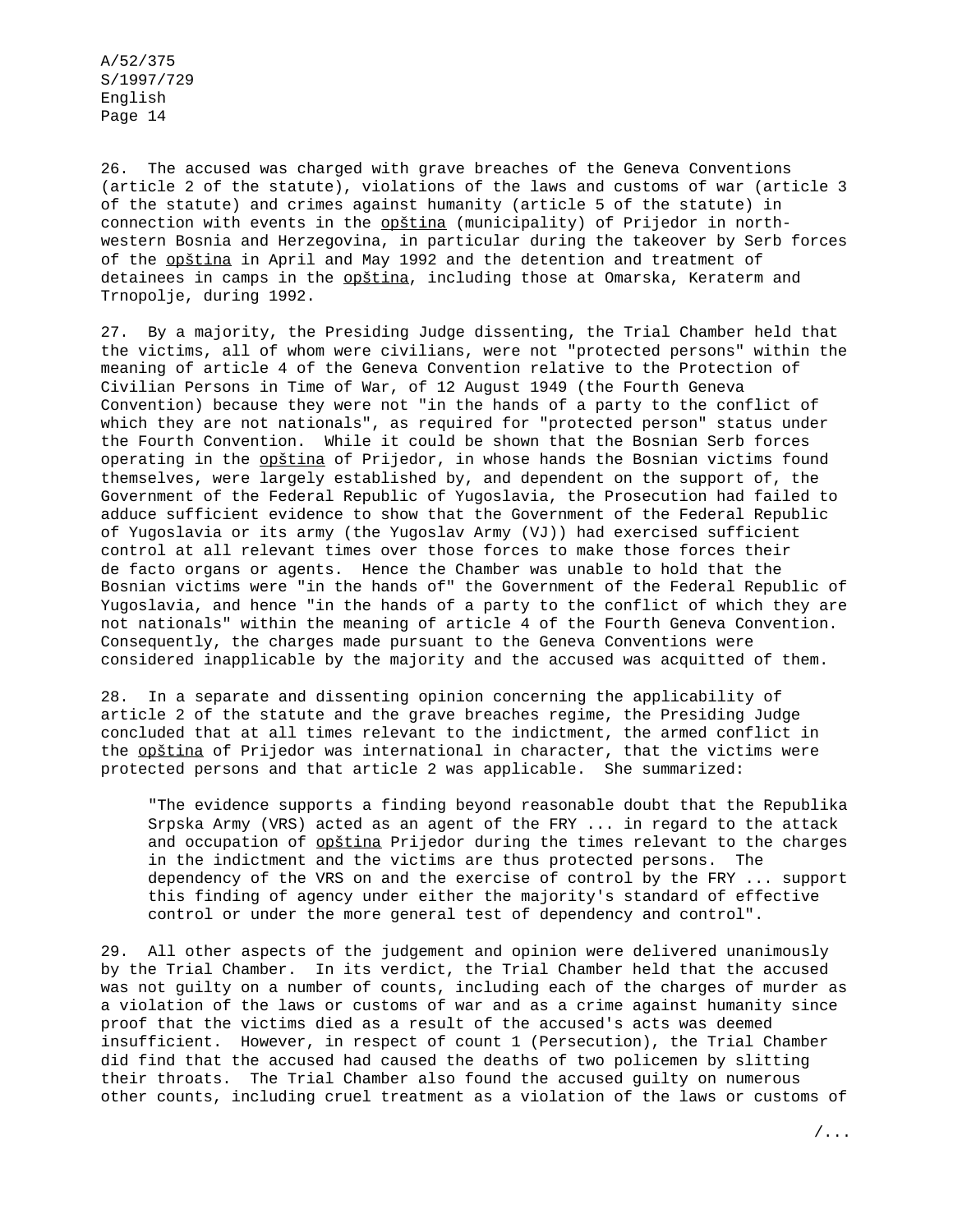war and inhumane treatment as a crime against humanity, for his involvement in the beatings and deportation of detainees in towns, villages and detention camps in the opština of Prijedor.

#### (d) The sentence

30. On 14 July 1997, Duško Tadic´ became the first accused to be sentenced by the Tribunal after a trial following a not guilty plea. The Trial Chamber imposed a number of concurrent sentences, the maximum being 20 years for a crime against humanity (persecution) involving, inter alia, the unlawful killing of two Bosnian policemen, Osman Besić and Edin Besić.

## 4. The Celebici trial

31. The indictment against Zejnil Delalić, Zdravko Mucić, Hazim Delić and Esad Landžo was confirmed on 21 March 1996, alleging numerous grave breaches of the Geneva Conventions and violations of the laws and customs of war perpetrated against Bosnian Serb detainees at the Celebic´i camp in central Bosnia in 1992. This case, which concerns, inter alia, the issue of command responsibility, is the first joint trial to be held before a Trial Chamber of the Tribunal.

32. The accused were each assigned both lead and co-counsel - with one accused also being assigned a third counsel - so that at present the defence team consists of a total of nine defence counsel, three of them coming from the former Yugoslavia. Both the Prosecution and the Defence filed many preliminary motions relating to, inter alia, the form of the indictment, the holding of separate trials and the disclosure of evidence. In an important decision relating to the request for provisional release by the accused Zejnil Delalić, the Trial Chamber decided that among the factors to be taken into account when assessing such a request was the reasonable suspicion that he committed the crime, as well as the length of the accused's detention. All four accused's requests for provisional release were rejected mainly out of a fear of flight. Motions for a separate trial by all four accused have also been rejected by the Trial Chamber.

33. In respect of a number of these decisions, the Defence sought leave to appeal to the full Appeals Chamber, pursuant to rule 72 (B) (ii) of the Rules of Procedure and Evidence. To date, these applications for leave to lodge interlocutory appeal have been refused by the Bench of the Appeals Chamber constituted under the above-mentioned sub-rule.

34. The accused Esad Landzo filed a notice of his intention to raise the defence of alibi, pursuant to rule 67, as well as the special defence of diminished or lack of mental responsibility.

35. The trial commenced on 10 March 1997 before Trial Chamber II, composed of Judge Karibi-Whyte (presiding), Judge Odio-Benito and Judge Jan, and continues to the present. The Prosecution has brought many witnesses who are former detainees of the Celebici camp and some of whom are the victims of the acts alleged in the indictment.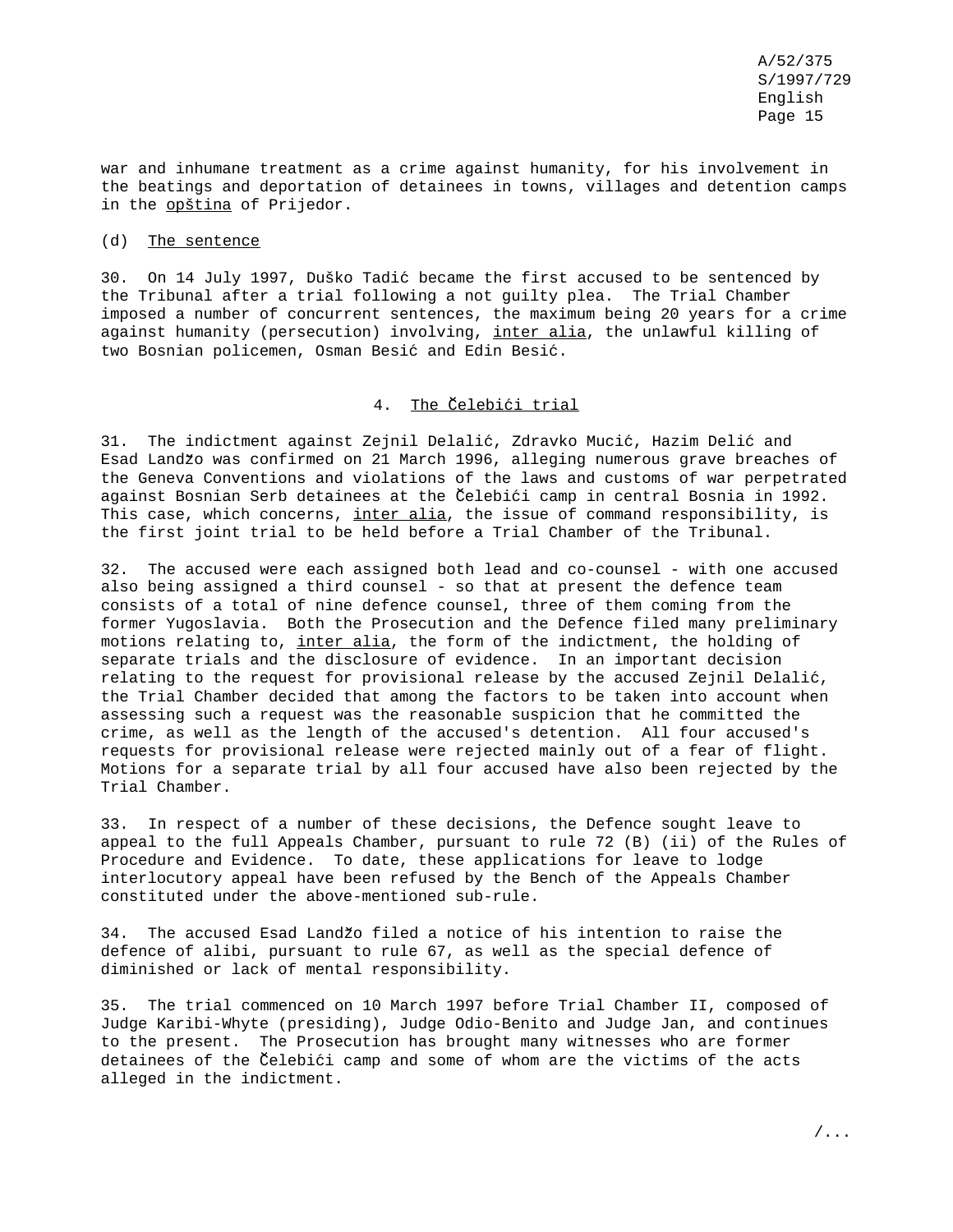36. During the course of the trial, several motions for protective measures have been granted to protect witnesses' identities from disclosure to the media or the public. In a decision of 28 May 1997, the Trial Chamber also allowed three prosecution witnesses to testify by means of video-conference, although those witnesses subsequently declined to testify. Other motions dealt with by the Trial Chamber related to the presentation of evidence, the scope of cross examination and the admissibility of prior statements of the accused among others. In addition, the Trial Chamber has had to institute an inquiry into an incident whereby information concerning prosecution witnesses was leaked to the media.

37. On 5 June 1997, the Trial Chamber issued an important decision of principle relating to evidence in cases of sexual assault (rule 96). The Trial Chamber determined that the introduction of evidence concerning prior sexual conduct is totally forbidden by rule 96 (iv). It was decided that information about a witness's abortion may constitute prior sexual conduct and in that case is not admissible into evidence.

38. With the start of trial in the Blaškić case on 23 June 1997 and the lack of any other courtroom facility, the <u>Čelebići</u> trial will now proceed for only two weeks in every month, the other two weeks being allocated to the Blaškić hearings. This has slowed the progress of the Celebici trial and it appears likely that it will continue well into 1998. Another difficulty that has arisen is that none of the three Judges hearing the case have been re-elected by the General Assembly to serve another term at the Tribunal. The President of the Tribunal has requested clarification from the Secretary-General as to whether the Judges' terms may nonetheless be extended to enable them to sit until the case's conclusion.

### 5. The Blaškić trial

39. General Blaškic´ was indicted in connection with the "ethnic cleansing" of the Bosnian Muslim population of the Lašva river valley area in central Bosnia and Herzegovina from May 1992 to May 1993. He made his first appearance before a Trial Chamber on 3 April 1996. Pre-trial motions were filed by the accused relating to the indictment, provisional release, modification of his conditions of detention, the protection of victims and witnesses and disclosure of evidence. These motions were heard by Trial Chamber I, composed of Judge Jorda (presiding), Judge Deschênes and Judge Riad.

40. Two requests for provisional release were filed by counsel for Blaškić, on 24 April 1996 and 20 December 1996, respectively. On each occasion Trial Chamber I issued an order denying the motion for provisional release on the ground that the conditions posed by rule 65 were not satisfied. Rule 65 stipulates that the Trial Chamber may order provisional release of the accused only if exceptional circumstances exist and provided that it is satisfied that the accused will appear before the Tribunal and that, if released, will not pose a danger to any victim, witness or other person.

41. The conditions of Blaškic´'s detention were again modified this year in a decision of the President of the Tribunal rendered on 9 January 1997, which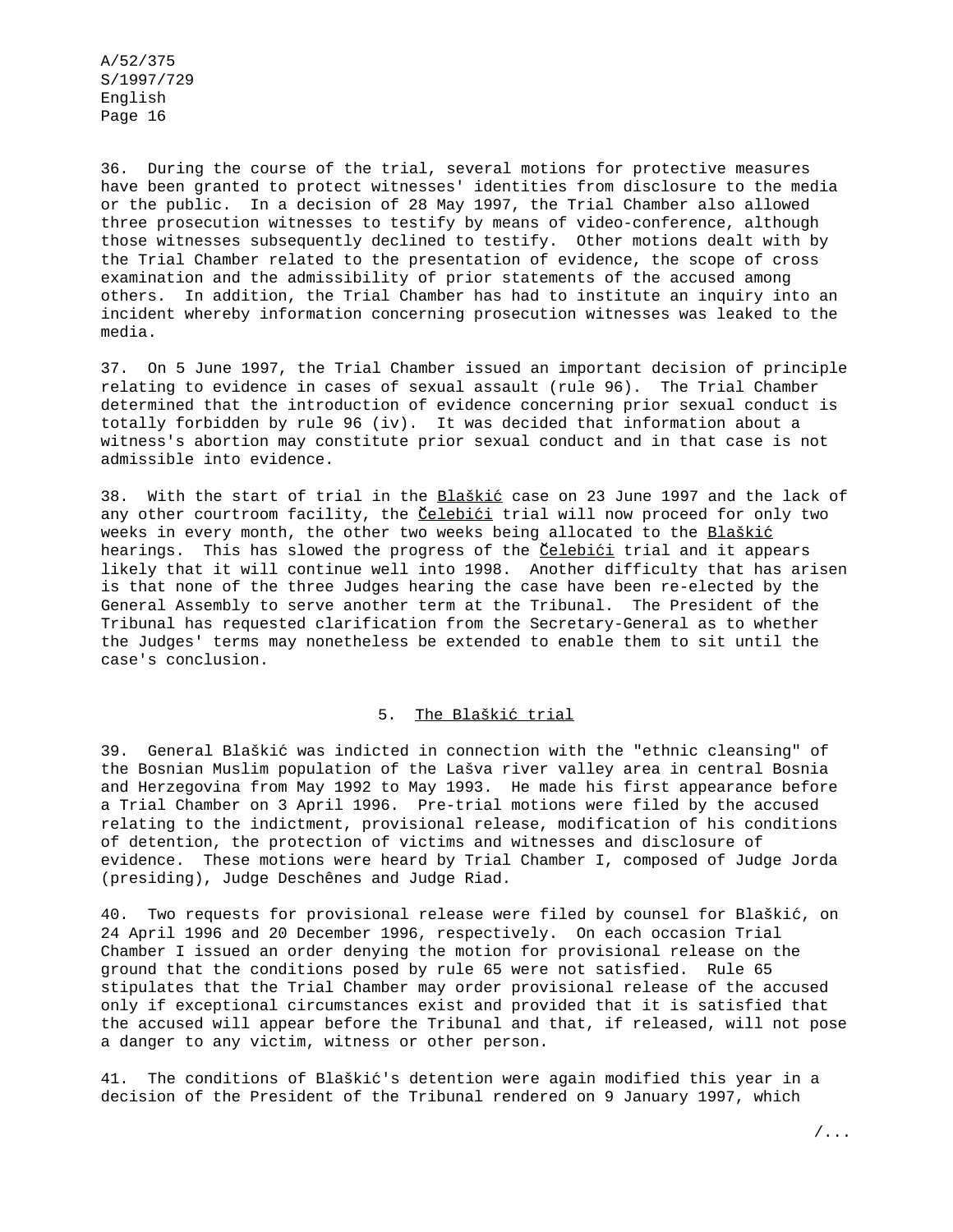increased the exercise and fresh-air periods enjoyed by the detainee, as well as permitting him more family visits than he had previously been allowed.

42. The issue of protection of victims and witnesses has been a constant source of contention between the parties in this case. On 4 June 1996, the Prosecution requested measures for the protection of victims and witnesses whose statements accompanied the indictment during confirmation. In its decision of 17 June 1996, the Chamber, in accordance with rule 66 (A), ordered the Prosecutor to transmit those statements to the Defence after redaction of the identifying data. However, the Chamber reminded the Prosecution of its obligation to produce the names and other identifying data to the Defence by a later date. In an application of 24 June 1996, the Prosecutor sought to be relieved from the obligation to disclose all or any part of 10 of 86 witness statements and asked that any hearing before the Trial Chamber be ex parte and in camera. The Trial Chamber in its decision of 18 September 1996 underlined the obligation of the Trial Chambers, pursuant to article 20 of the statute, to ensure that trials are fair and expeditious, with full respect for the rights of the accused and with due regard for the protection of victims and witnesses, and for that purpose must guarantee hearings with both parties present. On those grounds the Chamber rejected the Prosecutor's application. The Chamber confirmed its ruling in a decision of 2 October 1996, although in a decision of 5 November 1996, it granted certain protective measures for two prosecution witnesses (B and C).

43. On 27 January 1997, the Trial Chamber rendered a decision concerning the disclosure obligations of the parties in its decision on the production of discovery materials. The Chamber ordered the Prosecutor to disclose to the Defence the list of names of the witnesses she intended to call at trial and all the previous statements of the accused and the witnesses. The Chamber reminded the Prosecutor of her obligation pursuant to rule 68 to disclose any materials containing exculpatory evidence or to inform the Chamber if its confidentiality should be protected. The Chamber did not, however, order the Prosecutor to disclose the work product of her investigators.

44. In addition to the above motions, the Chamber also rendered four decisions on 4 April 1997 in response to preliminary motions by the accused concerning (a) liability for failure to punish subordinates for violations of international humanitarian law; (b) the mens rea requirement for charges alleging command responsibility; (c) alleged vagueness of the indictment; and (d) the alleged internationality of the armed conflict at issue.

45. The trial proper began on 23 June 1997, with Judge Shahabuddeen replacing Judge Deschênes, and continues for two weeks in every month, the other two weeks being allocated to the <u>Celebići</u> hearings (see para. 38).

## 6. The Aleksovski case

46. Zlatko Aleksovski, charged on 10 November 1995 in the same indictment as Tihomir Blaškic´ (see above) for the "ethnic cleansing" of the Bosnian Muslim population of the Lašva river valley area in central Bosnia and Herzegovina from May 1992 to May 1993, was arrested by the Croatian authorities in Split on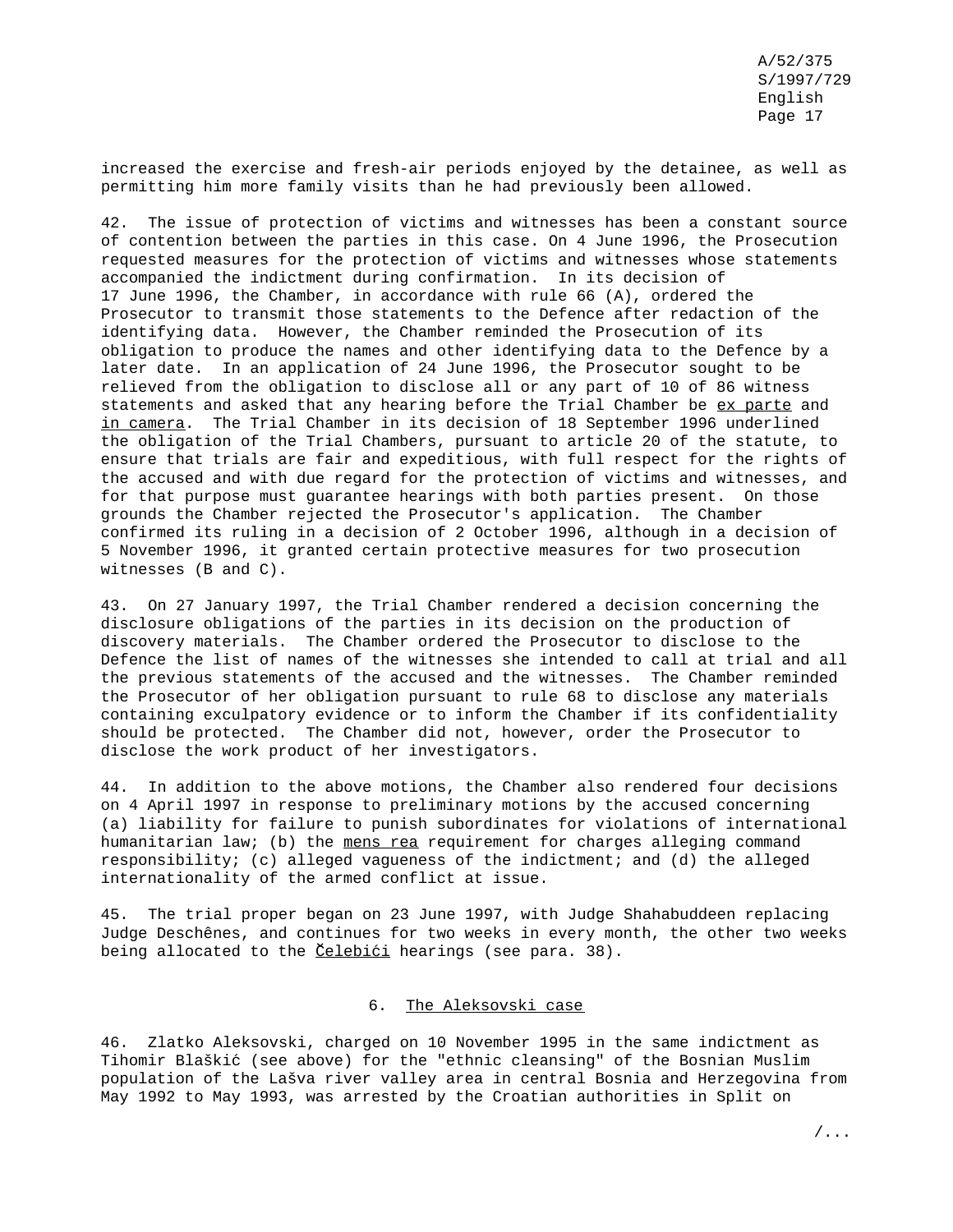8 June 1996 and delivered to the Tribunal earlier in 1997. He made his initial appearance before a Trial Chamber on 29 April 1997, and a status conference was held in his case on 6 June 1997. The trial is due to start next year.

### 7. The Dokmanović case

47. On 27 June 1997, Slavko Dokmanović was delivered to the Tribunal's custody, following his arrest by UNTAES and Tribunal investigators in Eastern Slavonia on that same day. Dokmanović, who was indicted on 26 March 1996 in a confidential amendment to the Vukovar indictment against Mile Mrkšić, Miroslav Radić and Veselin Šljivanćanin, was the President of the Vukovar municipality in November 1991, when Yugoslav people's Army (JNA) and Serb paramilitary soldiers removed from the Vukovar hospital approximately 260 men, who were later transported in groups to a site close to Ovčara where they were allegedly executed by shooting.

48. Dokmanović has been temporarily assigned counsel by the Registrar. Counsel filed, on 7 July 1997, a preliminary motion on various matters on behalf of Dokmanović concerning his arrest, the form of the indictment and a separate trial.

### 8. The Kovačević case

49. Milan Kovačević, charged in a non-disclosed indictment on 13 March 1997 with complicity in genocide for crimes committed in the Prijedor municipality between April 1992 and January 1993, was transferred to the Tribunal on 10 July 1997 after his apprehension by SFOR forces in Prijedor in Republika Srpska. Kovačević was a member of the municipality of Prijedor Crisis Staff and the President of the Executive Board of the municipality during the period in question. Kovačević has been assigned counsel by the Registrar.

### 9. Amicus curiae

50. Pursuant to rule 74, a Chamber may, if it considers it desirable for the proper determination of the case, invite or grant leave to a State, organization or person to appear before it and make submissions on any issue specified by the Chamber. In the past year, a number of persons and organizations have sought leave to appear as amicus, including in the Blaškić and Erdemović cases.

51. In an order submitting the matter to Trial Chamber II and inviting amicus curiae, issued on 14 March 1997 in the Blaškić case, Judge McDonald directed that a hearing on the issuance of a subpoena duces tecum be held before Trial Chamber II, composed of Judges McDonald, Odio-Benito and Jan, instead of a single Judge, considering the significance of the issues to be addressed. In the same order, Judge McDonald invited requests for amicus curiae briefs on the following questions by 7 April 1997: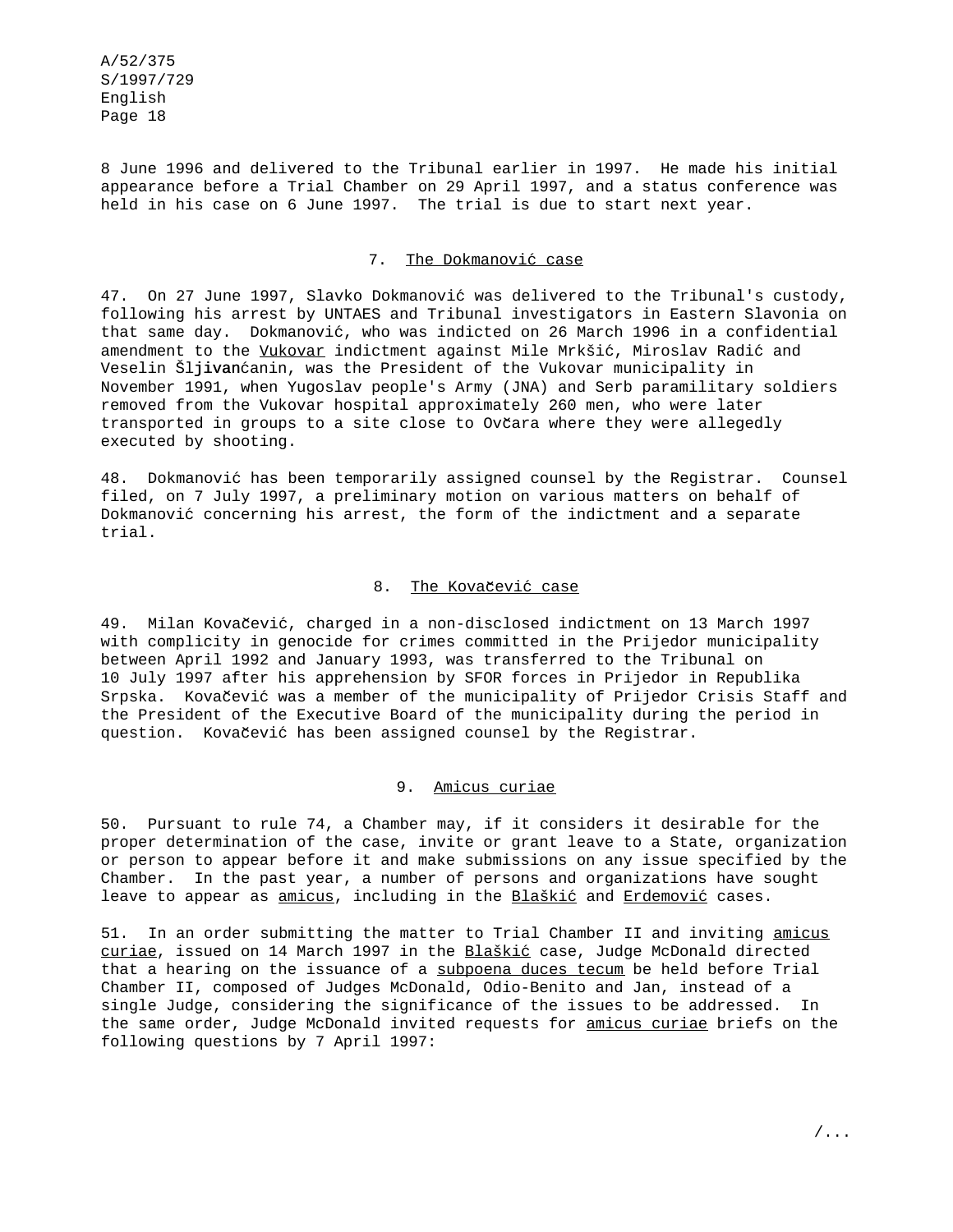(a) The power of a Judge or Trial Chamber of the International Criminal Tribunal for the Former Yugoslavia to issue a subpoena duces tecum to a sovereign State;

(b) The power of a Judge or Trial Chamber of the International Criminal Tribunal for the Former Yugoslavia to make a request or issue a subpoena duces tecum to a high government official of a State;

(c) The appropriate remedies to be taken if there is non-compliance of a subpoena duces tecum or request issued by a Judge or a Trial Chamber of the International Criminal Tribunal for the Former Yugoslavia;

(d) Any other issue concerning this matter.

52. A number of persons or organizations filed motions and were granted leave, on 11 April 1997, to file <u>amicus curiae</u> briefs or to appear as <u>amicus curiae</u>.<sup>1</sup> Seven of the amici curiae subsequently appeared before the Trial Chamber to present oral arguments. The Appeals Chamber currently reviewing the case has also invited amicus curiae briefs to be submitted by States, organizations and persons on the same above-mentioned questions.

#### 10. Interlocutory appeals

53. As noted in the previous annual report, rule 72 (B) was amended at the eleventh plenary session in order to allow interlocutory appeal, that is, provisional appeal before the end of the trial, from decisions rendered by Trial Chambers on parties' preliminary motions. Under the rule, a panel of three Appeals Chamber Judges may grant leave to the applicant upon a showing of "serious cause". This new sub-rule was first applied in the *Celebic*i case, in a decision rendered by the three-member panel, or Bench, of the Appeals Chamber on 14 October 1996. The Bench stated that the new sub-rule is intended to create a "filter" for appeals relating to matters other than jurisdiction in order to prevent the Appeals Chamber from being flooded with unimportant or unnecessary appeals which unduly prolong pre-trial proceedings.

54. The sub-rule has since been invoked on a number of occasions - five times in the Celebići case and once in the Blaškić case - but so far the Bench of the Appeals Chamber has not found "serious cause" to exist and therefore has not granted leave to appeal.

### 11. Rule 61 proceedings

55. There have been no rule 61 hearings in the reporting period, although the preparatory stages for such hearings, namely, advertisement of the indictment and the taking of all other reasonable steps to effect personal service of the indictment on the accused under rule 60, have been completed in several cases, namely the Borovnica, the Omarska Camp, the Keraterm Camp, the Bosanski Samać, the Brčko, the Lašva river valley and the Foča cases.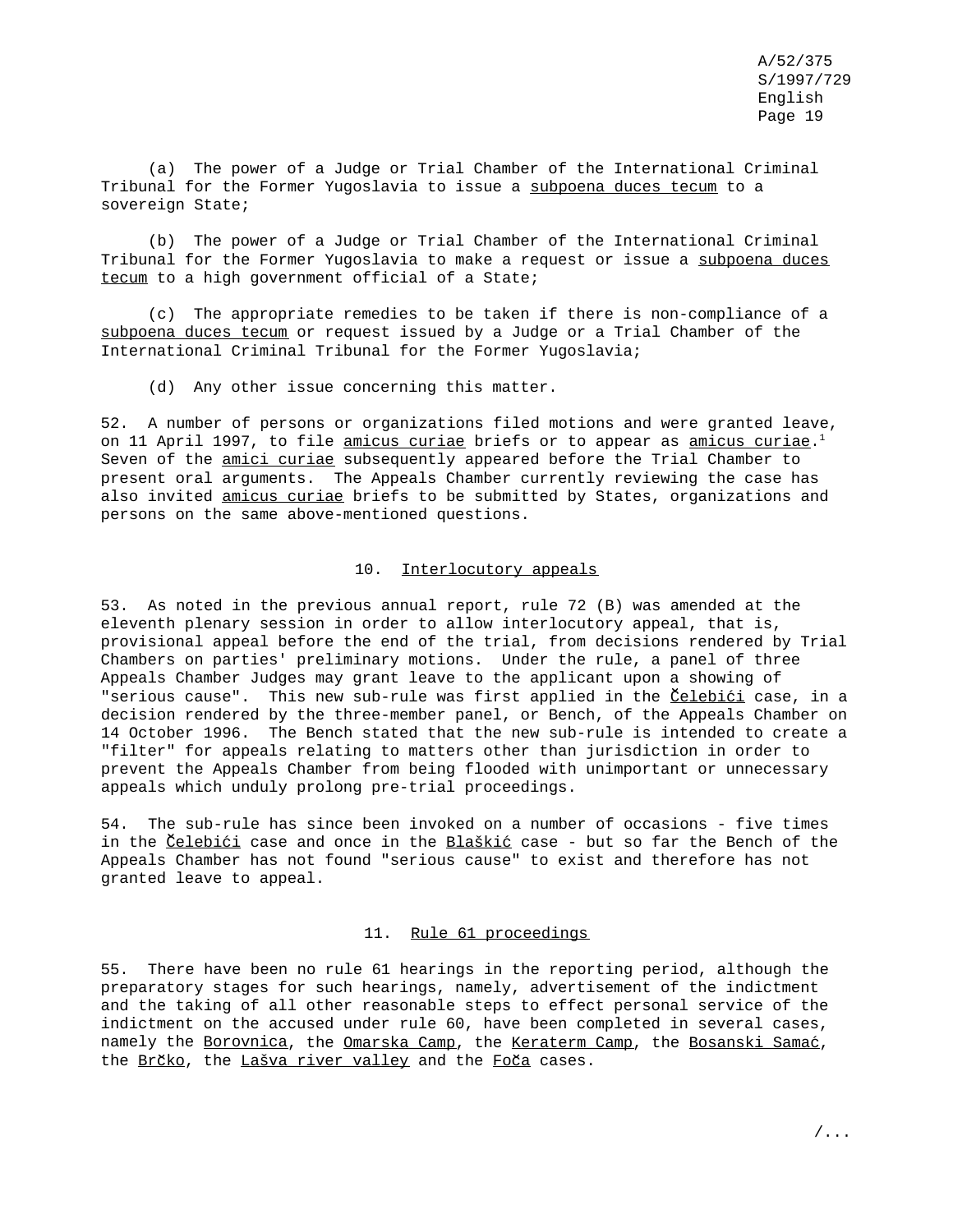### C. Regulatory activity

### 1. Amendments to the Rules of Procedure and Evidence

56. The Tribunal's Rules of Procedure and Evidence were adopted by the Judges at the end of their second plenary session, in February 1994, and have subsequently been amended a number of times. In the past year, the Rules have been amended at the twelfth and thirteenth plenary sessions. At the twelfth plenary session, held on 2 and 3 December 1996, the following rules were amended: rules 50 (A), 51 (A), 63 and 66 (A). At the thirteenth plenary session, held on 24 and 25 July 1997, more extensive amendments were adopted.<sup>2</sup> Although the majority of these amendments were for the purposes of harmonization of the French and English texts, $3$  there were substantive amendments to 22 rules and 3 new rules were adopted, namely, rules 7 bis, 65 bis and 108 bis.

### 2. Amendments to other Tribunal rules and regulations

57. In addition to the Rules of Procedure and Evidence, the Tribunal is regulated by a number of other sets of rules and regulations, such as the Rules of Detention and the Regulations for Detainees, which set out the precepts regarding persons detained at the United Nations Detention Unit in The Hague. In addition, the Tribunal has issued a directive on the assignment of defence counsel, which addresses issues relating to the appointment of counsel for indigent accused. The Rules of Detention have been amended in the past year, adding two new rules - rule 36 bis and rule 36 ter, concerning the searching and the monitoring, respectively, of detainees' cells - and modifying rule 63 in order to control visits to the detainee by representatives of the media.

### III. THE OFFICE OF THE PROSECUTOR

### A. Overview: investigations, prosecutions and arrests

58. During the period under review, the Office of the Prosecutor has continued to focus on its two principal tasks: to investigate and to prosecute persons, especially those in positions of authority or leadership, who were responsible for the planning and implementation of the most serious violations of international humanitarian law that have occurred in the territory of the former Yugoslavia since 1991. Investigation activity has been intense, with 22 separate investigations in progress at the time of reporting. A major shift in focus towards the second aspect of the Prosecutor's mandate has taken place during the period: the prosecution of accused persons. The Prosecutor has brought four cases -  $Erdemović, Tadić, Celebići and Blaškić - before the Trial$ </u> Chambers. The Prosecutor is currently carrying out pre-trial work on three other cases of accused persons who are awaiting trial in the Tribunal's Detention Unit. Detailed summaries of trial activity are provided in chapter II above.

59. In addition to the investigation and trial work undertaken during the period under review, the Prosecutor has spent considerable time and effort to urge States: (a) to fulfil their obligations to turn over persons indicted of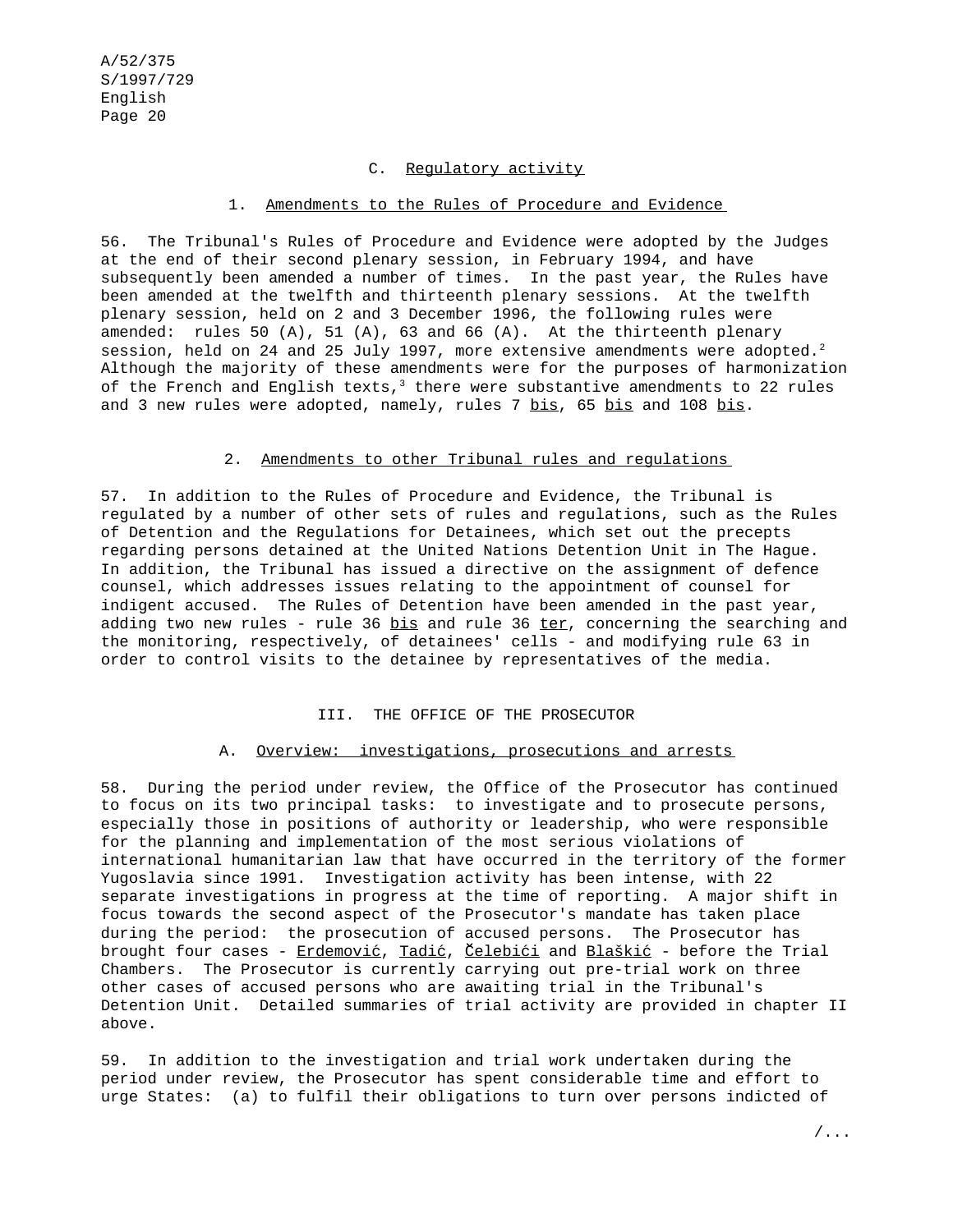war crimes and crimes against humanity to the Tribunal; and (b) to comply with requests for assistance in the collection of evidence and with the conduct of on-site investigations.

60. In response to the dilatoriness of some States to hand over indicted persons to the Tribunal, the Prosecutor decided to implement a new strategy that would lead to their detention and arrest. The Prosecutor requested the Trial Chambers that certain new indictments and certain amendments to existing indictments not be disclosed, that is, remain confidential, and that the names of suspects not be released until they are apprehended. Such indictments were then handed over to those entities which had the authority and opportunity to detain the indicted persons. In June and July 1997, this new strategy resulted in the detention and arrest of two indictees - Slavko Dokmanović and Milan Kovačević - as described above (paras. 47-49).

### B. Appointment of a new Prosecutor

61. By its resolution 1047 (1996) of 29 February 1996, the Security Council appointed Ms. Louise Arbour (Canada) the new Prosecutor of the International Tribunals for the Former Yugoslavia and for Rwanda. Ms. Arbour, a Judge of the Court of Appeal for Ontario and an expert in criminal law, succeeded Mr. Richard J. Goldstone (South Africa) and took office on 1 October 1996.

### C. Activities related to investigations

62. Criminal investigations in the Office of the Prosecutor continue to be undertaken by multidisciplinary teams assigned to specific cases. Most evidence-gathering is done in the former Yugoslavia with analysis of material and prosecution and investigation strategies developed in The Hague.

## 1. Establishment of field offices

63. Support for investigators working in the field is managed in part through three field offices in the former Yugoslavia. In addition to the previously established office located in Zagreb, two other offices were officially opened in Sarajevo and Belgrade in August 1996. The field offices provide support to the investigators working in the former Yugoslavia, screen witnesses, assist with the transportation of witnesses to The Hague and serve as Tribunal contact points for local and national Governments, international organizations, non-governmental organizations, United Nations organizations and agencies, the Implementation Force (IFOR) and SFOR.

#### 2. Investigations into mass grave sites and exhumations (1996)

64. The Office of the Prosecutor undertook a major project in 1996 to conduct investigations into the mass killings of civilians. Between July and November 1996, a team of Tribunal forensic experts exhumed five mass graves in the former Yugoslavia. Exhumations were only conducted at sites where it was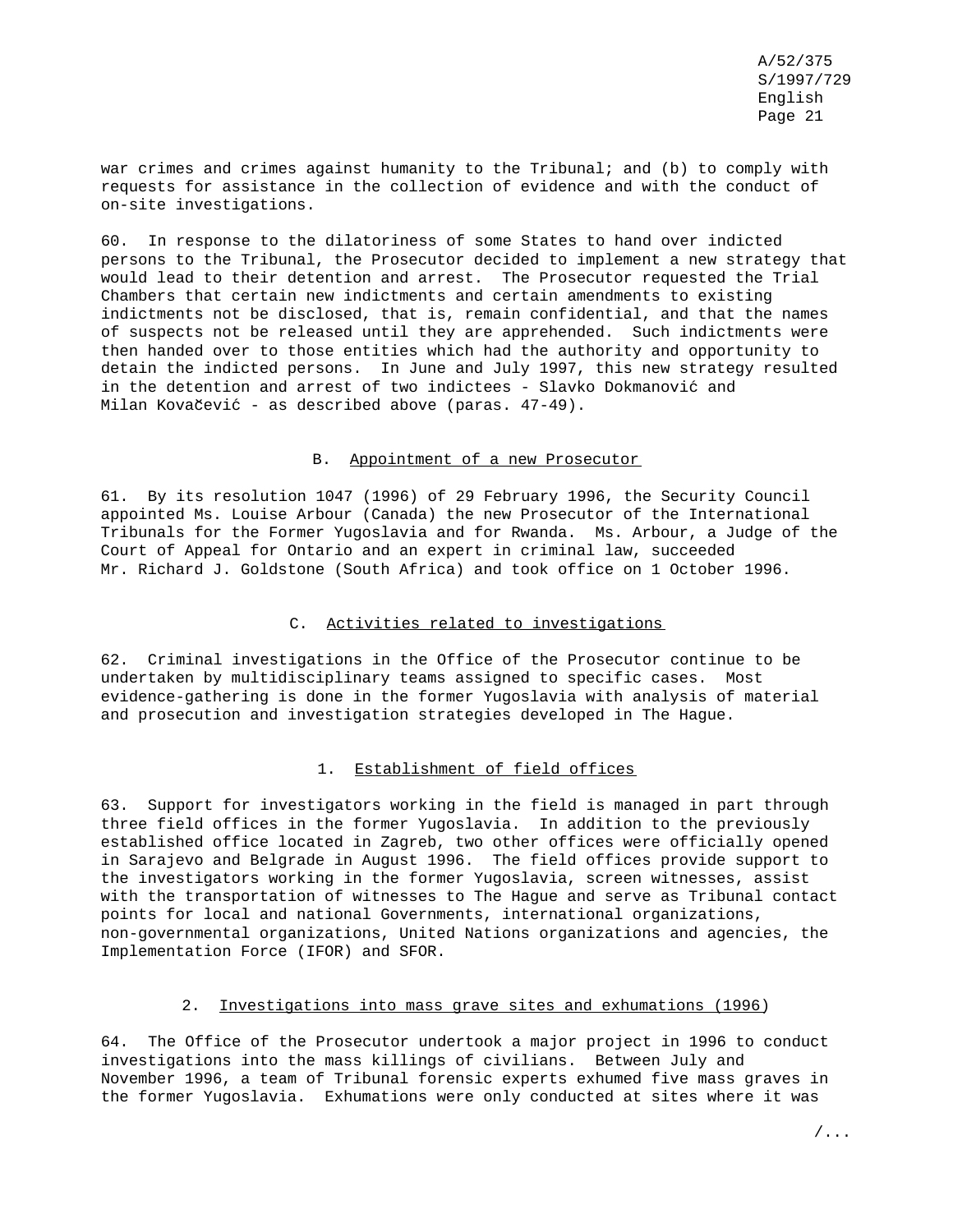believed significant evidence could be obtained to support indictments or to provide evidence in support of future indictments. Evidence obtained as a result of exhumations can be the most powerful proof of particular events and may provide corroboration of eye-witness testimony.

65. During 1996, the Office of the Prosecutor conducted exhumations of human remains from five sites; four of these sites are in Bosnia and Herzegovina (Cerska, Nova Kasaba, Lazete and Pilica) and were selected because they were believed to contain evidence related to the fall of Srebrenica in 1995. For instance, Cerska valley was a site where witness testimony revealed that men who had surrendered to soldiers while trying to flee the Srebrenica enclave on foot were transported up the valley, ordered off the buses and executed. This testimony was corroborated when Tribunal forensic investigators exhumed 155 bodies from the Cerska grave, many with their hands tied. From the four sites in Bosnia and Herzegovina, over 450 bodies were recovered revealing evidence similar to that found at the Cerska site.

66. The fifth grave exhumed was located at Ovcara, near Vukovar, in Croatia. A total of 200 bodies were recovered from this grave, allegedly civilians removed from the Vukovar hospital and executed following the capture of the city in 1991 (see the Dokmanović case, paras.  $46$  and  $47$ ). The exhumation and subsequent post-mortem examinations provided investigators with corroboration as to the manner and cause of death of the bodies found in the mass grave.

67. Following the exhumation of the mass graves, all the bodies underwent autopsies by a team of pathologists to determine the cause and manner of death as well as the demographic profile of the victims. Evidence of personal identification was also collected in some of the cases. At the completion of the autopsies, all remains and personal effects were returned to the relevant government officials for the ongoing identification process and the return of victims' remains to the families for reburial.

## 3. Investigations into mass grave sites and exhumations (1997)

68. The exhumation programme for 1997 commenced in early July after a delayed start due to funding problems. An extraordinary appeal for \$2.2 million was made by the Prosecutor to Member States and the response enabled the project to begin. Exhumation of the first site, a mass grave near Brčko, in Bosnia and Herzegovina, began in July 1997. The initial work involved demining and removing a large amount of rubble that had been deposited on the surface. At the time of reporting, no results have been made public. Plans are in place for additional sites to be exhumed following completion of the Brčko grave. The Office of the Prosecutor is indebted to the following States for their contributions to the project: Austria, Canada, Malaysia, Netherlands, Sweden, Switzerland and United States of America.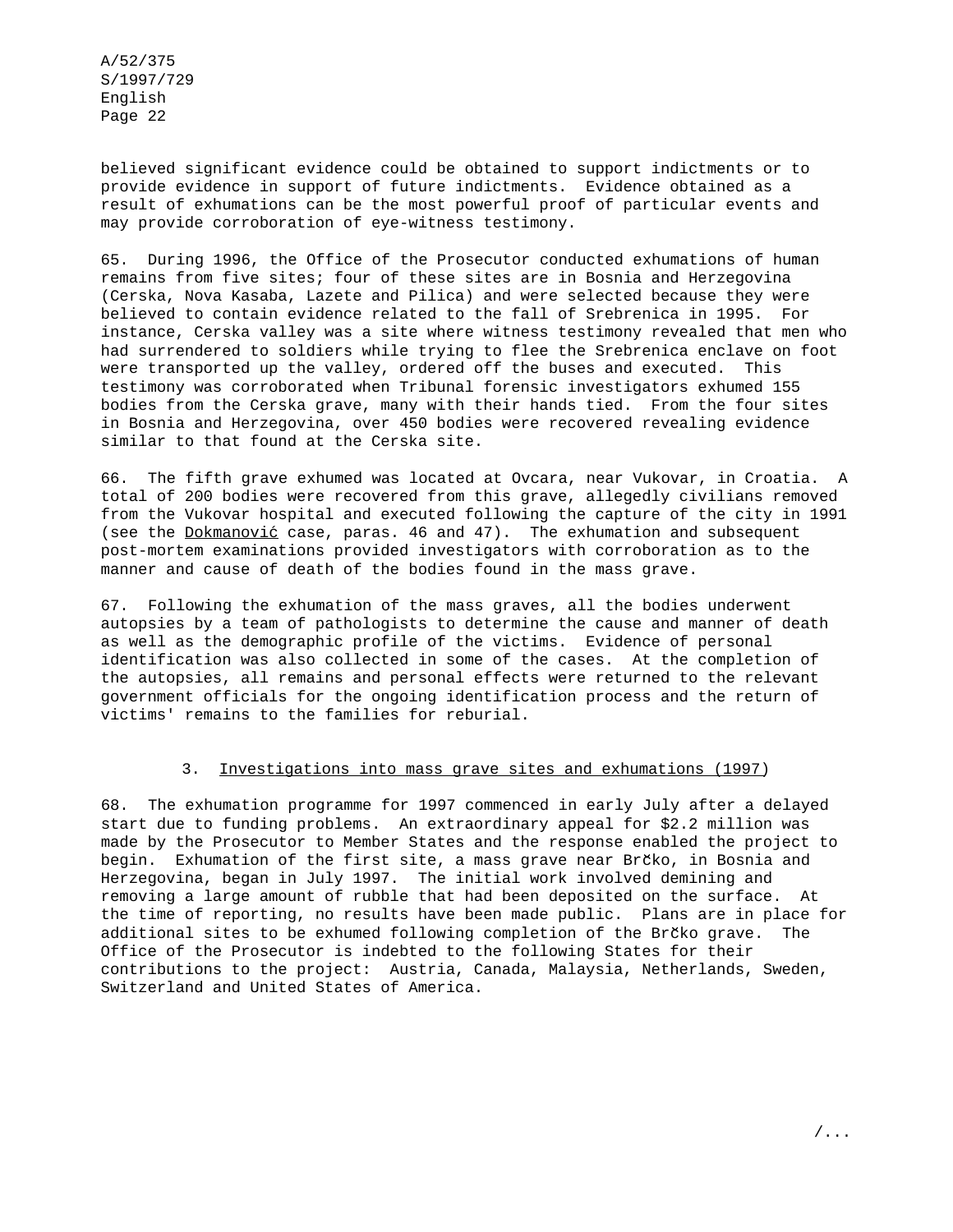### 4. Cooperation with the Implementation Force/Stabilization Force and other organizations in the former Yugoslavia

69. Productive working relationships with organizations in the former Yugoslavia are essential to the success of the Prosecutor's investigations. Since the General Framework Agreement for Peace in Bosnia and Herzegovina and the annexes thereto (see A/50/790-S/1995/999) was signed in December 1995, the Prosecutor has established and maintained a valued working relationship with IFOR/SFOR. The Prosecutor and members of her staff have met the Secretary-General of the North Atlantic Treaty Organization (NATO) and the Supreme Allied Commander in Europe to work out modalities of cooperation and assistance. The continued assistance from IFOR and SFOR troops for the exhumation programmes was essential for their success as well as for numerous missions by investigators into insecure areas in the former Yugoslavia. The detention of two indicted persons by personnel from SFOR and UNTAES has been perceived as a critical turning point indicating a new determination on the part of organizations and States to assist the Tribunal. Other organizations in the former Yugoslavia that have been of assistance to the Prosecutor during the period are the peacekeeping missions, the United Nations Transition Office in the former Yugoslavia, the United Nations Mission in Bosnia and Herzegovina (UNMIBH) and the Office of the High Representative.

### 5. Development of prosecution and investigation strategies

70. In September 1996, the Office of the Prosecutor undertook to examine and assess its investigation strategy. A two-day meeting of staff of the Office was convened in the presence of both the outgoing and incoming Prosecutors. The purpose was to take stock of current policies related to investigation practices as they had evolved since the inception of the Tribunal, to assess the existing investigations criteria and to evaluate the investigation strategy.

71. From 24 to 26 March 1997, the Prosecutor convened a three-day meeting in Arusha to discuss the use of evidence of sexual violence in the investigations and prosecutions of the Office of the Prosecutor of both Tribunals and in particular to identify measures that would further harmonize investigation and prosecution approaches to sexual violence. The meeting was attended briefly by Mrs. Hillary Rodham Clinton, wife of the President of the United States of America. The round-table discussion was the first in a series of joint meetings through which the Prosecutor intends to assure the cohesive development of legal positions and operating procedures in her two Offices.

## D. Activities related to evidence collection

72. The collection of information and evidence to support the investigations has been an activity that has grown exponentially and outstripped the available resources needed to process the documentation. Early in its establishment, the Office of the Prosecutor established a database in order to be able to allow the investigators to search and retrieve information essential to their cases. The volume of information available to the International Tribunal for the Former Yugoslavia, however, proved to be too large to incorporate into the database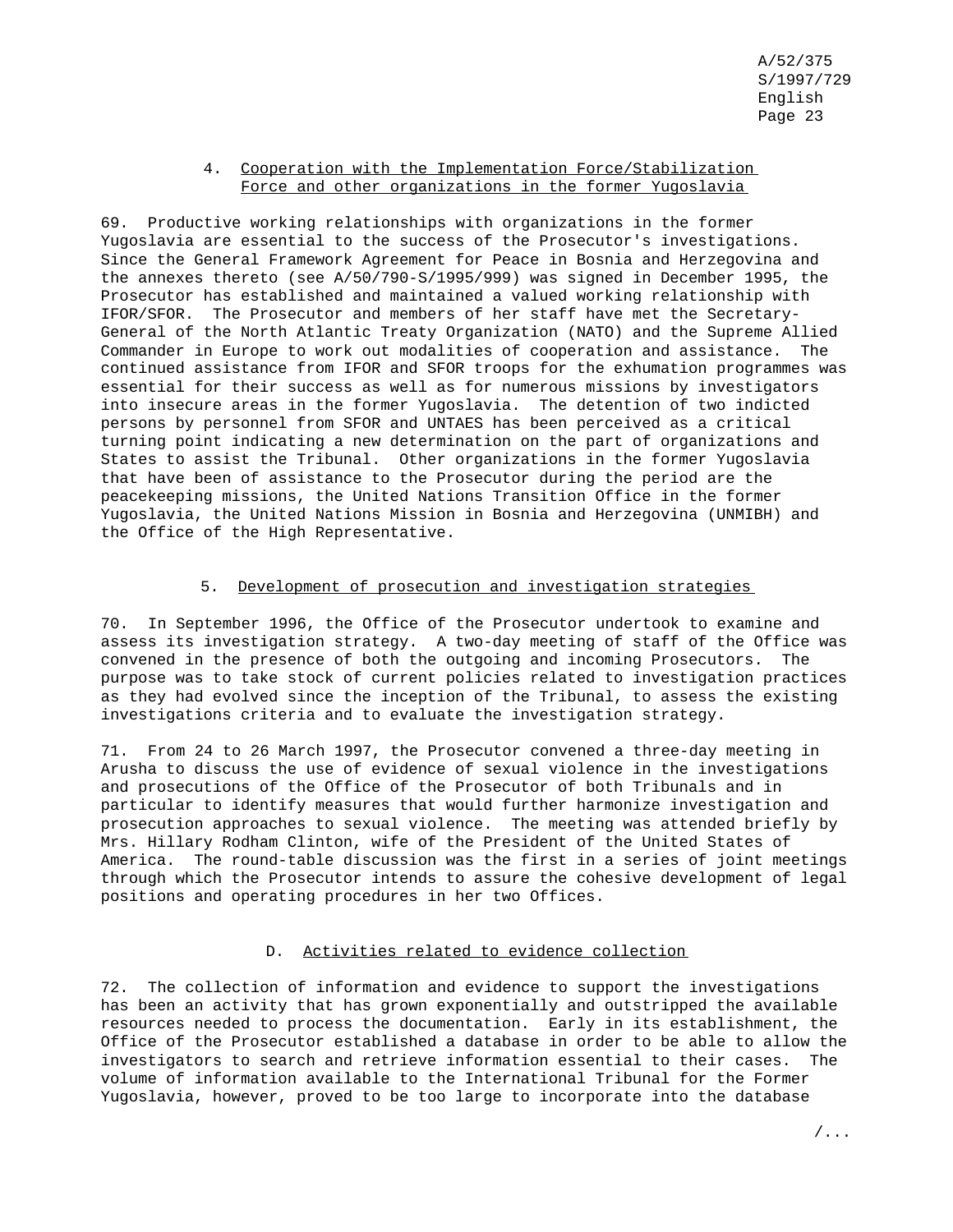with the available staff. A backlog of hundreds of thousands of pages quickly grew. In 1997, through a voluntary contribution from the Government of the Netherlands, the backlog coding project began. The project is designed to eliminate the accumulated backlog within one year.

73. As the database in the Office of the Prosecutor has grown, it has also become a source of otherwise unattainable information for certain organizations, in addition to fulfilling its essential role in the organization of information for the Tribunal itself. In 1996, discussions took place between the Office of the Prosecutor and the International Committee of the Red Cross (ICRC) on the possibility of extracting information about missing persons in the former Yugoslavia from the database files. In June 1997, the Office of the Prosecutor and ICRC began to cooperate in a project to retrieve information about the identity of missing persons from the database. It is hoped that this project will help ICRC to provide information to families and friends about the fate of those missing in the former Yugoslavia.

74. In May 1997, the International Police Task Force reached an agreement with the Office of the Prosecutor to retrieve information from its database on candidates proposed to serve as officers of the new Bosnian police force.

### E. "Rules of the road"

75. It was agreed in Rome on 18 February 1996 by the parties to the Dayton Peace Agreement that persons other than those already indicted by the Tribunal may be arrested and detained for serious violations of international humanitarian law only pursuant to a previously issued order, warrant or indictment that has been reviewed and deemed consistent with international legal standards by the Tribunal. The work emanating from this agreement is referred to as the "rules of the road" project.

76. Although the Tribunal was not itself a party to the Rome Agreement, the Office of the Prosecutor has agreed to review cases submitted to it by the parties. The project depends upon voluntary contributions from States. The Office has received an estimated 400 cases, the majority from Bosnia and Herzegovina. During the reporting period, over 40 cases were reviewed by attorneys of the Office and recommendations made to the submitting State. In June 1997, the Coalition for International Justice (a non-governmental organization) made a contribution to assist the Office with its backlog of materials.

#### IV. THE REGISTRY

77. The Registry of the Tribunal has many different functions. In addition to its court management functions, it manages a legal aid system of assigning defence counsel to indigent accused, supervises a detention unit and maintains diplomatic contacts with States and embassies. Operating under the supervision of the Registrar and the Deputy Registrar, the Registry has adopted innovative approaches to its diverse tasks. The increasing workload of the Tribunal in the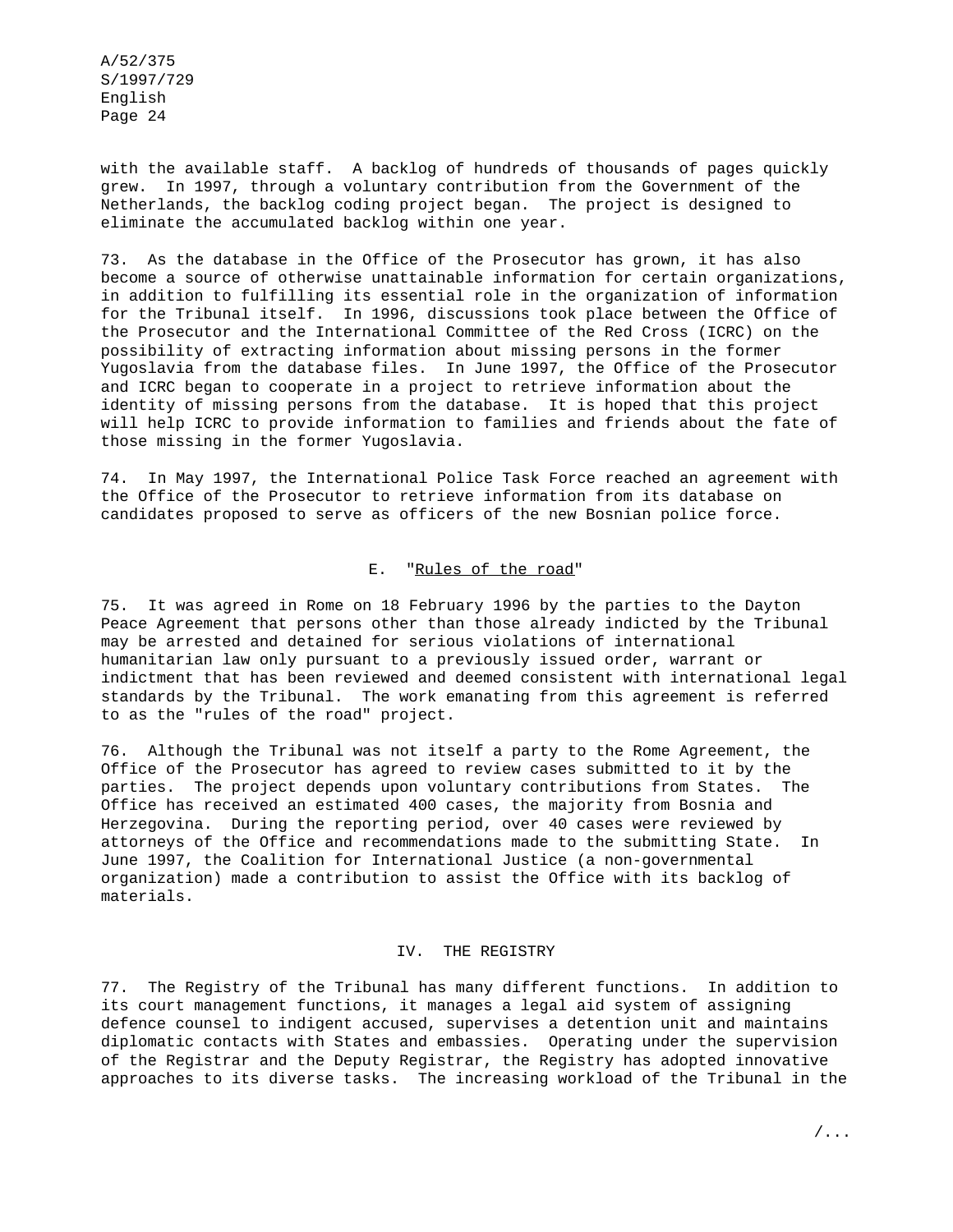reporting period has demonstrated the need to fine-tune the procedures developed and adopted in the first two years of its existence.

#### A. Judicial Department

#### 1. Court management and support services

78. The Court Management and Support Services Unit is responsible for making administrative arrangements for courtroom hearings, including arranging for the distribution of documents, providing technical assistance and preparing minutes and records of Chambers' sittings, filing and distributing judgements, orders, requests, pleadings and other official documents of the Tribunal, managing exhibits submitted by the parties in trial, maintaining the Tribunal's archives and keeping custody of the Tribunal's stamps and seals.

79. During the year under review, the Court Management Unit has been occupied with hearings in several different cases. As in the previous year, the courtroom has been in use nearly every day with trial proceedings in the Tadić, Čelebići and Blaškić cases, preliminary motions in these and other cases, sentencing hearings in the Tadić and Erdemović cases and appeal hearings in the Erdemović case.

80. Since 23 June 1997, proceedings in the Collebići and Blaškić cases have been running simultaneously. This means that, with only one courtroom available, each Trial Chamber will now alternate two weeks of trial hearings with two weeks off. In each two-week period, one day is made available for hearings in other cases.

81. To improve the effectiveness and efficiency of the Tribunal's court operations, instructions on the functioning of the Court Management and Support Services Unit have been drafted. These instructions implement the rules of the earlier adopted directive for the Unit and are intended to provide a complete guide to the practice of the Unit.

### 2. Defence counsel

82. One of the fundamental rights guaranteed to accused persons under article 21 of the statute is the right to be assisted by counsel of their own choice, or if they do not have sufficient means to pay for counsel, to have counsel assigned to them and the costs and expenses of such legal representation to be met by the Tribunal. The directive on the assignment of defence counsel sets out the conditions and procedure for the assignment of counsel to indigent suspects and accused.

83. As the judicial activities of the Tribunal have increased, so has the legal profession's interest therein. Over the last year the number of persons who have indicated their willingness to represent indigent accused persons and suspects has risen from 66 persons from 13 countries to 230 persons from 17 countries.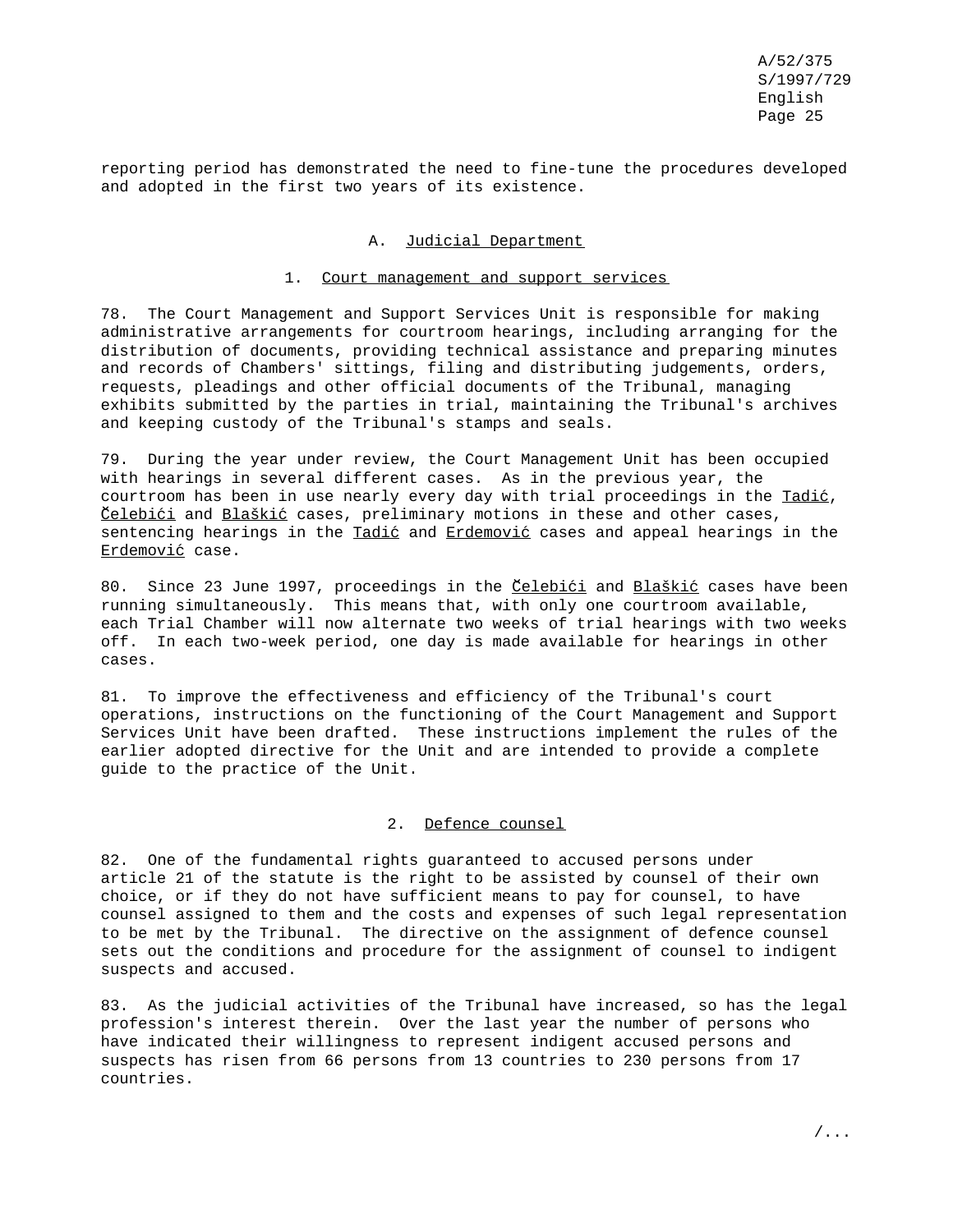84. During the last 12 months, counsel assigned by the Tribunal were as follows: for Dusko Tadic´, Professor Wladimiroff and Mr. Orie, with Mr. Kay and Ms. de Bertodano acting as defence counsel during the trial proceedings - at the defendant's request, Mr. Vujin (who previously represented Đorđe Đukić) and Mr. Kostić were assigned as counsel to the accused after the conclusion of the trial proceedings, with Mr. Livingston assisting; for Dražen Erdemović, Mr. Babić; for Zejnil Delalić, Ms. Rešidović and Professor O'Sullivan; for Mr. Mucić, Mr. Tapusković and Ms. Tapusković, who were replaced, at the defendant's request, by Mr. Olujić and Mr. Greaves, respectively; for Hazim Delić, Mr. Karabdić and Mr. Moran; for Ešad Landžo, Mr. Bracković, who was replaced, at the defendant's request, by Mr. Ackerman, and Ms. McMurrey; for Dragan Opacić, Ms. Isailović; for Slavko Dokmanović, provisionally Mr. Fila (who previously represented Đorđe Đukić and Goran Lajić); and for Milan Kovačević, Mr. Pantelić (who previously represented Aleksa Krsmanović and, privately, Radovan Karadžić in rule 61 proceedings and the Government of Republika Srpska in its visit to the Tribunal in August 1996).

85. Non-assigned (private) counsel were as follows: for Tihomir Blaškić, Mr. Hodak, who was replaced, at the defendant's request, by Mr. Nobilo and Mr. Hayman; and for Zlatko Aleksovski, Mr. Mikulicić.

86. Building on the experience it gained during 1995, the Defence Counsel Unit has continued to act as the channel of communication between defence counsel and the organs of the Tribunal. The Unit has also assisted defence counsel to ensure that they receive the cooperation and support to which they are entitled under the Rules of Procedure and Evidence and the directive. In addition, the Unit is responsible for updating the list of persons who have indicated their willingness to represent indigent accused and suspects.

87. Because of budgetary constraints, certain restrictions have been placed on the costs and expenses that are paid to assigned counsel. Limits are placed on the maximum number of hours assigned counsel may claim as remuneration and on the number of investigators and consultants assigned counsel may hire and the amount those persons may be paid.

88. Towards the end of 1996 the Registrar determined that a code of conduct should be drafted to govern the behaviour of defence counsel who appear before the Tribunal. Taking into account codes of professional behaviour from various countries, the Defence Counsel Unit sought to strike a balance between adversarial and inquisitorial legal systems. The underlying principles of the code are that while they appear before the Tribunal defence counsel must maintain high standards of professional conduct; they must act with competence, skill, care, honesty and loyalty; they must not reveal information that has been entrusted to them in confidence; and they must ensure that, in the representation of their client, no conflict of interest arises. The code of conduct was formally promulgated on 12 June 1997.

89. The seven-member Advisory Panel, which is the consultative body on defence counsel matters, consists of two members chosen by ballot from the list of persons who had indicated their willingness to represent indigent accused and suspects, two members proposed by the International Bar Association, two members proposed by the Union internationale des avocats and the President of the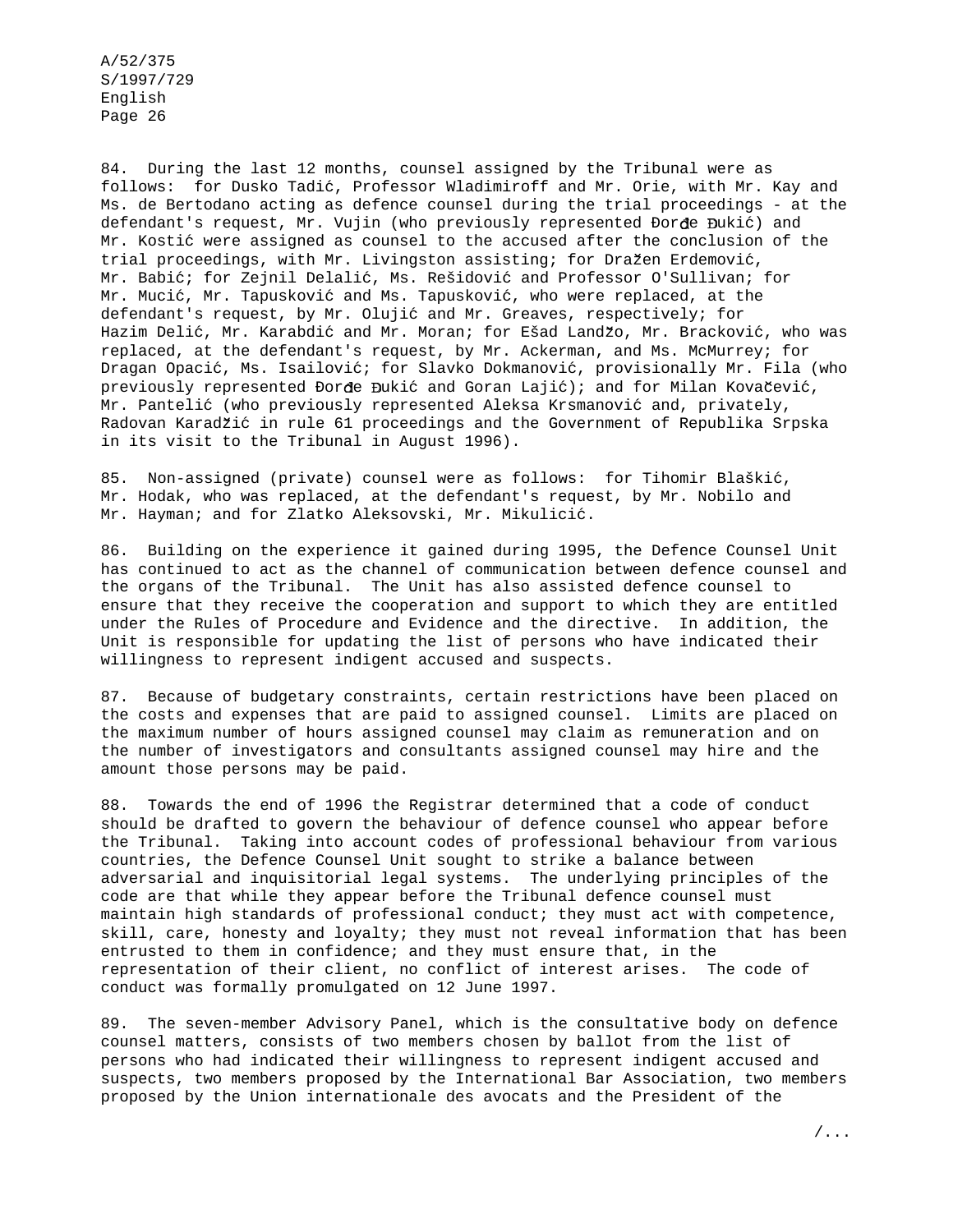Nederlandse Orde van Advokaten or his representative. Since the members of the Advisory Panel are only elected for a two-year term, the panel has recently been re-elected. The former members of the Advisory Panel provided the Registry with valuable advice on the amendments made to the directive in June 1996, the financial restrictions imposed on the costs and expenses paid to defence counsel and the formulation of the code of conduct.

#### 3. Detention Unit

90. The following persons have been held in custody at the United Nations Detention Unit during the reporting period: Duško Tadić, Dražen Erdemović, Zejnil Delalić, Zdravko Mucić, Esad Landžo, Hazim Delić, Zlatko Aleksovski, Slavko Dokmanović and Milan Kovačević. Dragan Opačić was also held as a detained witness, but was transferred back to the transferring State, Bosnia and Herzegovina, on 12 June 1997. Tihomir Blaškić has also been under detention, subject, however, to modified conditions under the Rules of Procedure and Evidence of the Tribunal.

91. The number of guards on loan to the Detention Unit has been 17 during the reporting period. One guard donated by Denmark has joined the staff in the past year.

92. Owing to the long periods detainees spend in detention, the Unit has made an effort to provide activities for the detainees. Agreements have been concluded with the Netherlands Red Cross and the Free University of Amsterdam to provide visitors to the Detention Unit. These visits take place weekly and have been much appreciated by the detainees. A variety of facilities such as painting materials, a computer and language courses have also been made available to detainees. Most of the detainees have also been permitted contact with one another.

### 4. Victims and Witnesses Unit

93. The Victims and Witnesses Unit is a specialist unit within the Tribunal responsible for providing support and protection to witnesses who are testifying before the Tribunal. In addition, the Unit is responsible for witnesses' travel, accommodation and financial arrangements. The Unit now has a staff of five: a Coordinator, a Protection Officer, a Support Officer, a Field Officer and an administrative assistant.

94. In addition, during trials and other hearings, the Victims and Witnesses Unit provides a 24-hour, live-in support programme at the witnesses' place of accommodation. The live-in team consists of four witness assistants who speak Serbo-Croatian but are not themselves from areas involved in the conflict in the former Yugoslavia. The live-in team provides the first point of contact for any action required at the places of accommodation. The European Union (EU), through a grant to the Rehabilitation and Research Centre for Torture Victims in Denmark, supports this witness assistance programme.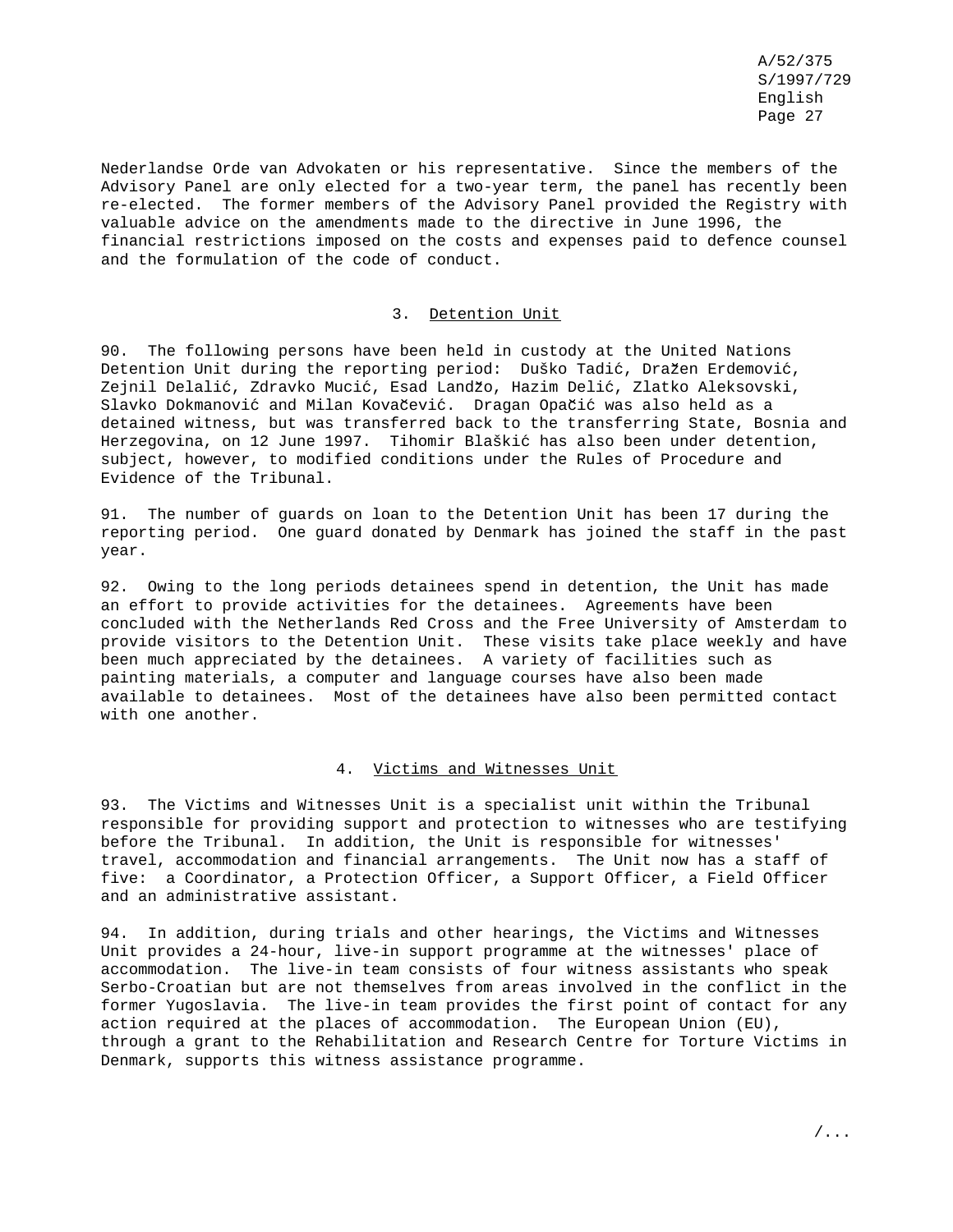95. The Unit has special arrangements with the Netherlands police for a rapid response to any security threat, including provision of a Netherlands liaison officer for the Tribunal to enable close cooperation in the event of action required to ensure the safety and security of witnesses.

96. During the reporting period, the Unit brought some 120 witnesses from approximately 20 different countries in Europe and the United States of America and Canada to The Hague to appear before the Tribunal in various hearings - the Tadić trial (65), the Erdemović sentencing (2), the Celebići case (35), the Tadić sentencing (7) and the Blaškić trial (11).

97. In the reporting period, the Victims and Witnesses Unit further developed its programmes, criteria and guidelines. These include criteria for allowing witnesses to be accompanied by support persons when travelling to The Hague to testify. In addition, a guideline was developed for the compensation for lost earnings of witnesses who testify at the Tribunal. That compensation will be based on standard amounts relating to the minimum wages or the equivalent thereof.

98. In June 1997 the Victims and Witnesses Units of both the International Tribunal for the Former Yugoslavia and the International Criminal Tribunal for Rwanda met for a workshop organized in cooperation with the Coordination of Women's Advocacy, a non-governmental organization based in Geneva. The Units of both Tribunals met for the first time to develop procedures for harmonizing their operations.

99. The experience of the Victims and Witnesses Unit is that it is difficult for witnesses to testify in court about the suffering they have undergone, but that many have experienced a sense of relief after testifying and have expressed their appreciation at having been able to do so.

#### B. Administration

#### 1. Budget and finance

100. In its resolution 50/212 C of 15 July 1996, the General Assembly decided to appropriate to the Tribunal the sum of \$31.1 million gross (\$27.8 million net) for the period from 1 April to 31 December 1996. This was in addition to the amount of \$8.6 million gross (\$7.6 million net) already appropriated for the period from 1 January to 31 March 1996. The total appropriation for 1996 therefore totalled \$39.7 million gross (\$35.4 million net). The Assembly also approved an increase in the authorized level of staff from 258 posts to 337 posts.

101. Expenditures for the year against the appropriation totalled \$30.4 million net, resulting in a saving of \$5 million, primarily through savings in personnel costs, as recruitment of personnel was delayed until later than anticipated.

102. In November 1996, the Secretary-General submitted a further report on the financing of the Tribunal (A/C.5/51/30), which contained his proposed requirements for 1997, which amounted to \$53.5 million net. The Advisory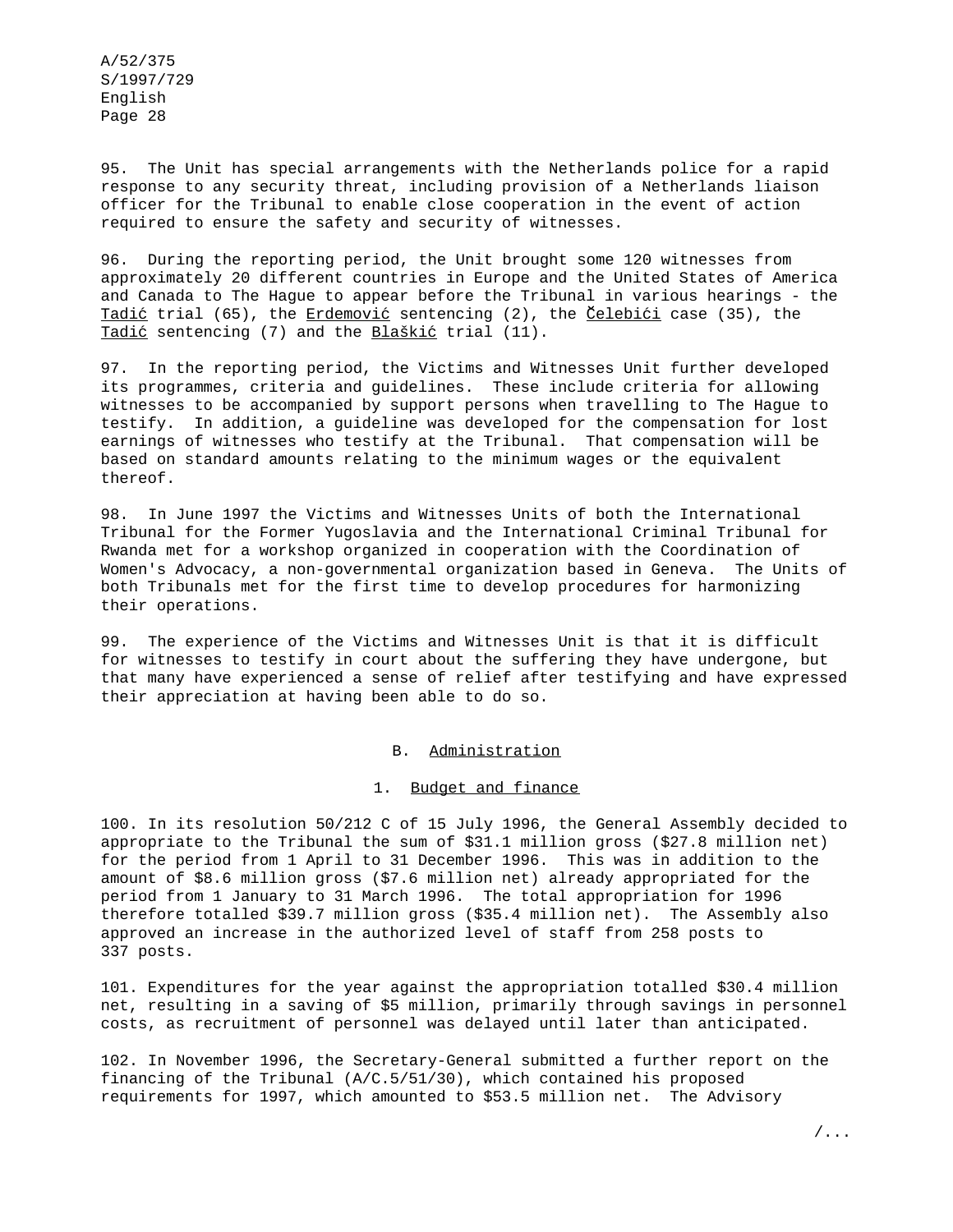Committee on Administrative and Budgetary Questions noted that a revised report was due to be submitted by the Secretary-General upon conclusion of a report of the Office of Internal Oversight Services upon the proposed budget of the Tribunal. The detailed review of the financing of the Tribunal for 1997 was therefore deferred. On 18 December 1996, the General Assembly decided to appropriate to the Tribunal an amount of \$21.1 million net for the period from 1 January to 30 June 1997 to allow the Tribunal to continue its activities.

103. On 13 June 1997, the General Assembly, having considered the report of the Fifth Committee (A/51/743/Add.1), decided to appropriate an amount of \$27.4 million net for the Tribunal for the period from 1 July to 31 December 1997. Hence, a total amount of \$48.5 million net was appropriated to the Tribunal for 1997.

## 2. Personnel

104. The Registrar has delegated authority in the appointment and administration of all staff up to the D-1 level. In 1996, two important elements of personnel management were realized: the implementation of the initial job classification exercise and the establishment of the Appointment and Promotion Board.

105. Vacancies were advertised through the regular United Nations channels and through letters to the embassies at The Hague. Over 3,500 applications were received and processed during the year, an increase from 2,500 last year, both in response to particular vacancies and general applications.

106. By 31 July 1997, the total number of staff had increased from 197 to 368 persons; 169 of these were international (Professional) staff and 199 were locally recruited staff. Fifty-one nationalities were represented among the staff (including stateless); the percentage of women was 39.5 in the Professional category and 41.5 for all staff.

107. In addition, as at 31 July 1997, a total of 52 persons were seconded by Governments and non-governmental organizations to serve as "experts-on-mission", including 22 legal assistants seconded by the International Commission of Jurists. The Tribunal also has an internship programme.

#### 3. Translation

108. Continued growth marked the activities of the Conference and Language Services Section throughout the reporting period. Responsible for both interpretation and translation services for all the organs of the Tribunal, the Service includes 38 full-time translators and interpreters. Over the year, the Section received an ever-rising number of requests for translation, not only from and into Bosnian, Croatian and Serbian, English and French, but also from German and Dutch, of legal and military documents, statements, indictments, Trial and Appeals Chamber decisions, preliminary motions and transcripts. The volume of documents needing translation from and into Bosnian, Croatian and Serbian for courtroom use also rose in tandem. In addition, the Section called on 70 field interpreters for approximately 255 missions all over the world.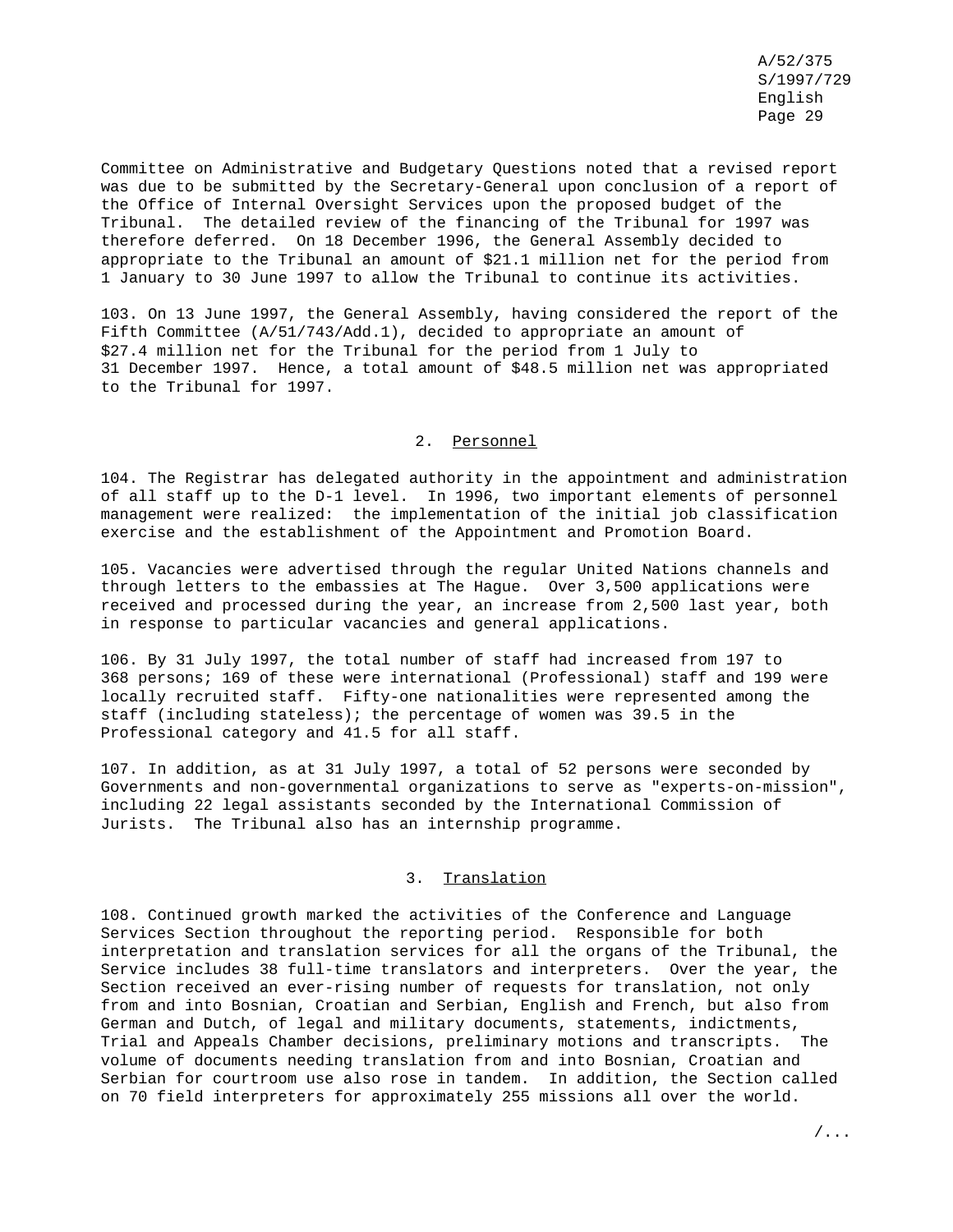109. During 1996-1997, the Tadić, Blaškić, Erdemović and Čelebići cases, among others, were heard before the Trial Chambers. This meant that simultaneous interpretation from and into English, French and Bosnian, Croatian and Serbian was necessary almost continuously. The work in the courtroom required a minimum of six conference interpreters assigned to cover the three interpretation booths and the permanent services of court reporters for the Tribunal's two working languages, English and French.

### 4. General services

### (a) Building management

110. As specified in its lease agreement, on 1 January 1997 the Tribunal assumed responsibility for the entire building in which it is located, which it previously shared with the landlord, a Netherlands insurance company. Consequently, the Building Management Unit became responsible for the entire building's maintenance and operation - an increase in office space and court facilities from 7,200 square metres to 19,500 square metres. The Building Management Unit negotiated with the former landlord to purchase surplus furniture, equipment and maintenance supplies upon its departure. It is estimated that this acquisition saved the United Nations more than \$200,000 and provided most of the necessary furniture for anticipated staff increases in 1997-1998.

111. Planning indicated the Tribunal would not require the entire office space coming under its responsibility and in the autumn of 1996 negotiations were concluded with the Preparatory Commission for the Organization for the Prohibition of Chemical Weapons to lease 26.7 per cent of the building and surplus office furniture for a period of not less than one year.

### (b) Travel

112. The Travel Unit is responsible for arranging travel for staff members as well as for defence counsel, witnesses and court support staff. Special projects by the Office of the Prosecutor such as the exhumation and forensics programmes have placed additional responsibilities on the Travel Unit during the reporting period.

### 5. Electronic support services

113. Continuing from the foundations of systems installed in previous years, the Electronic Support Services and Communications Section has continued to provide user support and systems operations over the past year. In 1996, expanded operations in the area of the former Yugoslavia required additional support and infrastructure.

114. The Electronic Support Services and Communications Section has also conducted support of the nearly full-time courtroom hearings at the Tribunal. The built-in video system has proved valuable in the presentation of the large quantity of photographic and video evidence, and the in-house production of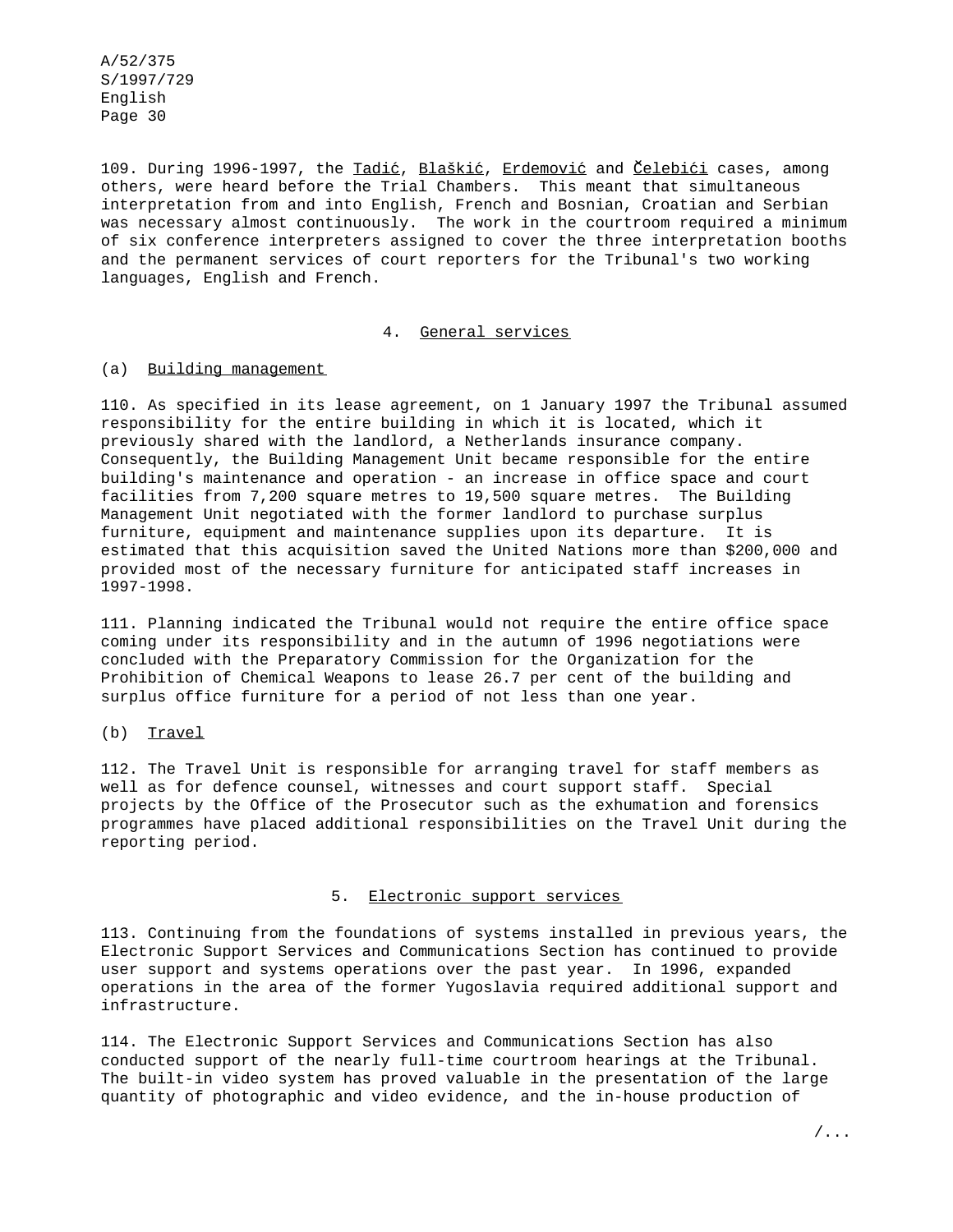broadcast-quality television signals has been well received by the press, bolstering media coverage and encouraging the use of footage in many documentaries.

115. The Section also fielded a mobile video-conference studio, installed in Banja Luka in October 1996, to allow the Trial Chamber to hear the live testimony of defence witnesses who would otherwise not have been able to travel to The Hague, and has expanded the electronic networks servicing the Tribunal. Plans for the coming year include expansion and upgrading of the networks to accommodate the hiring of new staff and the acquisition of new office space, as well as installation of a Tribunal-operated Internet World Wide Web service.

#### 6. Security

116. The Security and Safety Unit has grown to a total of 53 officers formerly from military and civilian police forces of 18 different countries. The responsibilities for the security and safety of the Tribunal's premises, property and staff have expanded to include additional services of providing security support for locations in the former Yugoslavia such as Zagreb, Sarajevo and the witness video-conference studio in Banja Luka. A programme of fire and safety awareness and staff training has been introduced with the addition of the Fire and Safety Office.

#### 7. Library and reference

117. The library of the Tribunal, operational since late 1995, serves as a documentation and research centre for the different organs of the Tribunal as well as counsel for the Defence. It provides users with information both from its own collection and from material obtained from collections outside the Tribunal, in particular other international law libraries in The Hague.

118. In the course of 1996 the library amassed a basic collection of the main sources of international law, in particular international humanitarian law, and national law, as well as of general reference works.

#### C. Press and Information Office

119. The Press and Information Office comprises two sections: the Press Section, with two staff members complemented by two legal assistants, and the Public Information Section, with two staff members. The Chief of the Press and Information Office is responsible for coordinating and organizing the two sections.

120. From the perspective of the Press and Information Office, 1996-1997 saw the further establishment of the Tribunal, in the media and among specialists, as an important legal institution. Media coverage changed in focus, however, at the same time that public interest underwent a significant evolution.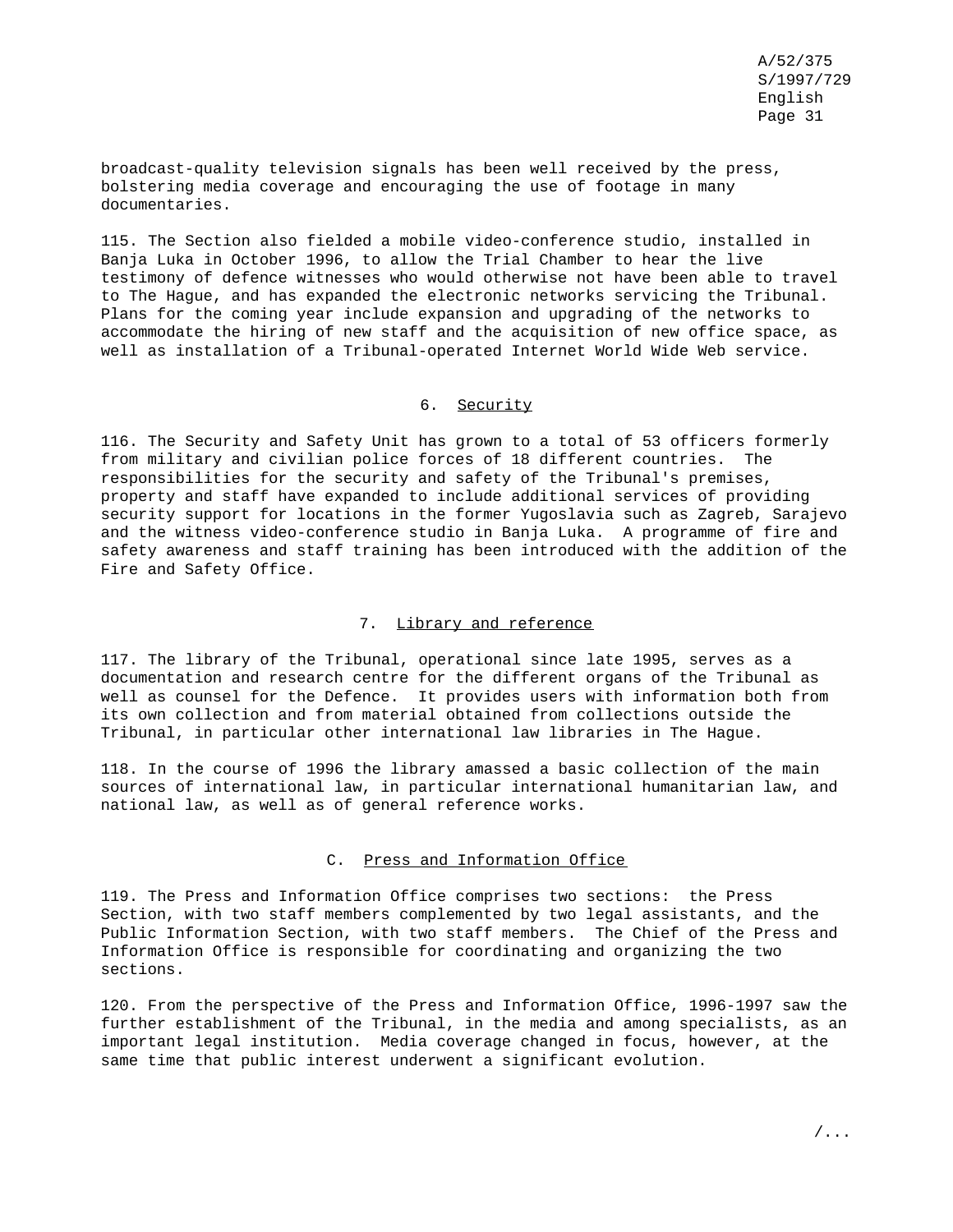### 1. Media coverage

121. Paradoxically, the fact that hearings for the Tadić, Erdemović, Celebići and Blaškić cases were held almost every day has not meant that the media have paid proportionately greater attention to the work of the Tribunal. In fact, media coverage has seemed somewhat less sustained than during the pre-trial phases of these cases. The paradox may, however, be superficial. Media coverage appears, in fact, to have changed its focus, in that the legal component of the Tribunal's image has been consolidated while its political and institutional component has receded from the public eye.

122. The evolution of the Tribunal's legal activity is demonstrated by the Press and Information Office having issued 133 press releases between 1 August 1996 and 31 July 1997. These press releases, which announce the holding of hearings, summarize the positions of the parties on various points of law and report the decisions of the Trial Chambers, make it possible for the press to follow every step of the proceedings.

123. Nevertheless, media coverage in the reporting period has been basically unsustained and intermittent, with press attendance at the proceedings sporadic. For example, only approximately a dozen media representatives covered the end of the Tadić trial. Although the public gallery was filled with spectators at the opening of the Celebeci trial, the number of reporters attending the following hearings gradually dwindled, which was also the case for the Blaškić trial. The explanation for the diminished interest in the hearings on the merits of the cases may be found in the measured pace, length and technical sophistication of the proceedings and in the fact that journalists visiting the Tribunal are typically not columnists who write on legal affairs and are accordingly not able to cover a whole trial from its opening to its conclusion.

124. With respect to this sporadic coverage, however, it should be pointed out that press presence was enormous during the Erdemović hearings in November 1996, the opening of the *Celebići* and Blaškić cases in March and June 1997, and the verdict and pre-sentencing hearings in the Tadić case in May and July 1997.

125. A number of internal and external factors have shaped the evolution of the Tribunal in the media. The internal factors have been the publication of several indictments and the holding of a number of rule 61 hearings in 1995-1996. The external factors have been such political and military developments as the Dayton Peace Agreement and IFOR deployment, which took place at the end of 1995. However, since no public indictment has been issued since the summer of 1996 and no rule 61 hearings have been held, the Tribunal has not enjoyed the sort of media attention which those two forms of judicial activity had hitherto generated. At the same time, the situation on the ground in the former Yugoslavia has gradually lost its lead position in international news and received correspondingly sporadic attention from journalists.

126. Nonetheless, the Tribunal's activities have remained firmly on the media agenda: the occasional reports devoted to IFOR/SFOR policy, the failure of the parties to implement the Dayton Peace Agreement or the international community's attitude to the Tribunal have systematically alluded to, or even dealt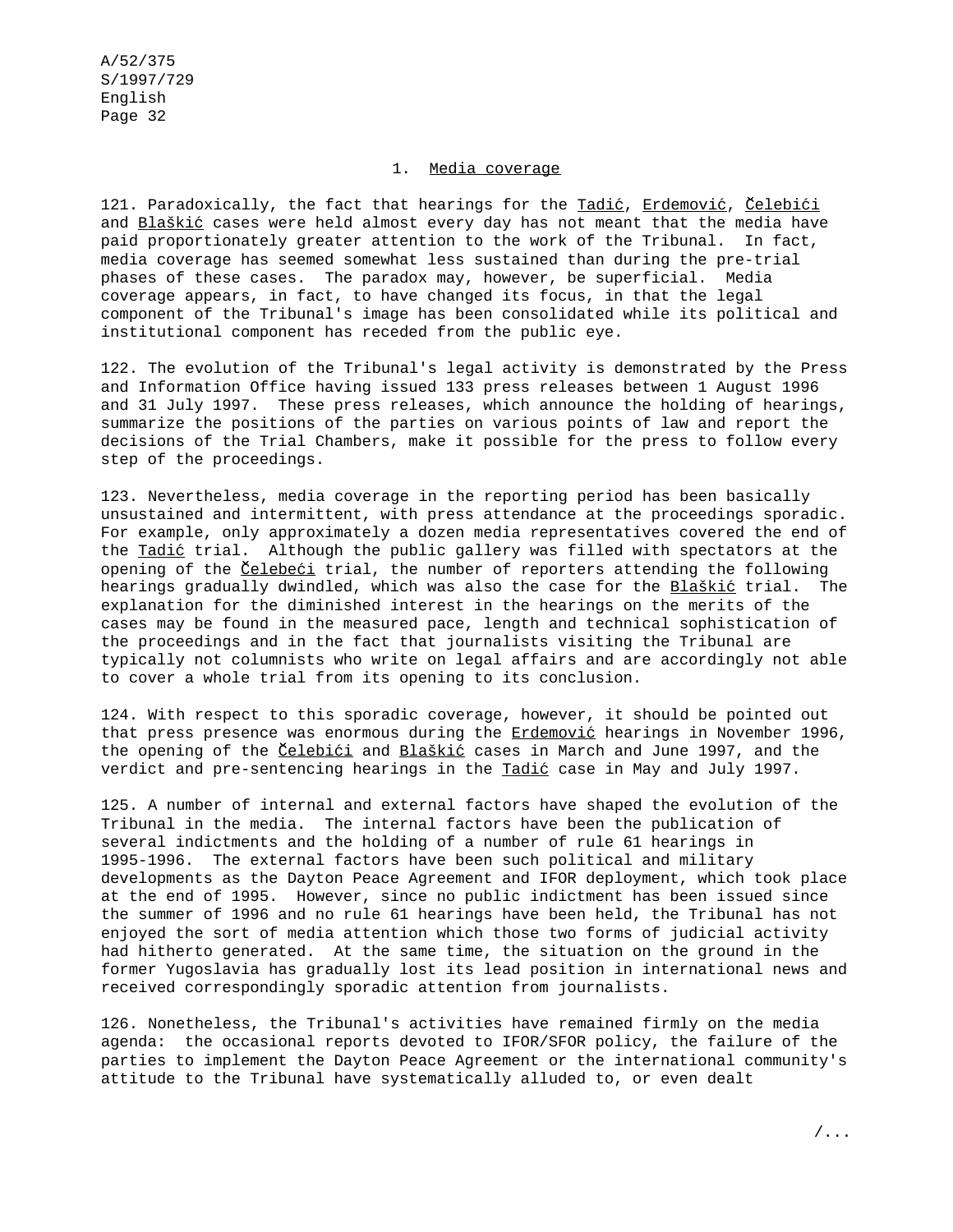exclusively with, the problem of prosecuting and punishing war crimes and crimes against humanity.

#### 2. Public interest in the Tribunal

127. The Public Information Section has continued in the reporting period to intensify its efforts to respond to the growing interest in diplomatic, academic and legal circles and to promote general awareness of the Tribunal's work.

#### (a) Appreciable development of public interest

128. The list of individuals, organizations and institutions interested in the working and development of the Tribunal now includes 1,000 names as compared with 700 in the summer of 1996. Among these are 20 United Nations information centres (as opposed to 18 in the summer of 1996), 97 diplomatic representatives (for the most part those located in the Netherlands and Belgium, but also in the successor States to the former Yugoslavia - 86 in 1996) and 853 universities, governmental and non-governmental organizations, ministries, legal practitioners and individuals (as compared with only 560 last year). One quarter of these contacts regularly present written requests for documents, information or additional information. Requests received by telephone were so numerous that it proved impossible to number them.

### (b) Actively fostering knowledge about the Tribunal

129. In addition to the fact that the services established last year, and referred to in the Tribunal's third annual report (A/51/292-S/1996/665, paras. 165 (a) and (b)), continued to operate, two tools that are particularly effective for all sorts of activity designed to foster knowledge of the activities and work of the Tribunal expanded rapidly in 1996-1997.

130. The first is the Bulletin: eight additional issues of the Bulletin, prepared regularly by the Press and Information Office, have been published in the past year. This bilingual publication (English and French) now enjoys a readership of over 1,200. The Bulletin has expanded in order better to cover the rapid development of the Tribunal's case law for an increasingly specialized readership, while becoming more judicial in content than strictly institutional or practical.

131. The second information and awareness-raising tool introduced over the course of the past year is the Internet site (http://www.un.org/icty), which the Tribunal inaugurated in May 1997 on the United Nations server centre. Bilingual, like the Bulletin, the site was designed by the Press and Information Office and is being updated constantly. The site eliminates the distance between the Tribunal and its observers and facilitates rapid access to the latest news from The Hague and to archival documents. The expectations for the service have not proved ill-founded: on average, there were 19,107 weekly consultations ("hits") at the Tribunal's site during the course of the first four months.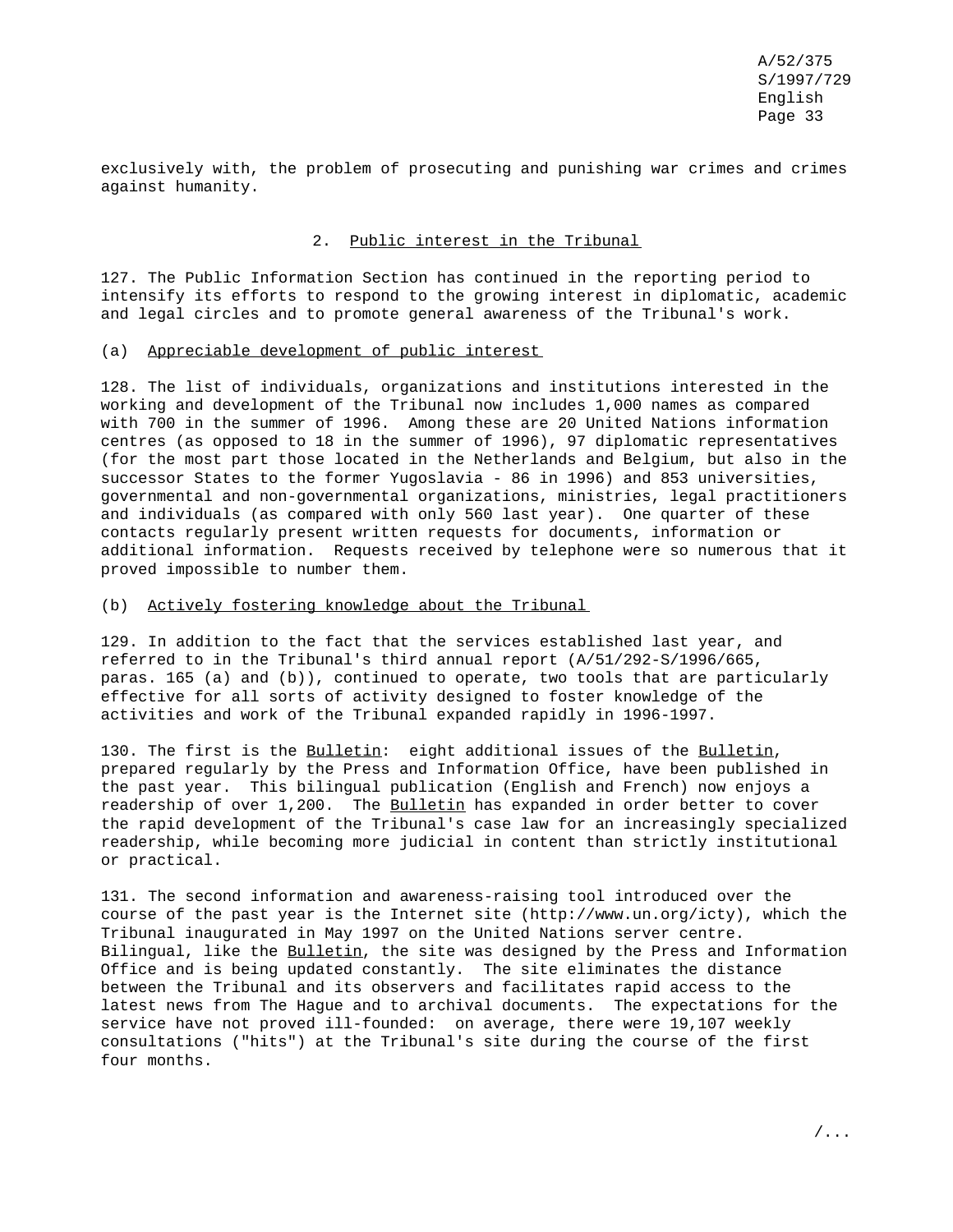#### Part two

#### ACTIONS OF STATES

### V. IMPLEMENTATION OF THE DAYTON PEACE AGREEMENT

132. The Dayton Peace Agreement, signed in Paris on 14 December 1995, obliges the parties thereto - the Federal Republic of Yugoslavia, the Republic of Bosnia and Herzegovina, the Republic of Croatia, the Federation of Bosnia and Herzegovina (as distinct from the Republic of Bosnia and Herzegovina, of which it is an entity) and Republika Srpska - to cooperate with the Tribunal, notably by arresting indictees and transferring them to the Tribunal (e.g. article X of annex 1-A, article II (8) of annex 4 and article XIII (4) of annex 6).

133. Since the previous report, there has been very little progress with regard to the implementation of the Dayton Peace Agreement by the parties as far as the Tribunal is concerned. Three caveats should, however, be made to that statement. Firstly, in the reporting period the Republic of Croatia arrested Zlatko Aleksovski, named in the Lašva river valley indictment, and delivered him to the Tribunal. Aleksovski was arrested on 8 June 1996, but was not delivered to the Tribunal until April 1997 and made his initial appearance before a Trial Chamber on 29 April 1997. Secondly, on 27 June 1997, Slavko Dokmanović was arrested by the Prosecutor, with the cooperation of UNTAES. The arrest marks the first time that the Prosecutor has directly intervened to arrest an indictee and the first time that peacekeepers have worked so closely with the Tribunal. It is to be noted, however, that UNTAES is a United Nations administration, which is independent from the Dayton Peace Agreement, and independent from the NATO forces stationed in Bosnia and Herzegovina.<sup>4</sup> The third exception is, therefore, all the more significant: on 10 July 1997, Milan Kovačević was arrested by SFOR, the first such arrest by NATO-led forces stationed in Bosnia and Herzegovina.

134. Mention should, however, be made of the fact that, contrary to the terms of the Dayton Peace Agreement, a number of persons indicted by the Tribunal appear still to hold official positions. In particular, Zeljko Meakic´ (who has been indicted for genocide), Mladen Radić, Nedeljko Timarać and Miloslav Kvocka are all reported still to be working as police officers in the Prijedor area of Republika Srpska. In November 1996, local police in Prijedor confirmed that two indictees, Pedrag and Nenad Banović, were working as police reservists, while two others, Radomir Kovać and Dragan Zelenović, were working at a police station in Foča.

135. In August 1996, Radovan Stanković, who has been indicted by the Tribunal for his alleged role in perpetrating gang rape in Foča, and who is reported still to be working as a police officer in the locality, was nearly arrested by police forces of the Federation of Bosnia and Herzegovina. He later entered offices of the International Police Task Force and filed a report of harassment against the Federation police, which the Task Force noted and filed. A Task Force spokesman stated that the Force was neither under a duty to arrest Stanković nor to inform IFOR that he was present at their offices. Because of the encounter and the difficulties experienced with respect to the Republika Srpska police force, the International Police Task Force has stated that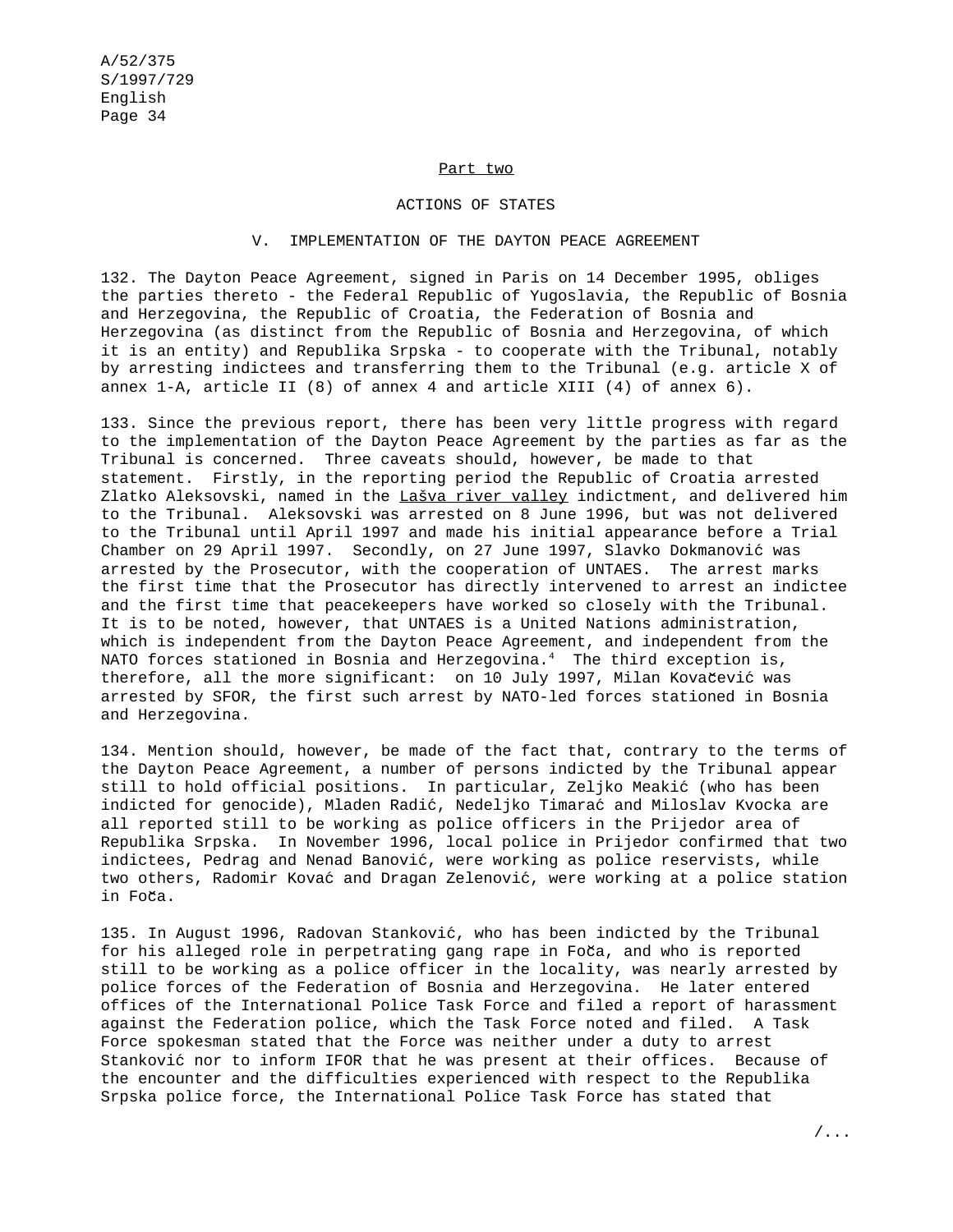procedures to ensure that United Nations personnel do not come into contact with indicted war crimes suspects have been tightened.<sup>5</sup>

136. With the exceptions noted above, the Dayton Peace Agreement's provisions concerning the arrest and transfer of indictees to the Tribunal have, therefore, not been complied with during the reporting period.

### VI. CONTACTS OF THE TRIBUNAL WITH GOVERNMENTS AND INTERNATIONAL ORGANIZATIONS

137. The Tribunal must rely upon the cooperation of States and other entities for the arrest and delivery of indictees, as well as for other forms of assistance. Accordingly, unlike national criminal courts and inter-State international tribunals, it is necessary for the Tribunal to maintain contacts with Governments and international organizations with a view to obtaining their assistance and cooperation.

138. The head of the Tribunal is its President. In the past year, the President of the Tribunal, Judge Antonio Cassese, has hosted a number of visits to the Tribunal.

139. On 31 October 1996, Mr. Klaus Kinkel, Foreign Minister of Germany, became the first Foreign Minister to visit the Tribunal. He met and had discussions with the President of the Tribunal, the Prosecutor and the Registrar. In a press conference Mr. Kinkel gave at the end of his visit, he reiterated the unfailing and unflagging support of Germany for the Tribunal. He laid emphasis on the absolute need for States of the former Yugoslavia, notably the Federal Republic of Yugoslavia and Croatia, to cooperate fully with the Tribunal, in particular by arresting indictees, singling out for mention Radovan Karadžić, Ratko Mladić, Dario Kordić and Ivica Rajić, as well as the three military officers from Belgrade (Mrkšić, Radić and Šljivanćanin) accused of exceptionally serious crimes committed at Vukovar in 1991. He emphasized that international arrest warrants were outstanding for all of the above-mentioned indictees, with the exception of Dario Kordić.

140. On 27 January 1997, the Minister for Foreign Affairs of Australia, Mr. Alexander Downer, and other senior Australian officials paid an official visit to the Tribunal, meeting the President and other Judges of the Tribunal, the Prosecutor, the Deputy Prosecutor and the Registrar. The President expressed the Tribunal's gratitude to the Foreign Minister for the strong support the Government of Australia had lent to the Tribunal from its outset. Australia has cooperated fully with the Tribunal and was among the first countries to pass implementing legislation. In addition, the Australian authorities have always cooperated with the Prosecutor to the fullest extent.

141. On 6 February 1997, the Minister of Justice of Italy, Professor Giovanni Flick, the Ambassador of Italy to the Netherlands and senior officials of the Ministry of Justice paid an official visit to the Tribunal in order to sign an agreement with the United Nations on the enforcement of sentences of the International Tribunal. The Minister met the President, as well as other Judges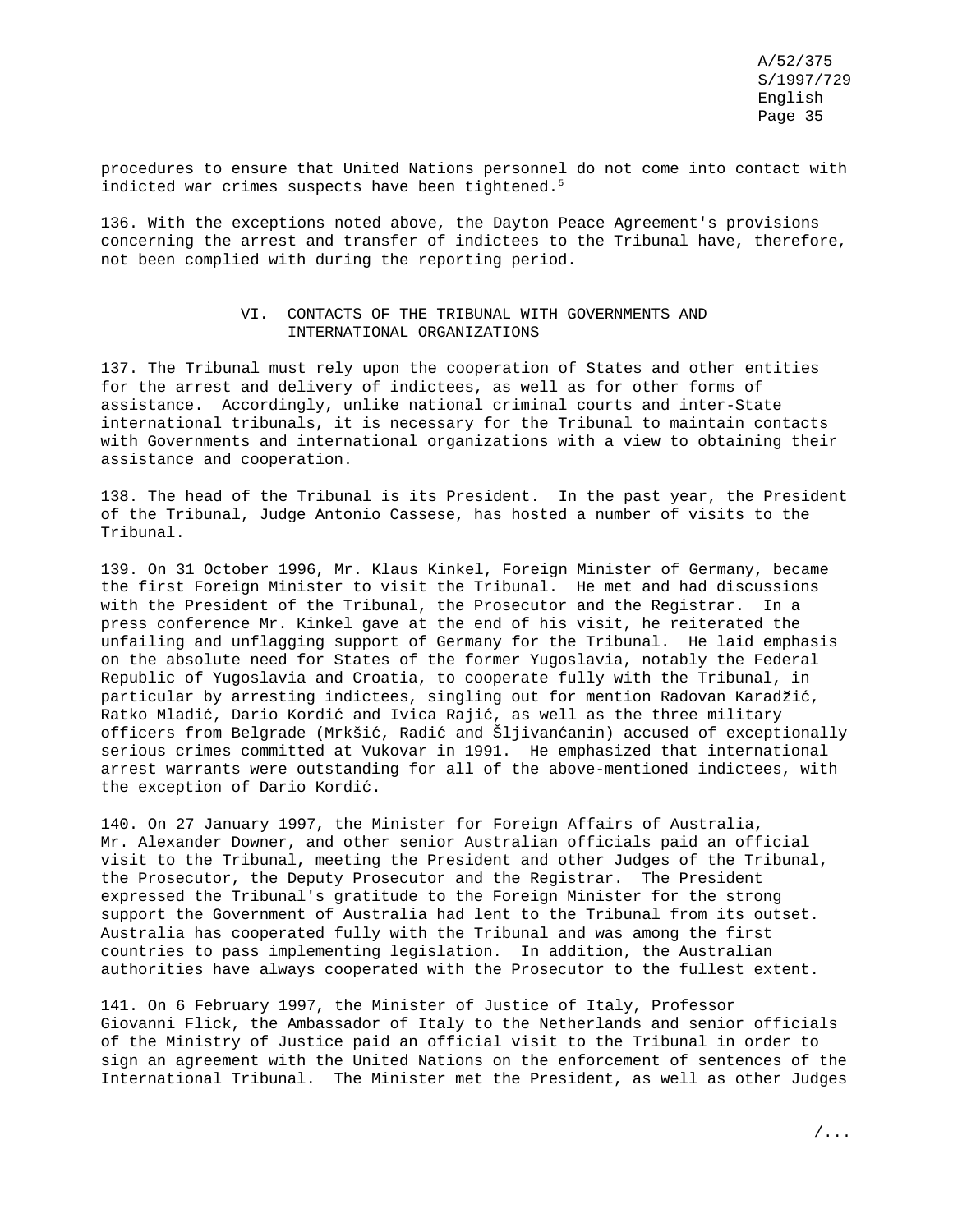of the Tribunal, the Deputy Prosecutor, the Registrar and other Tribunal officials. The Minister also visited the courtroom of the Tribunal.

142. On 3 March 1997, the United Nations Secretary-General, Mr. Kofi Annan, made an official visit to the Tribunal. During his two-hour stay at the Tribunal's seat, Mr. Annan held a joint working meeting with the Judges, the Prosecutor and the Registrar before meeting and addressing staff members. In his speech to the Secretary-General, President Cassese requested him to consider drawing the attention of the Security Council to the grave dilemma of States' non-cooperation as soon as he deemed it appropriate.

143. The first Head of State to visit the Tribunal was the President of Ireland, Mrs. Mary Robinson, on 19 March 1997. She met the President and Judges of the Tribunal, and the Prosecutor, as well as Irish members of staff.

144. On 7 May 1997, the Minister for Foreign Affairs of Finland, Mrs. Tarja Halonen, paid an official visit to the Tribunal. She was accompanied by the Ambassador of Finland to the Netherlands and by senior officials of the Ministry of Foreign Affairs. The Minister met the President, the Prosecutor and the Registrar. She expressed the Government of Finland's support for the Tribunal's work and noted the difficulties it faced in carrying out its mandate. During her visit, an agreement with the United Nations on the enforcement of sentences of the International Tribunal was signed.

145. The United States Secretary of State, Mrs. Madeleine Albright, visited the Tribunal on 28 May 1997, where she had a meeting with the Prosecutor. At a press conference held at the Tribunal, she affirmed that there was no statute of limitations on the crimes that were committed in Bosnia and Rwanda, and no statute of limitations on America's support for justice.

146. President Cassese also met the Foreign Minister of Italy, Mr. Lamberto Dini, on the occasion of the General Affairs Council of EU in Brussels on 20 January 1997, and the Minister of State at the British Foreign Office, Mr. Tony Lloyd, in London on 10 June 1997. Upon invitation, he addressed the Civil Committee of the North Atlantic Parliamentary Assembly on 29 May 1997 in Luxembourg and the Foreign Affairs Committee of the Italian Chamber of Deputies on 1 July 1997.

147. In a letter dated 24 June 1997, Mr. Jacques Poos, Minister of Foreign Affairs of Luxembourg, wrote to the President of the Tribunal to assure him that during Luxembourg's Presidency of EU, it would attach particular importance to the issue of cooperation with the Tribunal, treating it as a basic condition for any progress in the development of bilateral relations in the areas of commercial exchanges, financial assistance and economic cooperation as well as contractual relations between EU and the countries of the region. President Cassese welcomed the statements of Foreign Minister Poos as extremely significant and personally thanked him for the clear and unmistakable signs of support.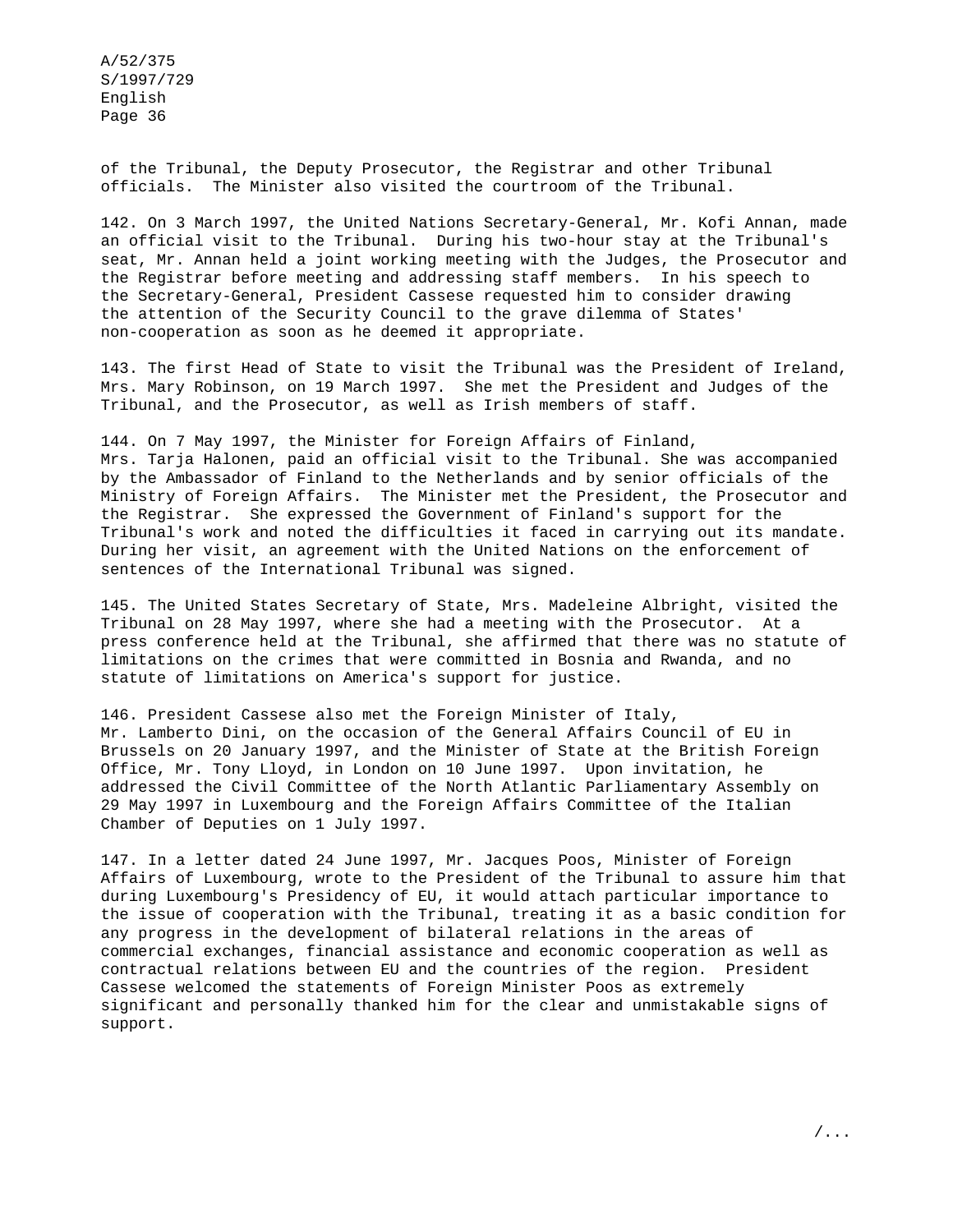### VII. ENACTMENT OF IMPLEMENTING LEGISLATION

148. The Tribunal relies heavily not just on the cooperation of States of the former Yugoslavia but on all States for its daily operations and it proceeds under the assumption that States will provide their full and unreserved support. Given this great reliance on national action, the adoption by States of the legislative, administrative and judicial measures necessary for the expeditious implementation of the Tribunal's orders is of crucial importance. Such measures are mandatory under Security Council resolution 827 (1993), which requires all States to cooperate fully with the Tribunal and its organs and stipulates that all States shall take any measures necessary under their domestic law to implement the provisions of the Tribunal's Statute and comply with requests for assistance or orders issued by a Trial Chamber (para. 4). The statute establishes in article 29 the principle of cooperation between States and the Tribunal in the investigation and prosecution of persons accused of committing serious violations of international humanitarian law. Rule 58 restates this principle and confirms that the obligations on States stemming from the statute shall prevail over any legal impediment to the surrender or transfer of the accused to the Tribunal.

149. During the reporting period, no further States have enacted implementing legislation enabling them to cooperate with the Tribunal. Thus, as reported last year, 20 States have enacted implementing legislation: Austria, Australia, Belgium, Bosnia and Herzegovina, Croatia, Denmark, Finland, France, Germany, Hungary, Iceland, Italy, Netherlands, New Zealand, Norway, Spain, Sweden, Switzerland, United Kingdom of Great Britain and Northern Ireland and United States of America. The Republic of Korea, the Russian Federation, Singapore and Venezuela have indicated that they do not require implementing legislation to carry out their responsibilities. In addition, the following States have indicated their intention to adopt implementing legislation in the near future: Canada, Luxembourg, Poland, Romania, Slovakia, Slovenia, Sri Lanka and Turkey.

150. Unfortunately, other States have continued to refuse cooperation on the grounds of their national legislation and/or failed to enact such legislation as would make cooperation a possibility. A notable example remains the Federal Republic of Yugoslavia.

## VIII. ENFORCEMENT OF SENTENCES

151. Article 27 of the Tribunal's statute prescribes that sentences of imprisonment imposed by the Tribunal on a convicted person be served in a State designated by the Tribunal from a list of States that have indicated to the Security Council their willingness to accept such persons.

152. A total of 10 States have indicated their willingness to enforce sentences of the Tribunal, either to the Security Council, the Secretary-General or the President of the Tribunal. These are Bosnia and Herzegovina, Croatia, Denmark, Finland, Germany, the Islamic Republic of Iran, Italy, Norway, Pakistan and Sweden. A number of those States have agreed to accept prisoners subject to certain conditions (e.g. only if their own nationals or residents are concerned or only a limited number of prisoners).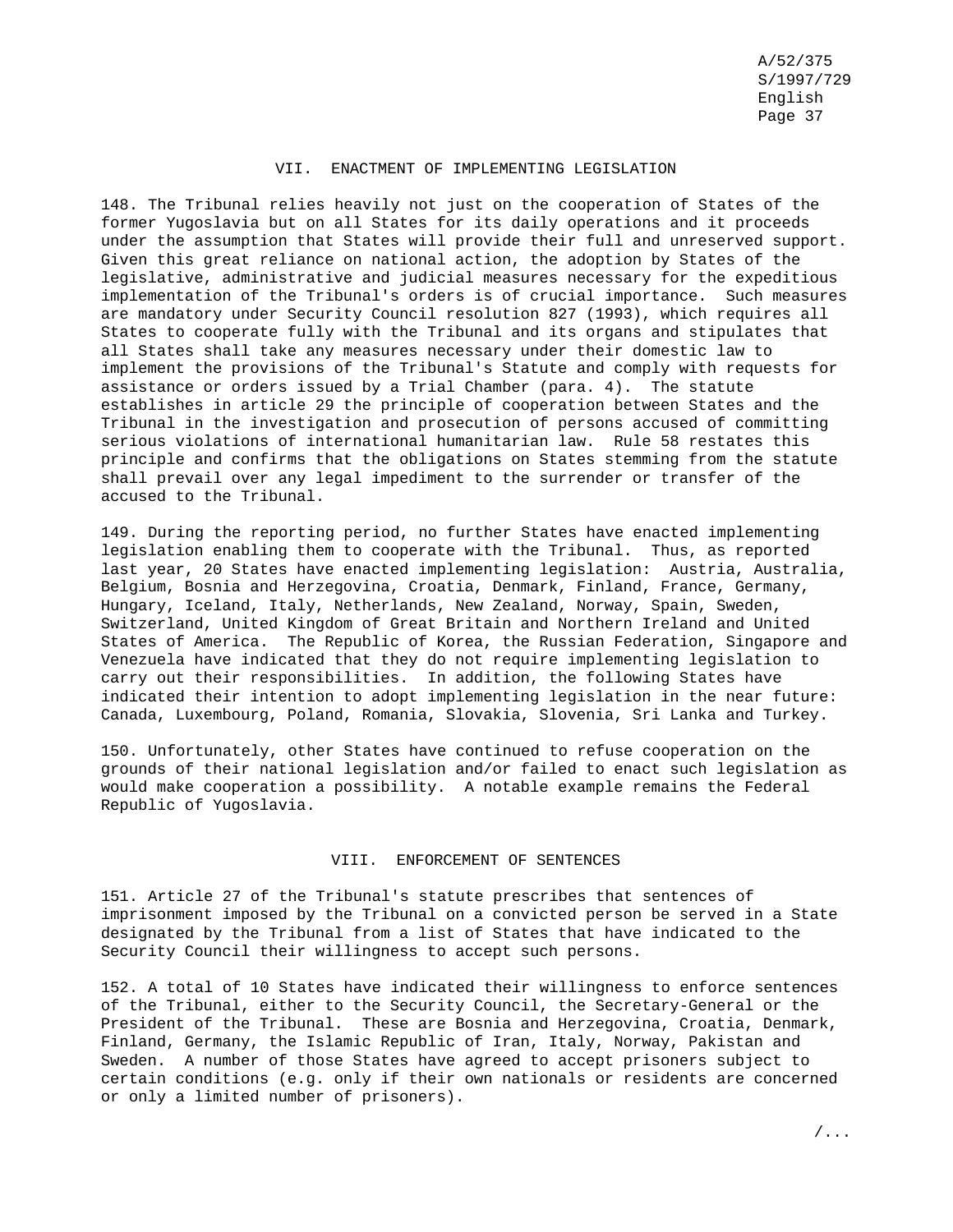153. The Registry has drafted a model agreement on the enforcement of sentences, which sets out the terms and conditions that should govern the acceptance of convicted persons by States. The model agreement provides that the Registrar, in consultation with the President, will request a particular State to accept a convicted person to serve his sentence in that State's prisons. Under the agreement, the State will not be bound by such a request but will be in a position to make a case-by-case assessment. Once the prisoner has been accepted and transferred, the enforcing State will be bound by the duration of the sentence imposed by the Tribunal. Subject to the supervision of the Tribunal, the conditions of imprisonment will be in accordance with domestic law.

154. Two States, Italy and Finland, have already signed the agreement, on 6 February 1997 and 7 May 1997, respectively. Negotiations with two other States are also in an advanced stage and may lead to the conclusion of similar arrangements in the near future.

155. Ten States had previously indicated that they were not in a position to accept prisoners: Bahamas, Belarus, Belize, Burkina Faso, Ecuador, France, Liechtenstein, Malaysia, Poland and Slovenia.

#### IX. VOLUNTARY CONTRIBUTIONS

#### A. States

### 1. Cooperation of the host State

156. Throughout the past year, the authorities of the Netherlands have continued to provide their active support to the work of the Tribunal. Beside the numerous forms of assistance rendered pursuant to the provisions of the Headquarters Agreement (such as the external protection of the premises of the Tribunal and the provision of protection and safety to Judges, senior officials, detainees and witnesses), the Government of the Netherlands has made substantial voluntary contributions to key projects of the Tribunal. The Minister for Development Cooperation, the Minister for Foreign Affairs, the Minister for Justice as well as the Minister for the Interior have been particularly supportive.

157. Since December 1994, the host country has contributed the services of four gratis expert personnel, consisting in the past year of three investigators and one legal adviser/prosecutor. During intermittent periods of vacancies, released funds have been used to provide other short-term expert assistance, such as special police teams for taking video and photographic evidence of exhumations and services for establishing a fingerprint and photo database of detainees.

158. As noted above, an agreement was concluded in December 1996 with the Minister for Development Cooperation concerning a large cash contribution to fund activities related to clearing a backlog in data entries at the Office of the Prosecutor. The donation is to be spread out over a number of instalments during 1997 and 1998, the first of which has been received. The Government of the Netherlands was also quick to react to a request made by the Prosecutor for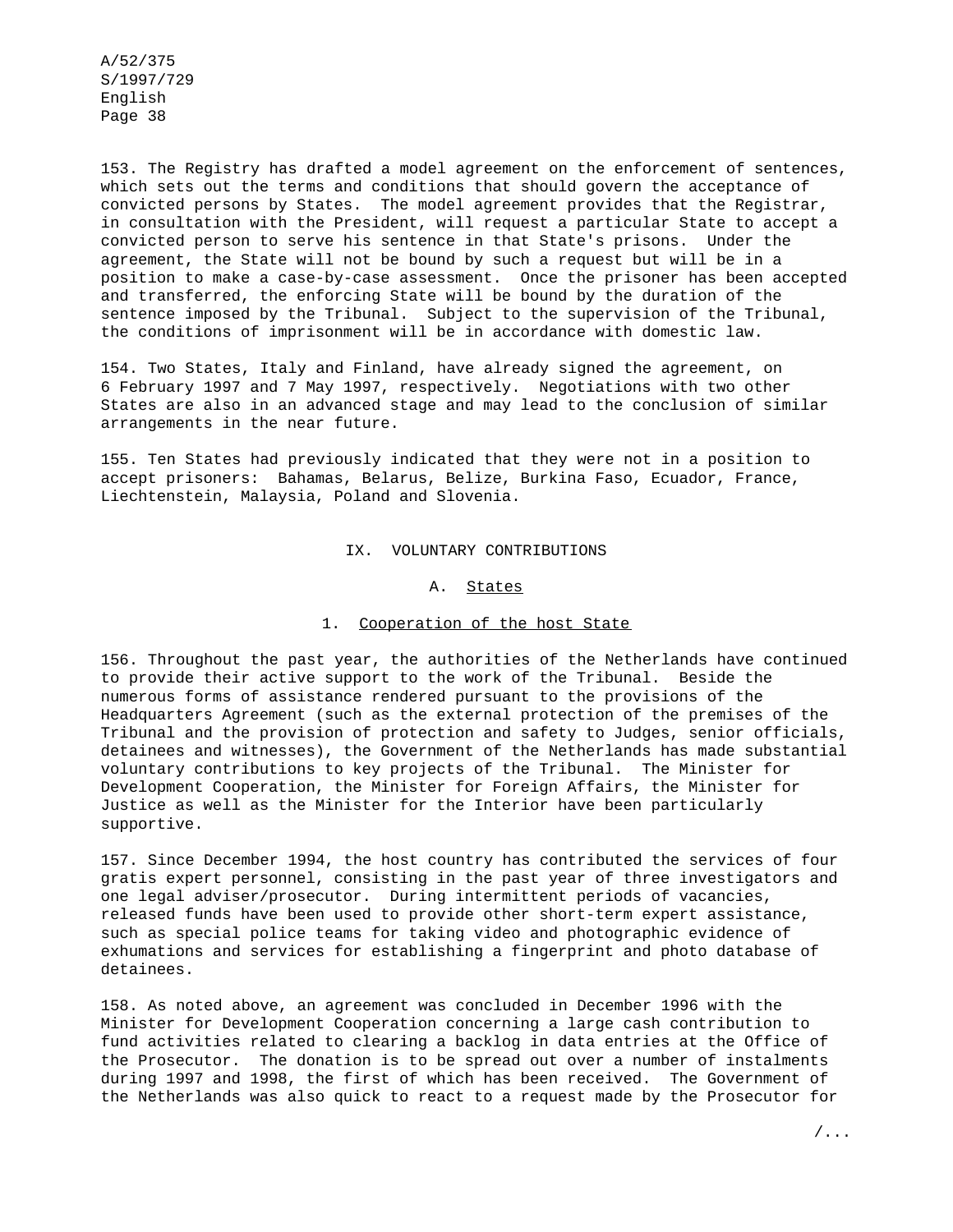a cash donation to fund investigative travel at a time when available resources for such activities were almost depleted at the end of 1996. Moreover, the Tribunal has received a sizeable donation from the host country for the purchase of an essential component of its telephone infrastructure, which will enhance its capacity for both internal and external communications.

159. The host country has further cooperated with the Tribunal under an agreement concluded in June 1996 concerning special conditions of detention for General Tihomir Blaškić, who has been in the custody of the Tribunal since 1 April 1996 and whose trial began on 23 June 1997 (see chap. II above). This agreement was unfortunately terminated on 16 July 1997 owing to circumstances beyond the control of either the Tribunal or the host country.

#### 2. Gratis personnel provided by Governments or organizations

160. Throughout the reporting period, the Tribunal has continued to benefit from the services of gratis personnel, that is, personnel provided at no cost to the United Nations by donor Governments or non-governmental organizations. Gratis personnel assigned to the Tribunal generally provide expertise in criminal investigation and prosecution, or in legal research in international law and criminal law - non-traditional fields of work for which human resources are not readily available within the United Nations system.

161. At the time of reporting, a total of 52 gratis personnel were assigned to the Tribunal, contributed by a total of 10 Governments (Belgium, Denmark, Finland, Italy, Netherlands, Norway, Sweden, Switzerland, United Kingdom and United States) and three non-governmental organizations (the European Action Council for Peace in the Balkans, the International Commission of Jurists and the Open Society Institute).

#### 3. Monetary contributions and contributions in kind

162. In its resolution 47/235 of 14 September 1993, the General Assembly invited Member States and other interested parties to make voluntary contributions to the Tribunal in cash and in the form of services and supplies acceptable to the Secretary-General.

163. As at 15 July 1997, the Voluntary Fund had received approximately \$8.6 million in contributions to the Tribunal's activities: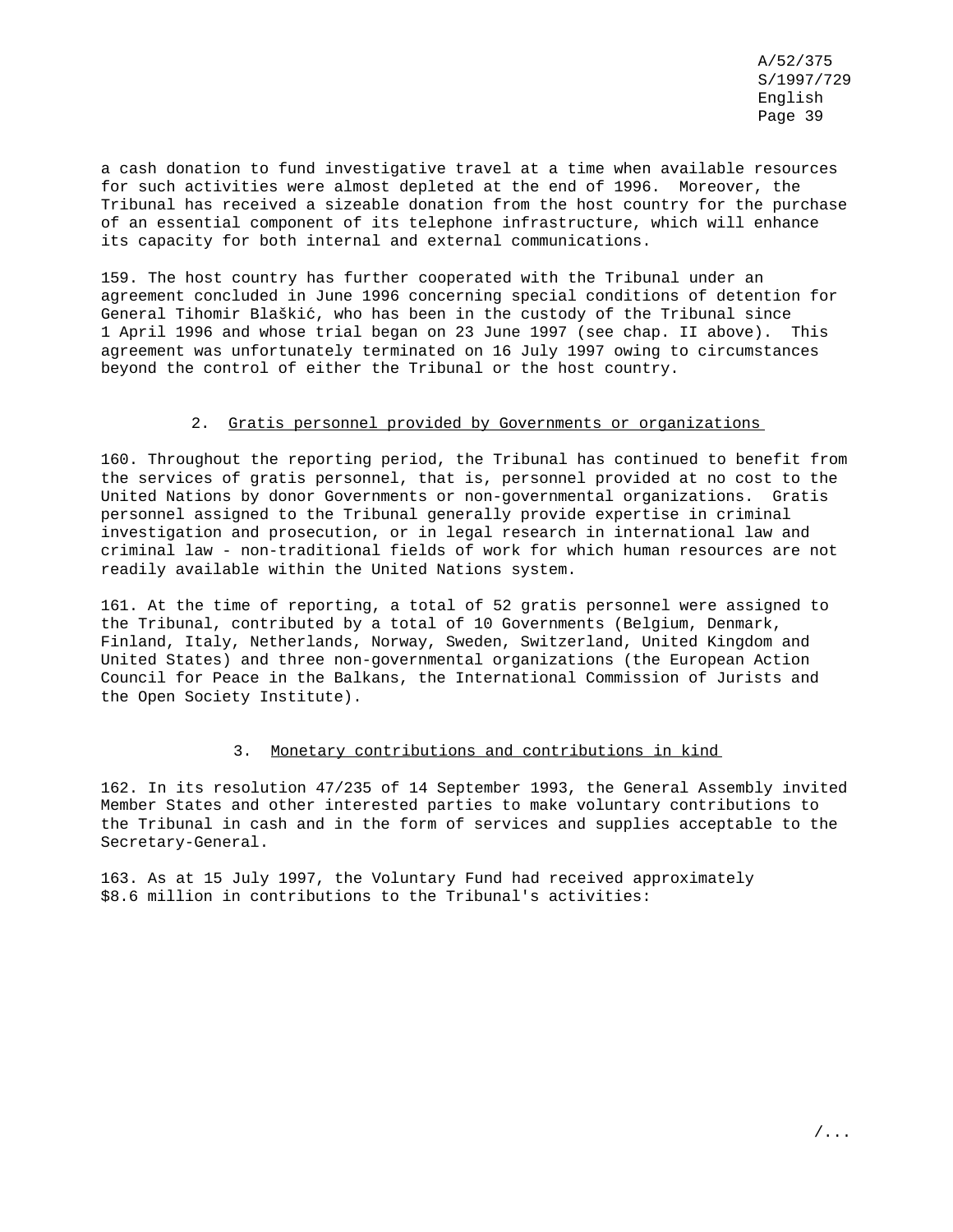|                          | Contribution                                      |
|--------------------------|---------------------------------------------------|
|                          | <u>Contributing State</u> (United States dollars) |
| Austria                  | 100 000                                           |
| Cambodia                 | 5 000                                             |
| Canada                   | 706 296                                           |
| Chile                    | 5 000                                             |
| Denmark                  | 183 368                                           |
| Hunqary                  | 2 000                                             |
| Ireland                  | 121 767                                           |
| Israel                   | 7 500                                             |
| Italy                    | 1 898 049                                         |
| Liechtenstein            | 4 985                                             |
| Malaysia                 | 2 250 000                                         |
| Malta                    | 1 500                                             |
| Namibia                  | 500                                               |
| Netherlands              | 1 286 029                                         |
| New Zealand              | 14 660                                            |
| Norway                   | 50 000                                            |
| Pakistan                 | 1 000 000                                         |
| Slovenia                 | 10 000                                            |
| Spain                    | 13 725                                            |
| Sweden                   | 31 734                                            |
| Switzerland              | 193 940                                           |
| United States of America | 700 000                                           |

164. In addition, during the reporting period, a number of Member States, organizations and companies made additional contributions of equipment to the Tribunal. The Government of the United Kingdom contributed three 4x4 vehicles to the Tribunal to be used for operational requirements in the field, such as investigations and liaison with victims and witnesses (approximate value \$67,600). A further six 4x4 vehicles were donated by the Government of France (\$153,700). Five of the vehicles were delivered to the former Yugoslavia for use by Tribunal personnel operating in Croatia, Bosnia and Herzegovina and the Federal Republic of Yugoslavia. The remaining vehicle was delivered to The Hague and is used primarily by the Victims and Witnesses Unit to meet their witness transportation requirements.

165. The Government of France also donated video-delay equipment to the Tribunal, valued at \$182,600. The provision of this equipment allows the Tribunal to broadcast trials with a limited time delay so as to protect certain witnesses and to allow the Court to consider requests for the redaction of testimony. Other contributions include the provision of court reporting software (valued at \$4,000) by Discovery Products; two video-conference units from Time-Warner (\$24,300) and 12 months' subscription to Lexis-Nexis donated by the Open Society Institute (\$100,000).

166. On 17 July 1997, the Foreign Secretary of the United Kingdom, Mr. Robin Cook, made an outstanding offer to finance the construction of a second, interim courtroom for the Tribunal (\$500,000). President Cassese hailed the announcement as an outstandingly generous gift.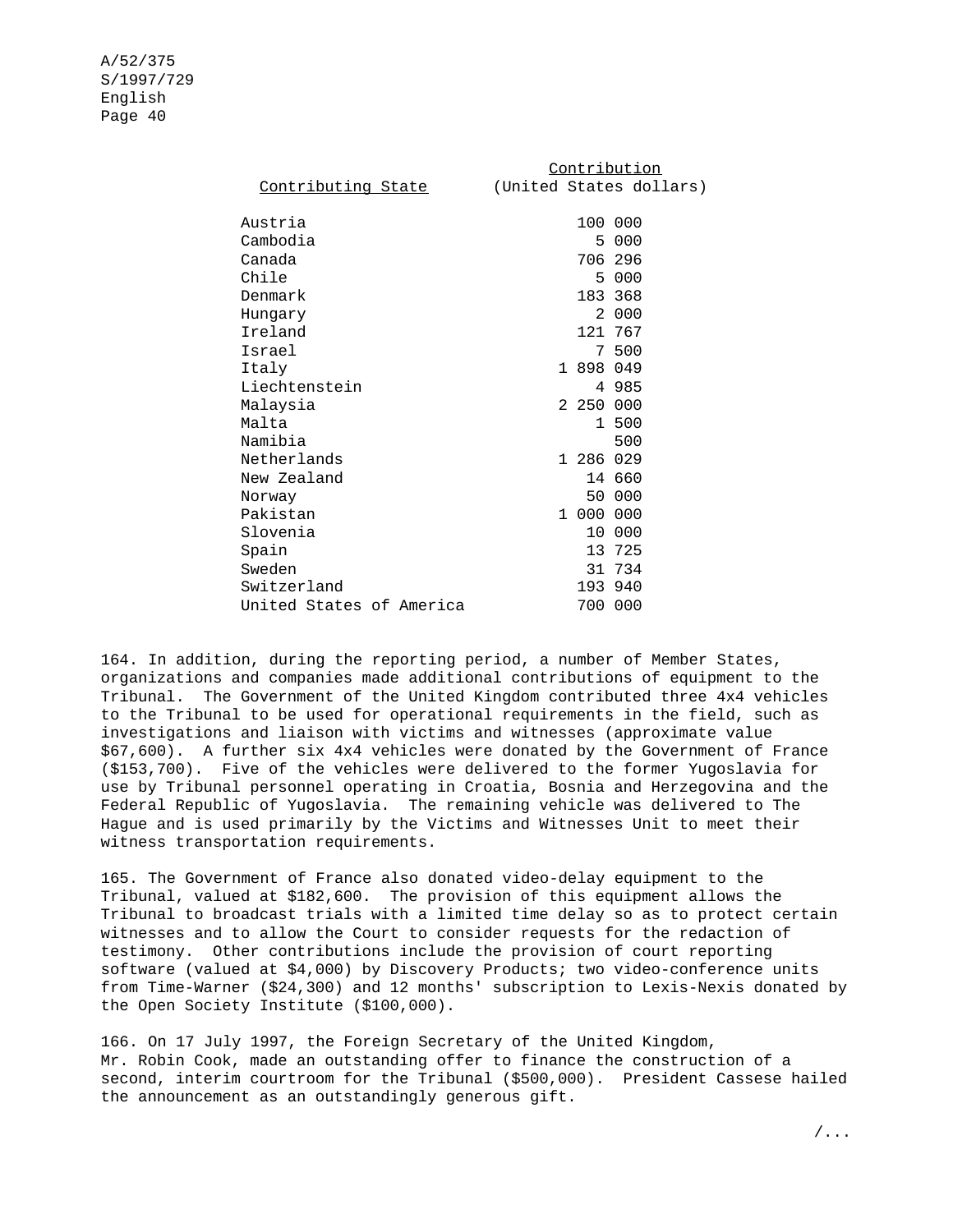### B. The European Union

167. EU has continued to make an invaluable contribution to the work of the Tribunal by providing financial resources for several projects of non-governmental organizations that assist the Tribunal. These projects include the donation, through the International Commission of Jurists, of 22 legal assistants (up from 15 last year) to the Registry and Judges' Chambers for research and legal support, which has proved of crucial value to the substantive work of the Tribunal. The Tribunal enormously appreciates this vital project and recognizes the great efforts that have been expended by those responsible at EU in ensuring its continuation over the past two and a half years.

168. Another significant contribution of EU involves the donation of funds, through the offices of the Rehabilitation and Research Centre for Torture Victims in Denmark, to the Victims and Witnesses Unit. Those funds have been used to provide a 24-hour-a-day, live-in witness assistant programme. Funds have also been applied towards payment of a specialist trauma consultant.

169. A third very important project sponsored by the Union involves a substantial contribution to the Tribunal's library. This project is in the process of being finalized.

170. The Tribunal is grateful to EU, and more particularly the European Commission, as well as the European Parliament, which took the initiative of listing the Tribunal's activities among its budgetary priorities. It thus provided the basis for the support and assistance given consistently and unfailingly by the Union to the Tribunal.

### Part three

#### CONCLUSION

#### X. CONCLUSION

### A. The Tribunal four years on

171. As the Judges of the Tribunal reach the end of their first term and the Tribunal completes its fourth year of existence, it is appropriate to take stock of what has been done so far, to reflect on what has been achieved and to identify the dangers and pitfalls that lie ahead.

172. Four years ago, when the Security Council established the Tribunal on 25 May 1993, the Tribunal existed only on paper. When the Judges took office on 17 November that year, they were sworn in at the Peace Palace in The Hague - the Tribunal had no premises of its own, much less a courtroom, and no staff beyond the Judges, one or two legal officers temporarily made available by United Nations Headquarters and four secretaries with short-term contracts. The functions of the Prosecutor lay unperformed until the Deputy Prosecutor, Mr. Graham Blewitt, commenced his duties on 21 February 1994.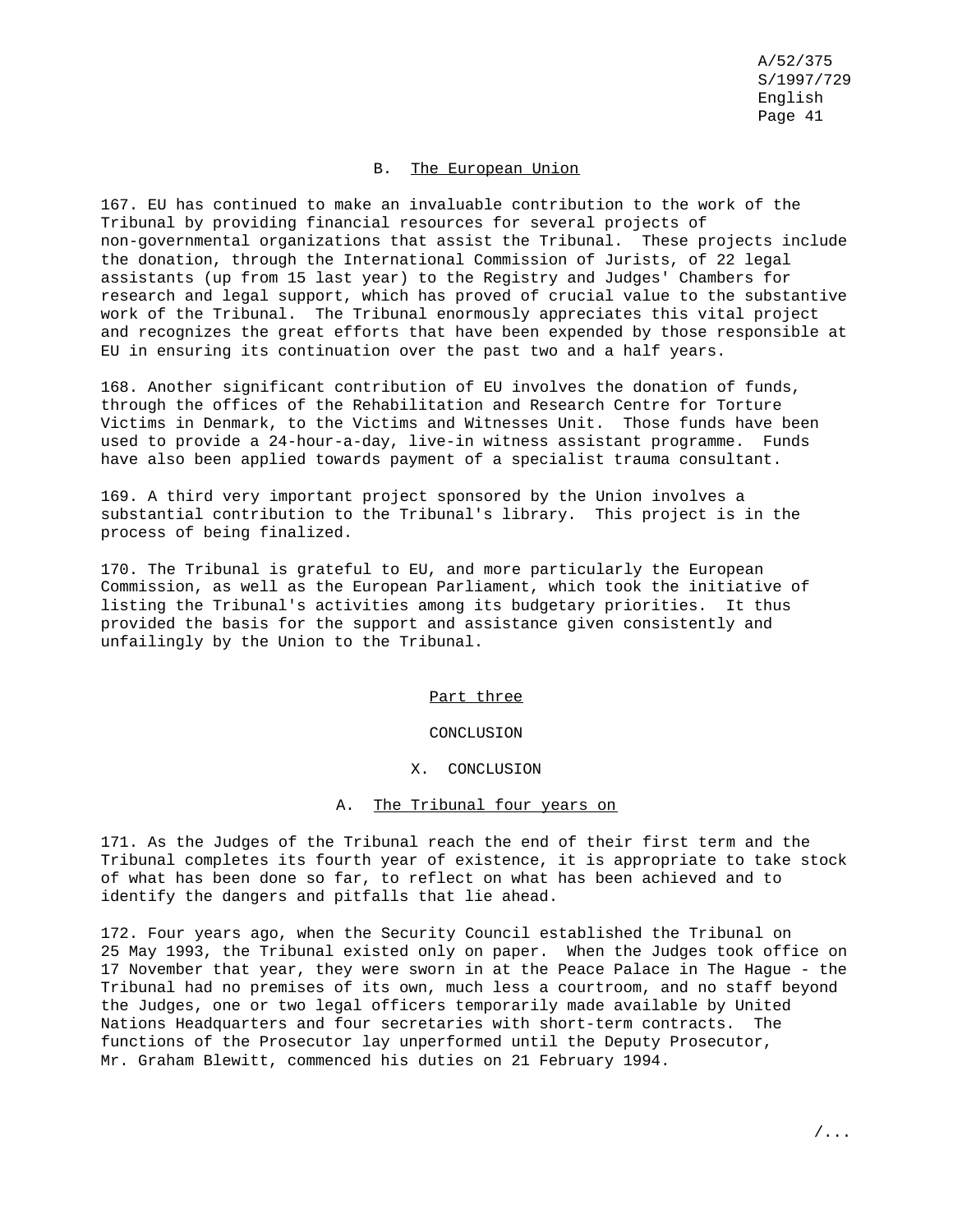173. Nearly four years later, the Tribunal is a vibrant, fully functioning judicial body. In addition to the 11 Judges, there are 362 staff members, 52 secondees - including 22 legal assistants - and a number of interns working in the Aegon Building, which serves as the Tribunal's premises. The Tribunal is endowed with the basic office equipment necessary to perform its functions and has a state-of-the-art courtroom. Eighteen public indictments have been issued by the Prosecutor and confirmed by the Judges, 11 indictees have been arrested and brought to The Hague for trial, one trial has been held, with the accused being found guilty on certain charges and acquitted of others and sentenced to imprisonment, and one sentencing procedure has been completed, while two more trials are under way, a third is to commence later in 1997 and two others to start in 1998. In addition, a great many interlocutory and pre-trial hearings have been held, including rule 61 proceedings in five cases. The Appeals Chamber has also been busy with a number of interlocutory appeals and one final appeal with a second pending.

174. In all, this is a remarkable achievement, the credit for which belongs to the great many people who have worked with enthusiasm and dedication in the cause of justice. A formidable infrastructure has been built - physical, in terms of offices and courtroom, human, in terms of staff, and normative, in terms of the very many texts and directives that have been adopted for the Tribunal's task: the Rules of Procedure and Evidence, the Rules of Detention and related Regulations, the directive on the assignment of defence counsel, the directive and instructions on the Registry, the code of conduct for defence counsel, the manual for practitioners and other texts.

#### B. The need for international justice

175. Despite these accomplishments, the Tribunal remains a partial failure through no fault of its own - because the vast majority of indictees continue to remain free, seemingly enjoying absolute immunity. This is a cause of growing dissatisfaction both in the former Yugoslavia and abroad. Reports of increasing embitterment among the people of the former Yugoslavia are rife, a bitterness that stems from the belief that a Tribunal has been created for the very purpose of rendering justice but has been left partially ineffective by the failure of States to make arrests. Increasingly, it seems, calls for revenge are being heard. The Tribunal was established precisely to pre-empt such calls for revenge and to ward off "self-help" solutions.

176. The belief that lasting peace can be better secured through justice than through revenge or forgetting was recognized by the Security Council when it created the Tribunal. It established this judicial organ because the atrocities being committed in the former Yugoslavia constituted a threat to international peace and security and in the conviction that the Tribunal's establishment would enable an end to be put to such crimes and would contribute to the restoration and maintenance of peace (resolution 827 (1993)). The Tribunal cannot perform its deterrent function, however, unless it holds trials of those responsible for massacres and genocide.

177. Revenge is the last resort of persons who are denied due process. As the history of past genocides illustrates, when there is no justice in response to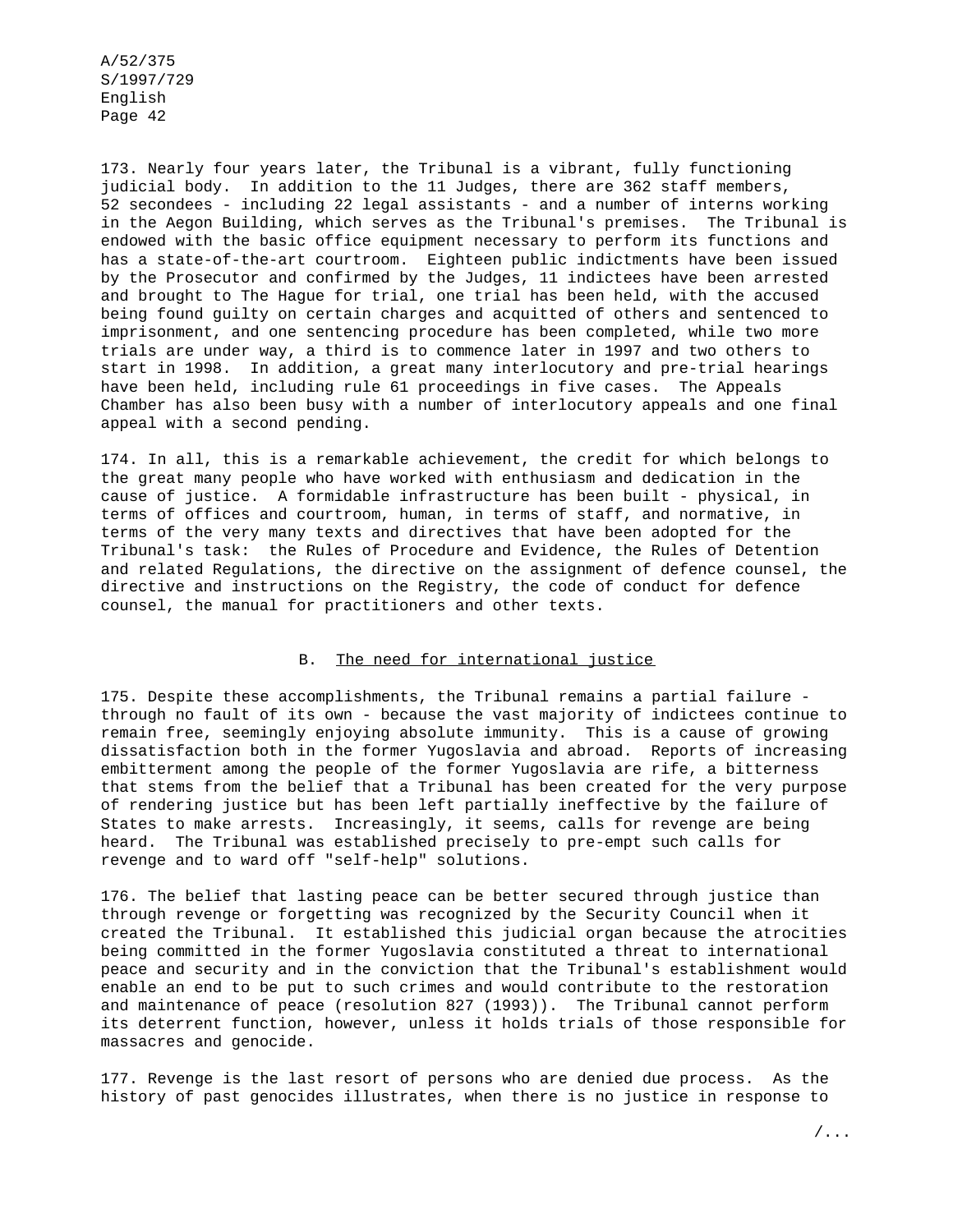the extermination of a people, the result is that victims are led to take the law into their own hands, both to exact retribution and to draw attention to the denied historical fact.<sup>6</sup>

178. Besides leading to revenge, impunity can have yet more lethal results. Lack of international response to genocide may embolden others to emulate the crime.<sup>7</sup> Permitting criminals to get away with committing crimes against humanity and war crimes in the former Yugoslavia is equally perilous. The international community should be aware of that fact.

179. Together with the need for justice, one should consider the effect of the continued presence of indictees in Bosnia and Herzegovina, Croatia and the Federal Republic of Yugoslavia. Many such indictees apparently continue to dominate and uphold nationalism and ethnic division; to prevent the formation of a pluralistic and multi-confessional society based on respect for minorities and the absence of discrimination; to prevent the gradual demise of ethnic and religious hatred; and to prevent the return of refugees. The return of refugees, it seems, is hampered not only by economic and political factors but also by the presence, in some areas of Bosnia and Herzegovina, of indictees who still hold positions of power, as police officers, for example, because this creates a general atmosphere of lawlessness and impunity, and perpetuates the mentality of conflict and division, thereby discouraging refugees from returning.

180. In short, as the Security Council has recognized, leaving indictees at large precludes the establishment of the rule of law and democracy in the former Yugoslavia, and hence obstructs the restoration of peace.

### C. The major stumbling block to the success of the Tribunal

181. The major stumbling block to the success of the Tribunal lies in the fact that the Tribunal is not the forum delicti commissi and hence has limited police powers. As the Supreme Court of Israel pointed out in the Eichmann case, normally, the great majority of the witnesses and the greater part of the evidence are concentrated in the State where the crime was perpetrated and this is therefore the most convenient place (forum conveniens) for the conduct of the trial.<sup>8</sup>

182. By contrast, the Tribunal must perforce turn to States for the execution of its orders and warrants. If States are ready and willing to cooperate, the Tribunal is in a position to fulfil its mission. If States instead refuse to implement those orders or to execute those warrants, the Tribunal will turn out to be utterly impotent. Thus if greater respect is accorded to the authority of States than to the need to deter gross abuses of human rights, this will place severe limitations on what the Tribunal can achieve.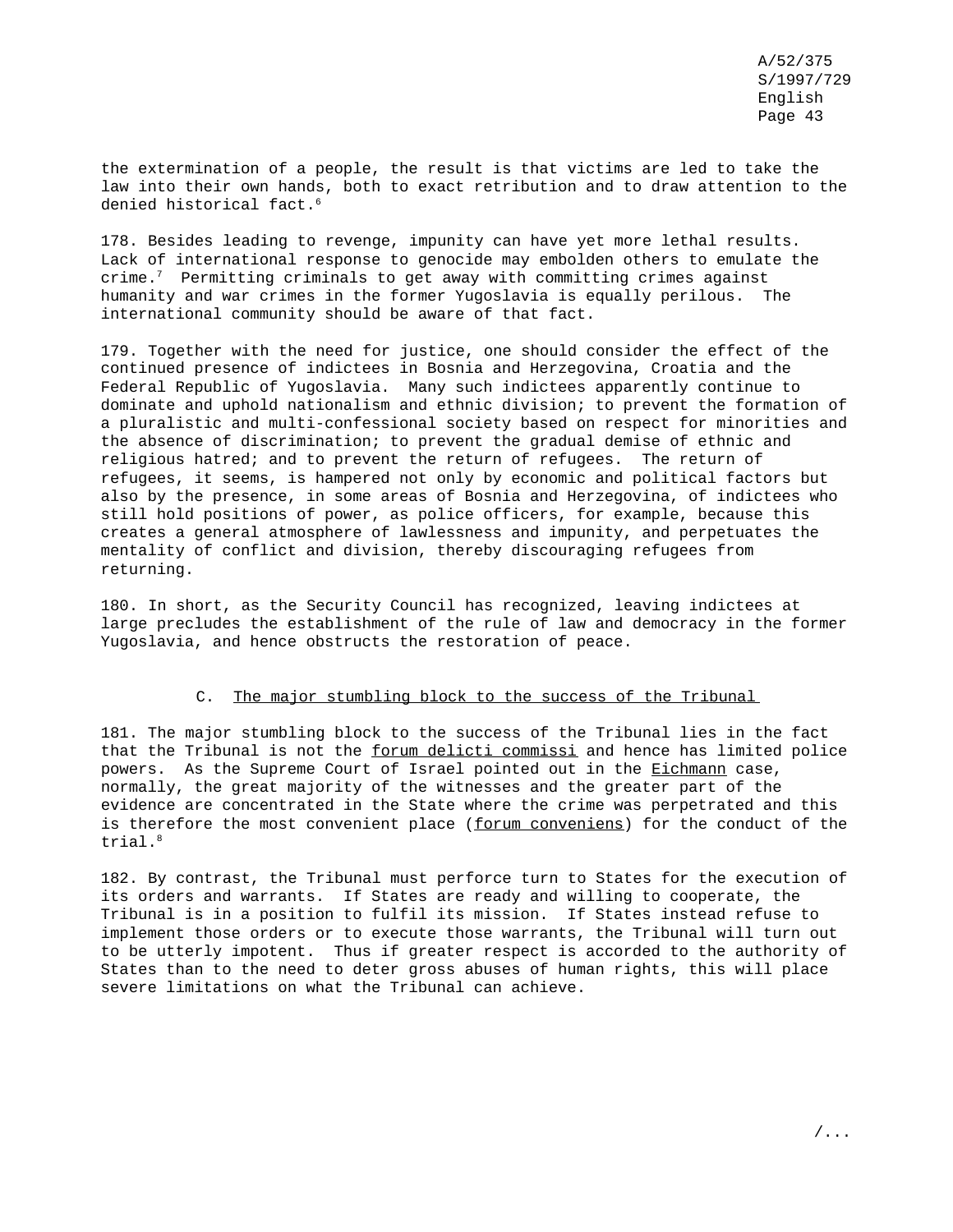## D. Lack of cooperation by the States and entities of the former Yugoslavia

183. Sadly, the Tribunal has been obstructed in the past year by the refusal of certain States and entities of the former Yugoslavia to cooperate, namely, the Federal Republic of Yugoslavia, Republika Srpska, the Federation of Bosnia and Herzegovina and, to a lesser degree, Croatia. When considering this cooperation, or non-cooperation, a sharp distinction must be drawn between those States which recognize their duty to cooperate with the Tribunal, which have enacted legislation enabling them to cooperate with the Tribunal and which have arrested and transferred indictees to the Tribunal, on the one hand, and those which have done none of these things, on the other. Two States in the former Yugoslavia fall into the first category - Croatia and Bosnia and Herzegovina. Both Zagreb and the Sarajevo authorities have enacted implementing legislation enabling them to cooperate with the Tribunal and they have in fact both cooperated with the Tribunal by arresting indictees and delivering them - Zlatko Aleksovski by Croatia, and Hazim Delić and Esad Landžo by Bosnia and Herzegovina.

184. On the other hand, there are the two entities of Bosnia and Herzegovina the Federation of Bosnia and Herzegovina and Republika Srpska - and the Federal Republic of Yugoslavia that have done little or nothing to cooperate with the Tribunal - they have neither enacted legislation nor arrested any indictees. Indeed Republika Srpska and the Federal Republic of Yugoslavia do not admit their duty to arrest and deliver accused persons to The Hague. They flatly deny all cooperation in delivering indictees.

185. In this connection, mention must be made of a letter and memorandum dated 2 January 1997 sent to the Secretary-General and all members of the Security Council by the President of Republika Srpska, Mrs. Biljana Plavšic´. In her memorandum, Mrs. Plavšić stated:

"The present position of Republika Srpska is that we are unwilling to hand over Dr. Karadžić and General Mladić for trial in The Hague as we believe that any such trial now falls outside the scope of the Tribunal's constitutional framework."

186. Mrs. Plavšić recently repeated this questionable proposition at the Ministerial Meeting of the Steering Board of the Peace Implementation Council at Sintra at the end of May 1997, saying that the Bosnian Serb constitution forbade the "extradition" of Serb citizens. The fallacy of referring to "extradition" and of invoking provisions of national law to contest obligations under international law has already been exposed on countless occasions and it is unnecessary to do so again here. Suffice it to say that the factual premise is moreover false - the constitution to which Bosnian Serbs, as well as Bosniacs and Bosnian Croats, are subject is the constitution adopted under the Dayton Peace Agreement, which, far from prohibiting the transfer of accused persons to the Tribunal, positively mandates it (see art. II (8) thereof).

187. In other words, Republika Srpska is clearly and blatantly refusing to meet the obligations that it undertook when it signed the Dayton Peace Agreement, by which it solemnly undertook to cooperate with the Tribunal and, in particular,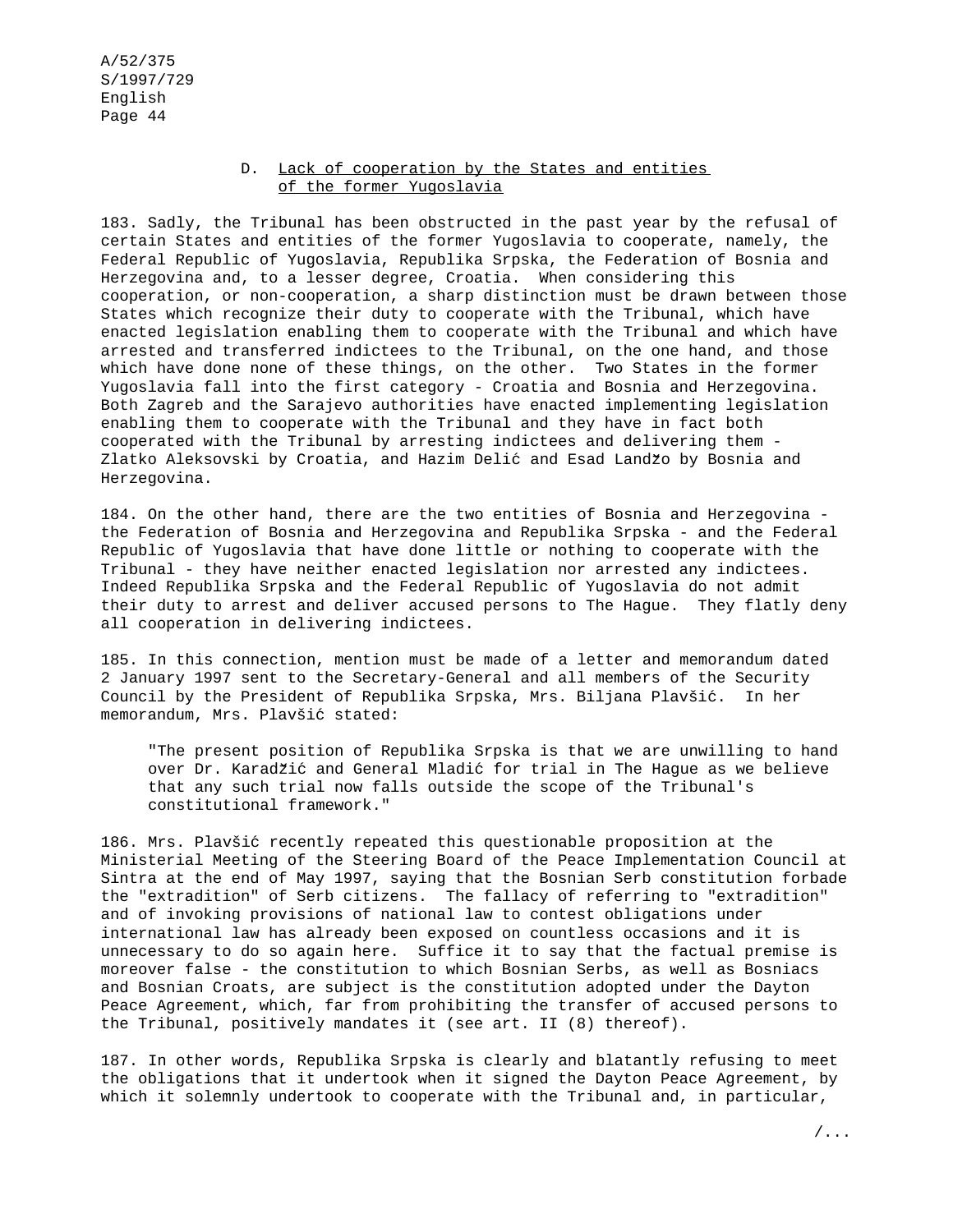to comply with orders issued pursuant to article 29 of the statute of the Tribunal (art. II (8) of annex 4 (Constitution of Bosnia and Herzegovina)), that is, orders for the arrest or detention of persons (art. 29 (2) (c) of the statute of the Tribunal). Republika Srpska's obligations under the Dayton Peace Agreement were also quaranteed by the Federal Republic of Yugoslavia, $9$  and witnessed by EU, France, Germany, the Russian Federation, the United Kingdom and the United States, which must surely be seriously concerned that Republika Srpska is openly flouting those same obligations. Republika Srpska has more than 40 indictees on its territory but it has consistently refused to arrest a single one.

188. The Federal Republic of Yugoslavia, for its part, is both failing to ensure Republika Srpska's compliance with the Dayton Peace Agreement, as it undertook and is obliged to do, and has failed to pass implementing legislation to enable it to cooperate with the Tribunal. It has further indicated that it has no intention of enacting such legislation in the future. It has visibly failed to arrest the three senior army officers on its territory - Mrkšić, Radić and Šljivanc´anin - who were all indicted in November 1995 by the Tribunal for their alleged roles in the destruction of Vukovar and the murder of 261 unarmed men after its fall, and in respect of whom international arrest warrants have been issued and sent to all States. The Serbian authorities have also allowed Bosnian Serb indictees such as Ratko Mladić, in respect of whom there is also an international warrant for his arrest on charges of genocide, to roam freely on their territory without fear of apprehension.

189. Indeed, like Republika Srpska, the Federal Republic of Yugoslavia is also explicitly refusing to "extradite" persons indicted by the Tribunal from its territory to The Hague, claiming that such "extradition" is against the constitution of the Federal Republic and that war crimes suspects would be tried in their territory, rather than being surrendered to The Hague. Again, it needs no argument to point out that the invocation by the Federal Republic of its constitution is no answer for its failure to meet its international obligations, including the treaty obligations it solemnly undertook before the world community at Dayton.

190. Regarding cooperation with the Tribunal by international organizations, while the Implementation Force established under the Dayton Peace Agreement - IFOR/SFOR - has been vital in ensuring the security of investigation teams, until very recently IFOR/SFOR has refrained from apprehending, or indeed encountering, indictees, stating that it did not intend to send out "posses" to arrest indictees but would only arrest them if they came across them. $10$  This approach has recently changed dramatically with the arrest by SFOR, on 10 July 1997, of Slavko Dokmanovic´, indicted on charges of complicity in genocide for crimes committed in the Prijedor area. This arrest by SFOR is a most welcome development, which the Tribunal heartily applauds and trusts will continue.

### E. Final remarks

191. In his seminal works, If This is a Man and The Drowned and the Saved, Primo Levi spoke of the nightmares he had when a concentration camp inmate at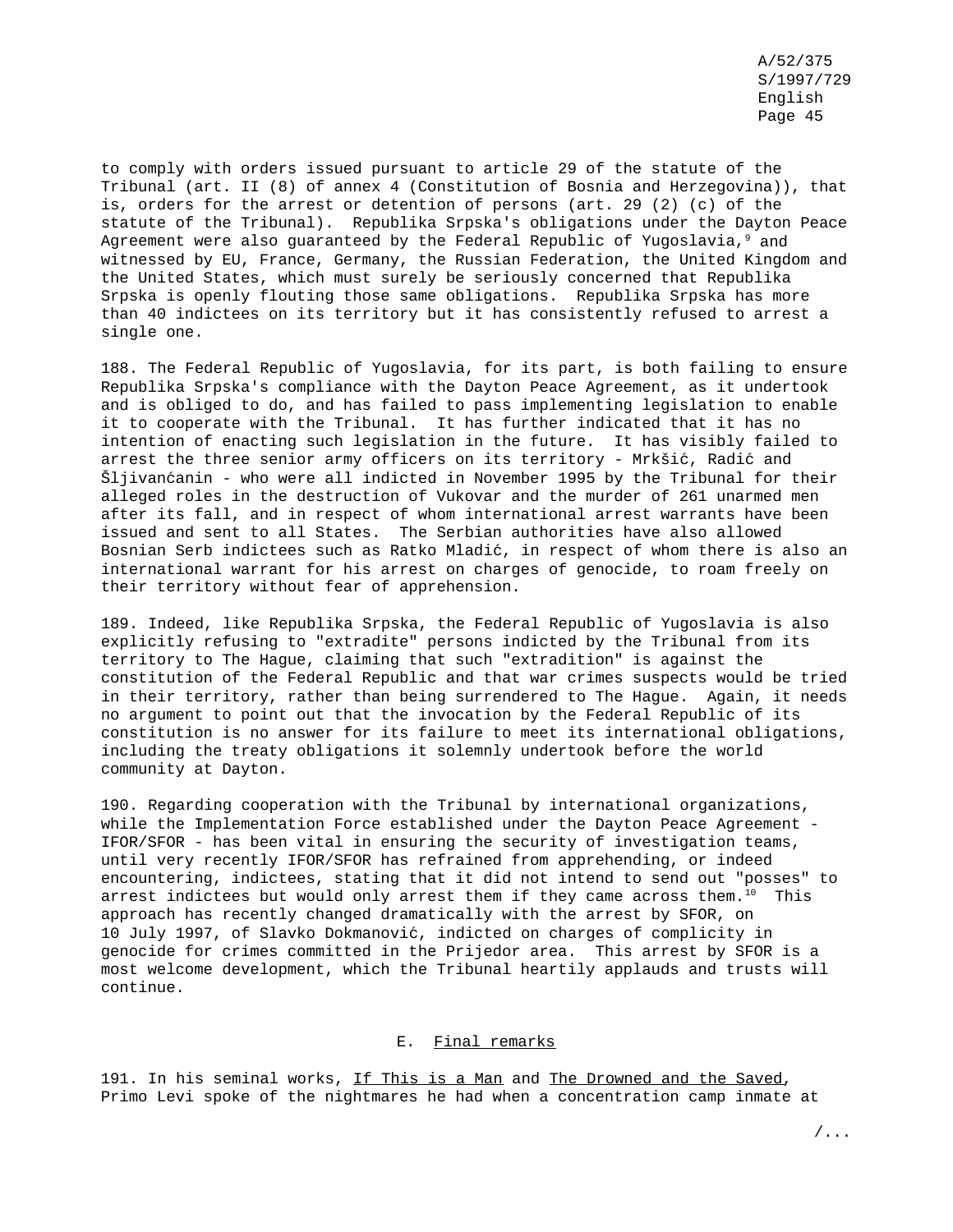Auschwitz. His worst nightmare was of being free of the camp, among his loved ones, and telling them of the horrors he had suffered, but finding that they did not listen or were indifferent or disbelieving:<sup>11</sup>

"Many survivors [of the concentration camps] remember that the SS militiamen cynically enjoyed admonishing the prisoners: '... even if some proof should remain and some of you survive, people will say that the events you describe are too monstrous to be believed ... .'

"Strangely enough, this same thought ('even if we were to tell it, we would not be believed') arose in the form of nocturnal dreams produced by the prisoners' despair. Almost all the survivors ... remember a dream which frequently recurred during the nights of imprisonment, varied in its detail but uniform in its substance: they had returned home and with passion and relief were describing their past sufferings, addressing themselves to a loved person, and were not believed, indeed were not even listened to. In the most typical (and most cruel) form, the interlocutor turned and left in silence. ... Both parties, victims and oppressors, had a keen awareness of the enormity and therefore the non-credibility of what took place in the Lagers: and ... not only in the Lagers, but in the ghettos, the rear areas of the Eastern front, the police stations, and the asylums for the mentally handicapped."

192. The Tribunal's mission is to hear and record for posterity the stories of those who have suffered in the camps and killing fields of the former Yugoslavia and to dispense justice on that account in the name of the international community. It is worth noting in this context that witnesses who have come to The Hague have commented afterwards that the opportunity to testify before a duly constituted court has brought them great relief. Justice's cathartic effects may therefore promise hope for recovery and reconciliation in the former Yugoslavia.

193. It should also not be forgotten that the persons remaining at liberty who have been indicted by the Tribunal have been charged with extremely serious crimes - genocide, "ethnic cleansing", mass rape, murder of defenceless civilians. In the words of Benjamin Ferencz, Prosecutor before the United States Military Tribunal II sitting at Nuremberg: $12$ 

"If these men be immune, then law has lost its meaning and man must live in fear".

Notes

 $1$  The amici curiae were:

Professor Bartram S. Brown, Chicago-Kent College of Law, United States of America

Professor Luigi Condorelli, University of Geneva, Switzerland Professor Marie-José Domestici-Met, University of Aix-Marseille, France Mr. Donald Donovan, Lawyers Committee for Human Rights, United States of America Professor Peter Malanczuk, University of Amsterdam, the Netherlands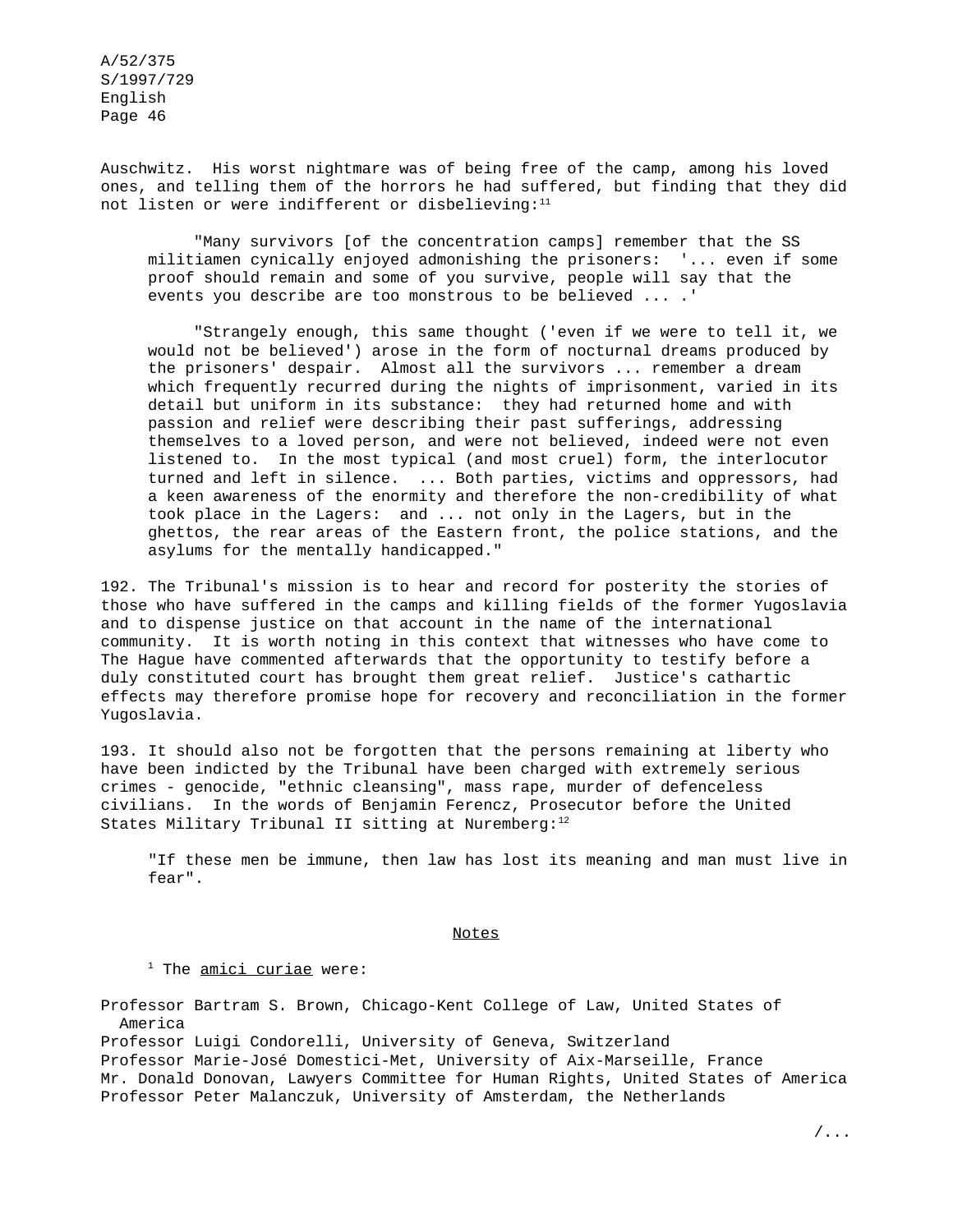The Max-Planck Institute for Comparative Public Law and International Law, Heidelberg, Germany Professor Alain Pellet, University of Paris X-Nanterre, France, on his personal behalf and on behalf of Juristes sans frontières Professor Ruth Wedgewood, Yale Law School, United States of America Professors Annalisa Ciampi and Giorgio Gaja, University of Florence, Italy Thomas S. Warrick, counsel for the Coalition for International Justice, Rochelle E. Stern, attorney, and Stefan Lupp, attorney, United States of America Professor Juan Antonio Carrillo Salcedo, University of Sevilla, Spain.

The first seven of the above-mentioned persons or organizations were additionally granted leave to attend the hearing in order to respond to questions from the Judges of the Trial Chamber and to provide any further assistance the Trial Chamber might require.

 $^2$  Rules that were amended, as opposed to "harmonized", were rules 2, 3, 11, 15, 19, 37, 38, 40 bis, 44, 47, 55, 60, 61, 64, 65, 70, 72, 77, 81, 90, 108 and 116 bis.

<sup>3</sup> Rules that were "harmonized" were rules 3, 6, 9, 26, 28, 40  $bis$ , 42, 43,</u> 46, 54, 55, 59, 59 bis, 61, 62, 64, 66-69, 72, 75, 85, 88, 91, 98, 99, 105 and 116 bis.

<sup>4</sup> Like UNTAES, whose mandate includes cooperating with the International Tribunal for the Former Yugoslavia and its organs in accordance with the provisions of resolution 827 (1993) of 25 May 1993 and the statute of the International Tribunal and complying with requests for assistance or orders issued by a Trial Chamber under article 29 of the statute, IFOR has - and has never denied having - a mandate that would allow it to arrest indictees.

<sup>5</sup> "War Crimes Suspect Complained to UN Police over Arrest Attempt", Associated Press, 7 November 1996.

 $6$  Hannah Arendt, in her work, Eichmann in Jerusalem, furnishes precedents for this phenomenon:

"There was the case of Shalom Schwartzbard, who in Paris on May 25, 1996, shot and killed Simon Petlyura, former hetman of the Ukrainian armies and responsible for the pogroms during the Russian civil war that claimed about a hundred thousand victims between 1917 and 1920. [He] used his trial to show the world through court procedure what crimes against his people had been committed and gone unpunished." (p. 265).

 $^7$  See David Matas, "Prosecuting Crimes Against Humanity: The Lessons of World War I", Fordham International Law Journal (1990).

<sup>8</sup> International Law Reports, vol. 36, p. 302.

<sup>9</sup> See the General Framework Agreement for Peace in Bosnia and Herzegovina (see A/50/790-S/1995/999):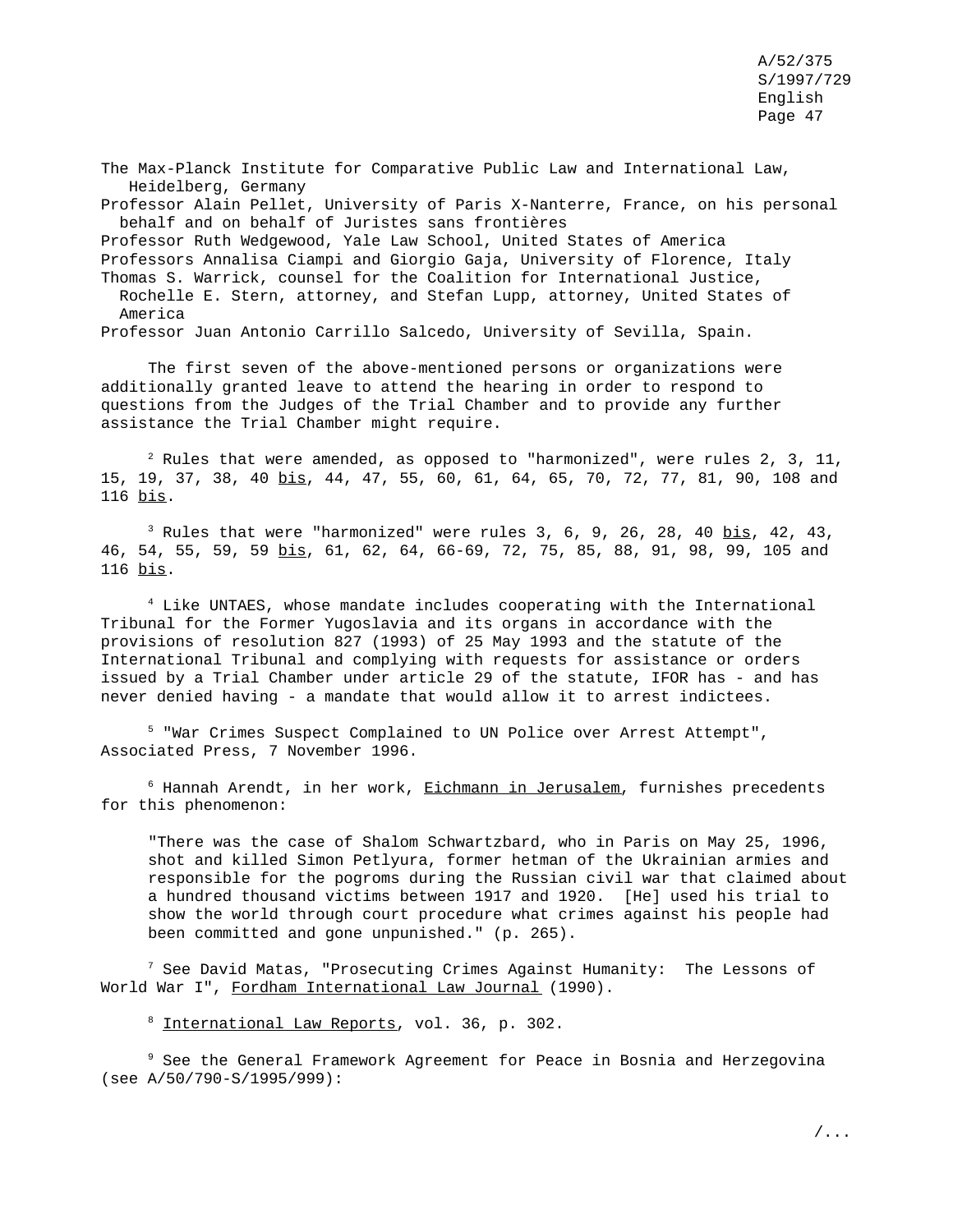> "Noting the agreement of 29 August 1995, which authorized the delegation of the Federal Republic of Yugoslavia to sign, on behalf of the Republika Srpska, the parts of the peace plan concerning it, with the obligation to implement the agreement that is reached strictly ..." (emphasis added).

<sup>10</sup> See, for example, the statement of NATO Secretary-General Solana at a press conference in Sarajevo on 3 January 1997:

"Our primary mission is not to chase war criminal[s]. We have said that on so many occasions [that] it's not worth repeating. We will of course cooperate with the Tribunal, as we have done. And in the course of our mission [if] we [encounter] a war criminal, you can be sure [that] they will be where they should be."

<sup>11</sup> Primo Levi, The Drowned and the Saved, preface, pp. 1 and 2.

<sup>12</sup> Trials of War Criminals before the Nuremberg Military Tribunals, vol. IV, "The Einsatzgruppen Case", p. 53.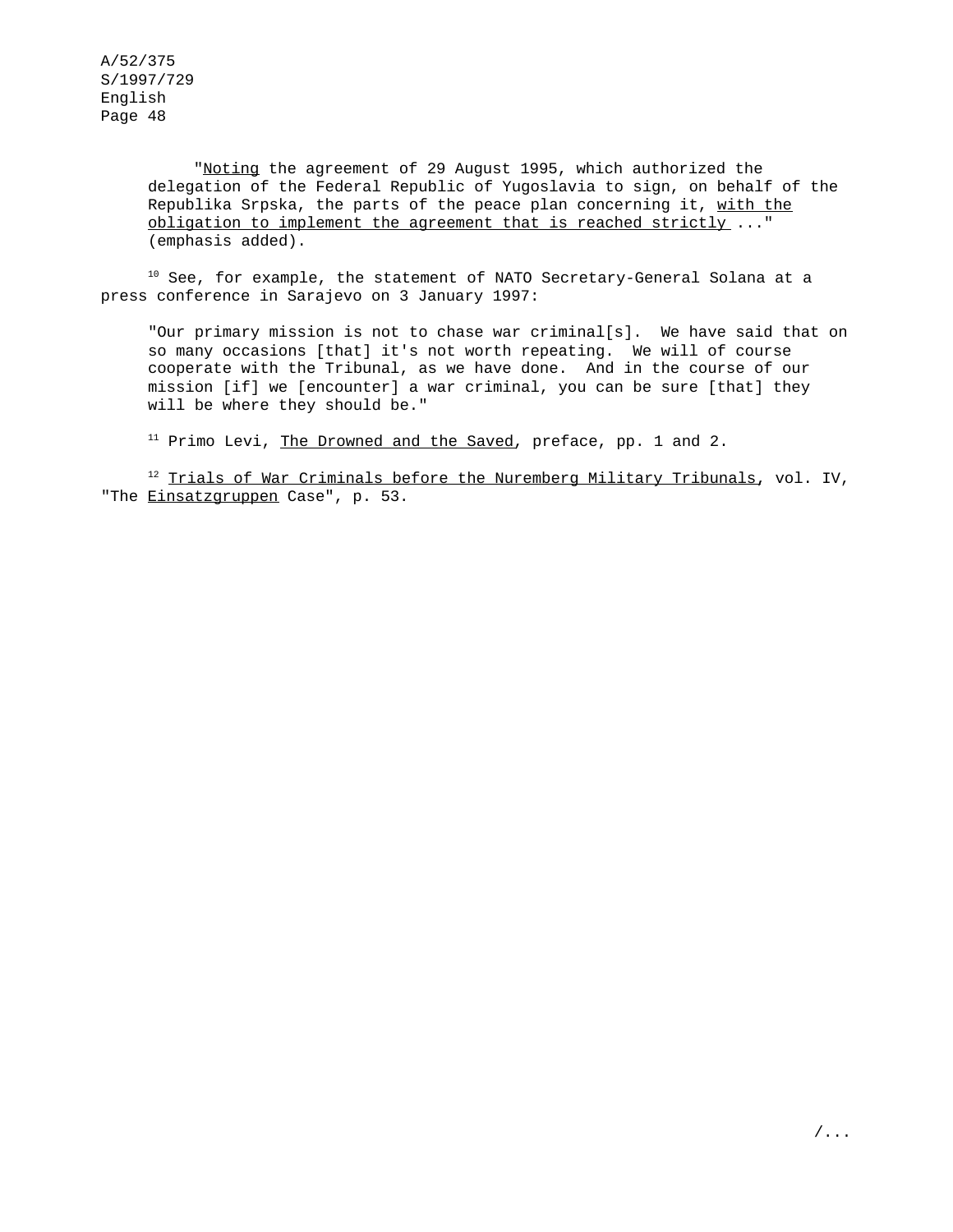## **ANNEX I**

# **List of Public Indictments as at 1 August 1997**

| Date of confirmation | Indictment <sup>a</sup>                                                                                                                                                                                                                                                                                                                                                                                                                                                                                                                                                                                              |
|----------------------|----------------------------------------------------------------------------------------------------------------------------------------------------------------------------------------------------------------------------------------------------------------------------------------------------------------------------------------------------------------------------------------------------------------------------------------------------------------------------------------------------------------------------------------------------------------------------------------------------------------------|
| 4 November 1994      | $IT-94-2-R61$ (Sušica Camp)<br>Dragan Nikolić (g, v, c)                                                                                                                                                                                                                                                                                                                                                                                                                                                                                                                                                              |
| 13 February 1995     | $IT-95-4-I$ (Omarska)<br>Željko Meakić (g, v, gen, c)<br>Miroslav Kvočka (g, v, c)<br>Dragoljub Prcać (g, v, c)<br>Mladen Radić (g, v, c)<br>Milojica Kos (g, v, c)<br>Momčilo Gruban (g, v, c)<br>Zdravko Govedarica (g, v, c)<br>Gruban $(g, v, c)$<br>Predrag Kostić (g, v, c)<br>Nedeljko Paspalj (g, v, c)<br>Milan Pavlić (g, v, c)<br>Milutin Popović (g, v, c)<br>Draženko Predojević (g, v, c)<br>Željko Savić (g, v, c)<br>Mirko Babić (g, v, c)<br>Nikica Janjić (g, v, c)<br>Dušan Knežević (g, v, c)<br>Dragomir Šaponja (g, v, c) See also<br>21 July 1995 (Keraterm camp).<br>Zoran Žigić $(g, v, c)$ |
| 13 February 1995     | $IT-94-1-T/IT-94-3-I$<br>Dusko Tadić (g, v, c)<br>Goran Borovnica (g, v, c)                                                                                                                                                                                                                                                                                                                                                                                                                                                                                                                                          |
| 21 July 1995         | IT-95-8-I (Keraterm camp)<br>Duško Sikirica (g, v, gen, c)<br>Damir Došen (g, v, c)<br>Dragan Fuštar (g, v, c)<br>Dragan Kulundžija (g, v, c)<br>Nenad Banović (g, v, c)<br>Predrag Banović (g, v, c)<br>Goran Lajić (g, v, c)<br>Dragan Kondić (g, v, c)<br>Nikica Janjić (g, v, c)<br>Dušan Knežević (g, v, c)<br>Dragomir Šaponja (g, v, c)<br>See also<br>13 February 1995 (Omarska camp).<br>Zoran Žigić $(q, v, c)$<br>Nedjeljko Timarac (g, v, c)                                                                                                                                                             |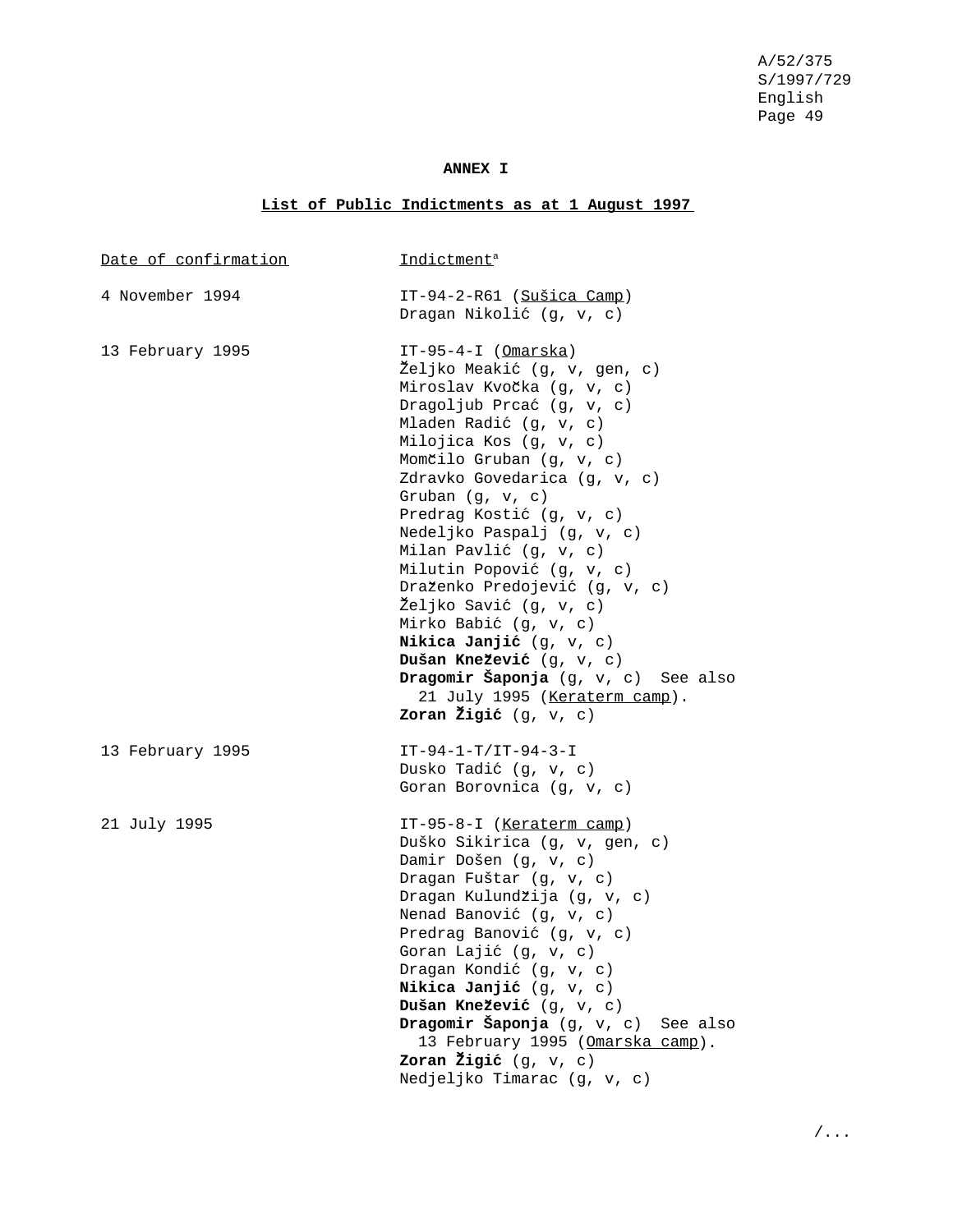| A/52/375<br>S/1997/729<br>English<br>Page 50 |                                                                                                                                                                                                                                              |
|----------------------------------------------|----------------------------------------------------------------------------------------------------------------------------------------------------------------------------------------------------------------------------------------------|
| 21 July 1995                                 | IT-95-9-I (Bošanski Samać)<br>Slobodan Miljković (g, v, c)<br>Blagoje Simić (g, v, c)<br>Milan Simić (g, v, c)<br>Miroslav Tadić (g, c)<br>Stevan Todorović (g, v, c)<br>Simo Zarić (g, c)                                                   |
| 21 July 1995                                 | IT-95-10-I ( $Br\breve{C}ko$ )<br>Goran Jelisić (g, v, gen, c)<br>Ranko Češić (g, v, c)                                                                                                                                                      |
| 25 July 1995                                 | $IT-95-11-R61$<br>Milan Martić (v)                                                                                                                                                                                                           |
| 25 July 1995                                 | $IT-95-5-R61$<br>Radovan Karadžić (g, v, gen, c)<br>Ratko Mladić (g, v, gen, c) See also<br>16 November 1995 (Srebrenica).                                                                                                                   |
| 29 August 1995                               | IT-95-12-R561 (Stupni Do)<br>Ivica Rajić (g, v)                                                                                                                                                                                              |
| 7 November 1995                              | $IT-95-13-R61$ (Vukovar)<br>Mile Mrkšic (g, v, c)<br>Miroslav Radić (g, v, c)<br>Veselin Šljivančanin (g, v, c)<br>Slavko Dokmanović (g, v, c)                                                                                               |
| 10 November 1995                             | IT-95-14-I (Lašva River Valley)<br>Dario Kordić (g, v, c)<br>Tihofil Blaškić (g, v, c)<br>Mario Čerkez (g, v)<br>Ivan Santić (q, v)<br>Pero Skopljak (g, v)<br>Zlatko Aleksovski (g, v)                                                      |
| 10 November 1995                             | IT-95-15-I (Lašva River Valley)<br>Zoran Marinić (g, v)                                                                                                                                                                                      |
| 10 November 1995                             | IT-95-16-I (Lašva River Valley)<br>Zoran Kupreškić (g, v)<br>Mirjan Kupreškić (g, v)<br>Vlatko Kupreškić (g, v)<br>Vladimir Santić (g, v)<br>Stipo Alilović (g, v)<br>Drago Josipović (g, v)<br>Marinko Katava (g, v)<br>Dragan Papić (g, v) |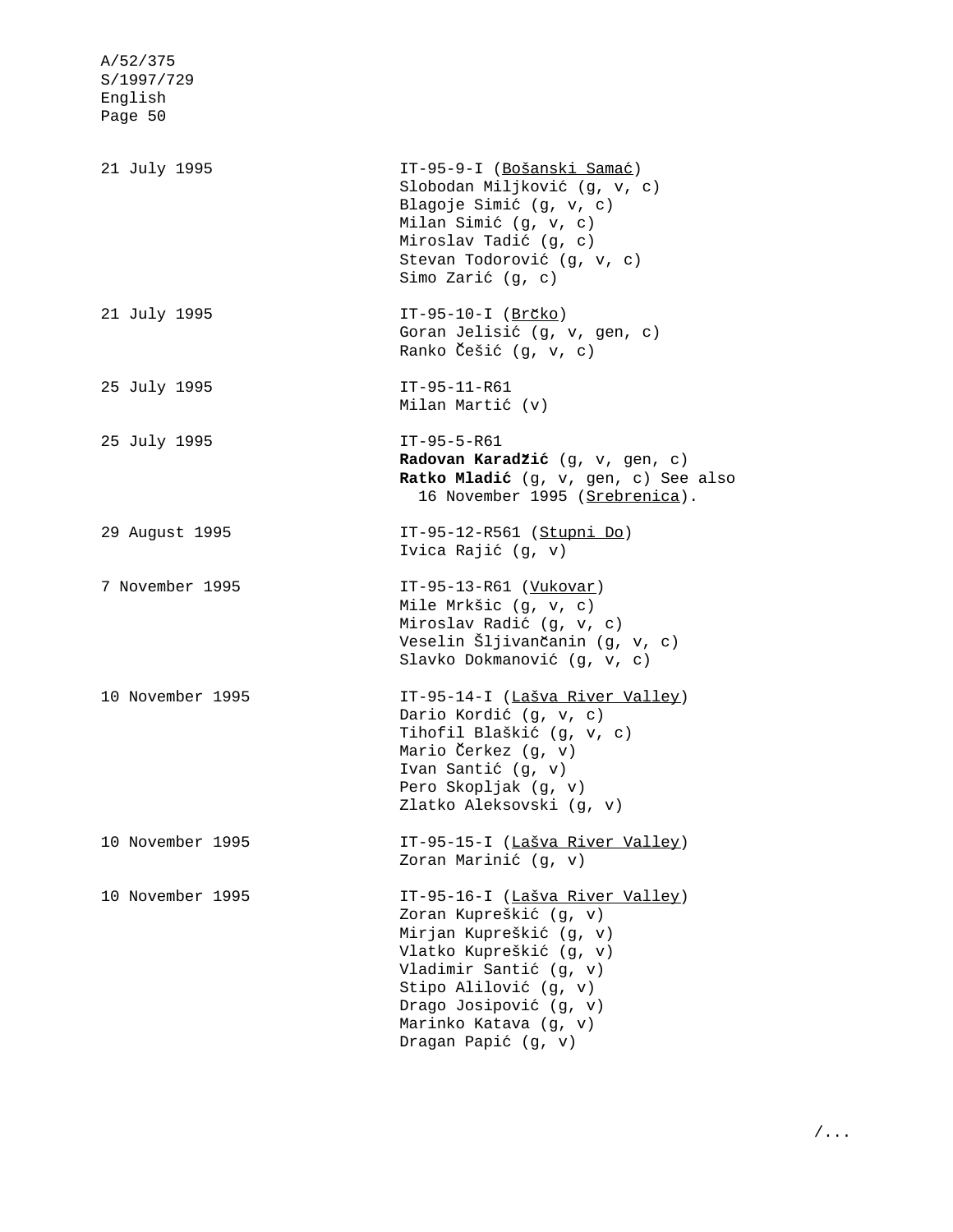| 16 November 1995 | IT-95-18-R61 (Srebrenica)<br>Radovan Karadžić (v, gen, c) See also<br>25 July 1995 IT-95-5-R61.<br>Ratko Mladić (v, gen, c)                                                                                                                             |
|------------------|---------------------------------------------------------------------------------------------------------------------------------------------------------------------------------------------------------------------------------------------------------|
| 29 February 1996 | IT-96-20-T (Discontinued becuase of the<br>death of the accused.)<br>Dorde Dukić $(v, c)$                                                                                                                                                               |
| 21 March 1996    | $IT-96-21-T$ (Celebići)<br>Zejnil Delalić (g, v)<br>Zdravko Mucić (g, v)<br>Hazim Delić (g, v)<br>Esad Landžo (g, v)                                                                                                                                    |
| 29 May 1996      | $IT-96-22-T$<br>Dražen Erdemović (v, c)                                                                                                                                                                                                                 |
| 26 June 1996     | IT-96-23-I (Foča)<br>Dragan Gagović (g, v, c)<br>Gojko Janković (g, v, c)<br>Janko Janjić (g, v, c)<br>Radomir Kovać (g, v, c)<br>Zoran Vuković (g, v, c)<br>Dragan Zelenović (g, v, c)<br>Dragoljub Kunarac $(q, v, c)$<br>Radovan Stanković (g, v, c) |
| 13 March 1997    | $IT-97-24-I^{b}$<br>Simo Drljača (compl/gen)<br>Milan Kovačević (compl/gen)                                                                                                                                                                             |

a The following abbreviations are used in the list:

\_\_\_\_\_\_\_\_\_\_\_\_\_\_\_\_\_\_\_\_

| q           | Grave breaches of the Geneva Conventions of 1949 (article 2<br>of the statute of the Tribunal). |
|-------------|-------------------------------------------------------------------------------------------------|
| $\mathbf v$ | Violations of the laws or customs of war (article 3 of the<br>statute).                         |
| qen         | Genocide (article 4 of the statute).                                                            |
| compl/gen   | Complicity in genocide (article 4 $(3)(e)$ of the statute).                                     |
| C           | Crimes against humanity (article 5 of the statute).                                             |
| bold        | Accused in another indictment.                                                                  |

<sup>b</sup> Indictment confirmed on 13 March 1997 and disclosed on 10 July 1997.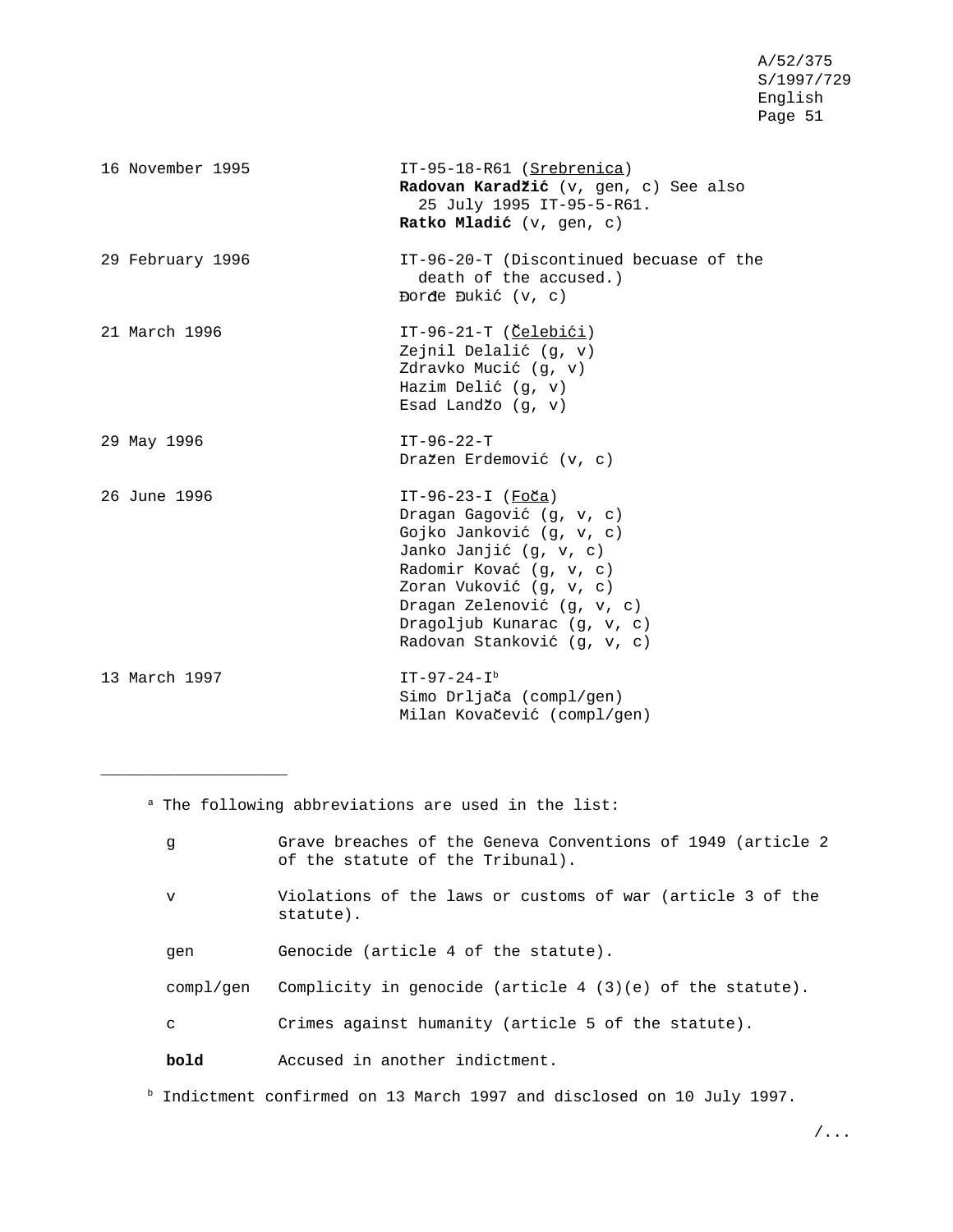#### **ANNEX II**

## **Detailed survey of execution or non-execution of arrest warrants by States, entities and international organizations on the territory of the former Yugoslavia**

The present annex presents a detailed survey of all the arrest warrants that have been addressed to States, entities and international organizations on the territory of the former Yugoslavia. Where possible, the last known place of residence of the indictee is indicated as well as the action, if any, taken by the State, entity or organization to which the arrest warrant was sent.

The following abbreviations are used in the survey:

- BH Bosnia and Herzegovina (RBH Republic of Bosnia and Herzegovina, before the Dayton Peace Agreement).
- RC Republic of Croatia.
- FRY Federal Republic of Yugoslavia.
- FBH Federation of Bosnia and Herzegovina.
- RS Republika Srpska, also "the Bosnian Serb authorities" or "Bosnian Serb Administration" ("BSA").
- IT-94-2-R61 Dragan NIKOLIC´ (also referred to as the Sušica Camp case) (Indictment confirmed on 4 November 1994; warrant of arrest to BH and Bosnian Serb authorities on 7 November 1994; advertisement of indictment in accordance with rule 60 served to BH, 13 March 1995; international arrest warrant, 20 October 1995.) Trial Chamber I at the Nikolić rule 61 hearing found that the failure to execute the arrest warrant against Nikolić was due to Bosnian Serb authorities in RS and not to BH.

Last known place of residence: Vlasenica, in the territory of RS.

Action by FRY: none.

Action by **BH**: letter to the Tribunal from the BH Ministry of Justice dated 15 November 1994 explaining that BH was unable to execute the arrest warrant "because he (Nikolić) resides at the temporarily occupied territory controlled by aggressors, in fact, in the Municipality of the Vlasenica region".

Advertisement of indictment against Nikolic´ advertised by Radio and Television of BH on 7 April 1995.

Action by **RS**: none.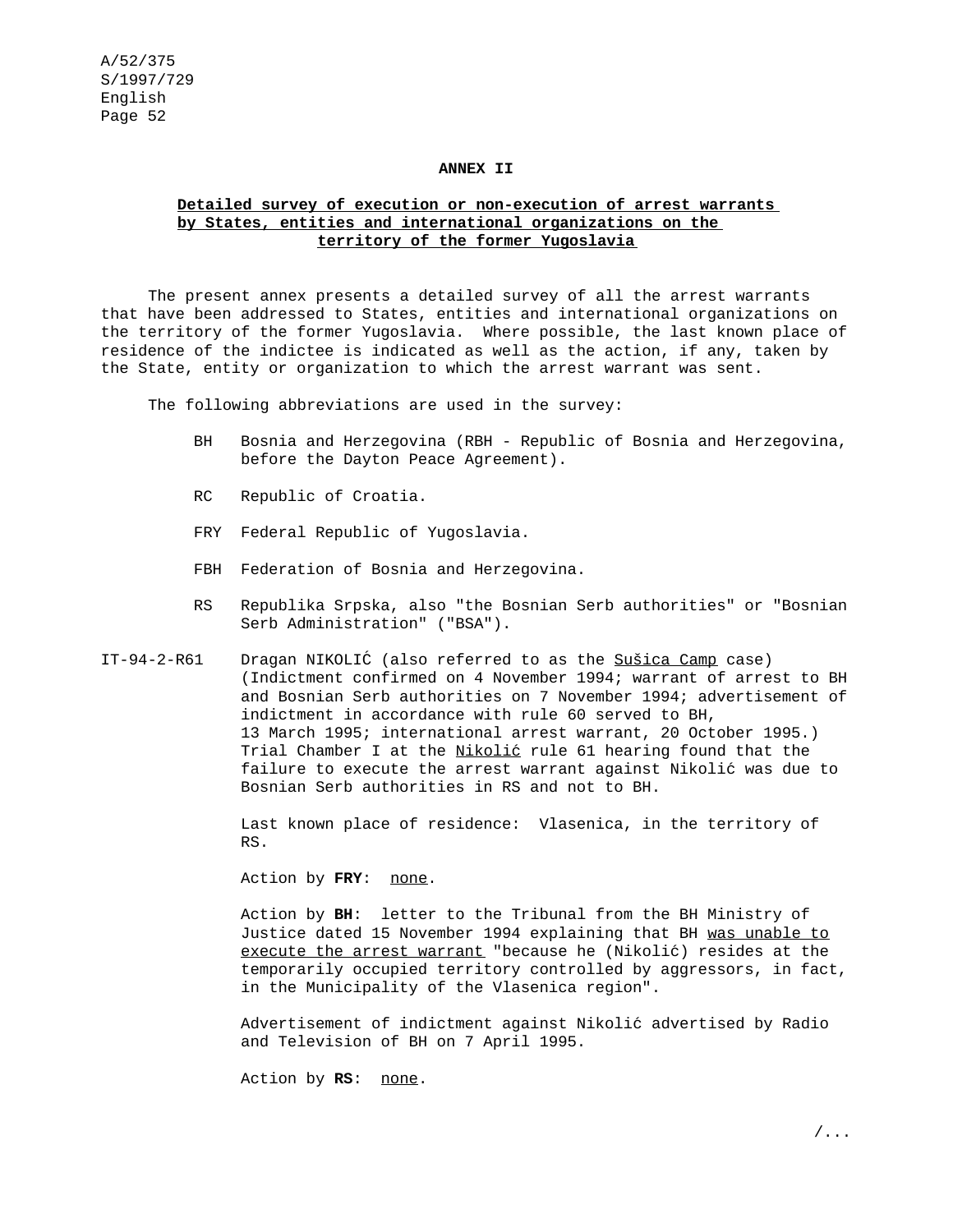IT-94-3-I Goran BOROVNICA (Indictment confirmed, 13 February 1995; warrant of arrest to BH and RS, 13 February 1995; advertisement of indictment in accordance with rule 60 served to BH on 23 January 1997, and to RS on 22 January 1997.)

> Last known place of residence: Kozarac, in the opština of Prijedor.

Action by **BH**: letter dated 8 March 1995 informing the Tribunal that BH was unable to execute arrest warrants because the accused "reside(s) in a temporarily occupied territory controlled by the aggressor i.e., the area of Prijedor municipality".

Action by RS: none.

IT-95-4-I MEAKIĆ and 18 others<sup>a</sup> (also referred to as the <u>Omarska Camp</u> case) (Indictment confirmed, 13 February 1995; warrant of arrest against Dragomir ŠAPONJA to FRY and the Bosnian Serb authorities on 13 February 1995; warrants of arrest to BH, 13 February 1995; advertisement of indictment in accordance with rule 60 served to BH and RS on 22 January 1997.)

> Last known places of residence: Željko Meakić - Omarska (RS), where he is the Deputy Commander of Omarska police station; Miroslav Kvočka - Prijedor (RS), where he is a policeman at Prijedor police station; Mladen Radić - Prijedor (RS), where he is a policeman at Prijedor police station; Milojica Kos - Omarska  $(RS)$ , where he owns the "Europa" restaurant; Zoran Žigić believed to be in jail in Banja Luka (RS).

Action by FRY: none.

Action by **BH**: letter dated 8 March 1995 informing the Tribunal that BH was unable to execute arrest warrants because the accused "reside in a temporarily occupied territory controlled by the aggressor, i.e., the area of Prijedor municipality".

Action by **RS**: none.

IT-95-8-I SIKIRICA and 12 others<sup>b</sup> (also referred to as the Keraterm Camp case) (Indictment confirmed 21 July 1995; warrant of arrest against Dragomir ŠAPONJA to FRY and all warrants of arrest to Bosnian Serb authorities on 24 July 1995; warrants of arrest to RBH on 24 July 1995; advertisement of indictment in accordance with rule 60 served to RBH and Bosnian Serb authorities, 23 January 1996.)

> Last known places of residence: Duško Sikirica (the Coalition of International Justice reported that Sikirica had attempted to run for the municipal elections but was screened by the Organization for Security and Cooperation in Europe (OSCE); his address, therefore, may be known to OSCE); Nenad Banović - Prijedor (RS),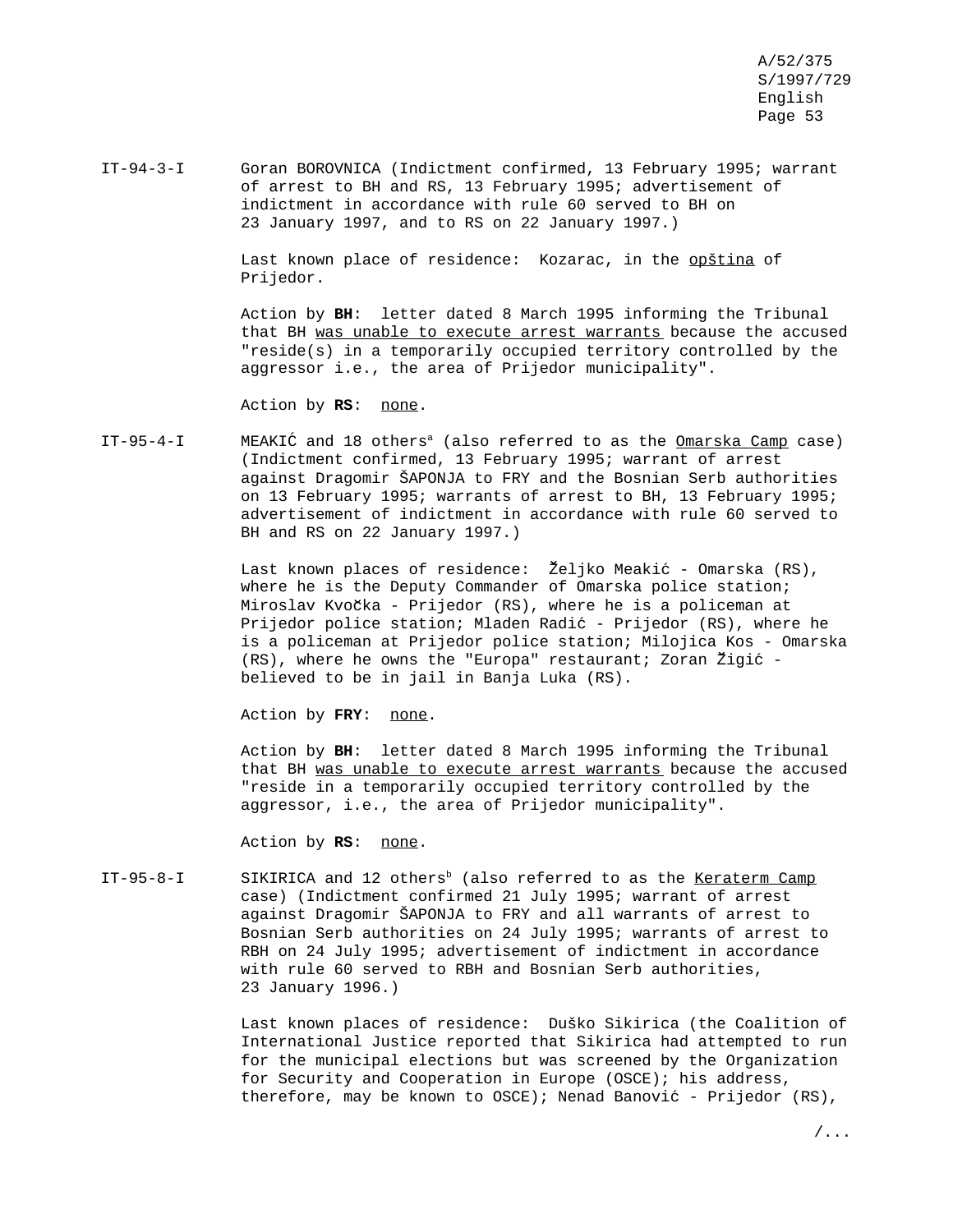> where he frequents the "Express Restaurant"; Predrag Banović -Prijedor (RS), where he frequents the "Express Restaurant"; Dragan Kondić - Prijedor (RS), where he often frequents the "The Pink" bar; Zoran Zigić - believed to be in jail in Banja Luka (RS); and Nedjeljko Timarac - Prijedor (RS), where he works at the Prijedor police station.

Action by FRY: none.

Action by **BH**: letter from BH to Tribunal dated 7 September 1995 informing the Registrar that the BH authorities had issued warrants to arrest the accused, but had been unable to execute them because the accused "are residing in the temporarily occupied territory controlled by the aggressor".

Action by RS: none.

IT-95-9-I/R61 MILJKOVIĆ and five others<sup>c</sup> also referred to as the Bošanski Samać case) (Indictment confirmed, 21 July 1995; warrants of arrest to BH, FRY and Bosnian Serb authorities, 24 July 1995; advertisement of indictment in accordance with rule 60 served to BH and Bosnian Serb authorities, 23 January 1996).

> Last known places of residence: Slobodan Miljković - Kragujevac in Serbia, 60 miles south-east of Belgrade, awaiting trial on multiple racketeering and other charges; Blagoje Simić - said by the Coalition of International Justice to be the highest-ranking public official in Bosanski Samac and to have an office in the town hall; Stevan Todorović - according to the Coalition, he is Deputy of the local office of RS state security in Bosanski Samac, works the night shift (7 p.m.-7 a.m.) and lives in the village of Donja Slatina, "a 3-minute, 30-second drive from the American-staffed NATO base of Camp Colt, with 1,000 soldiers. His commuter route is routinely travelled by NATO patrols".

Action by FRY: none.

Action by **BH**: letter from BH to the Tribunal dated 12 February 1996 informing the Registrar that the indictment against these accused had been publicly announced in the media of BH.

Action by **RS**: none.

IT-95-11-R61 Milan MARTIC´ (Indictment confirmed 25 July 1995; warrant of arrest served to FRY and RC on 26 July 1995; advertisement of indictment in accordance with rule 60 served to the FRY and RC, 23 January 1996; and international arrest warrant, 8 March 1996).

> Last known place of residence: Banja Luka, in the territory of RS.

Action by FRY: none.

Action by **RC**: none.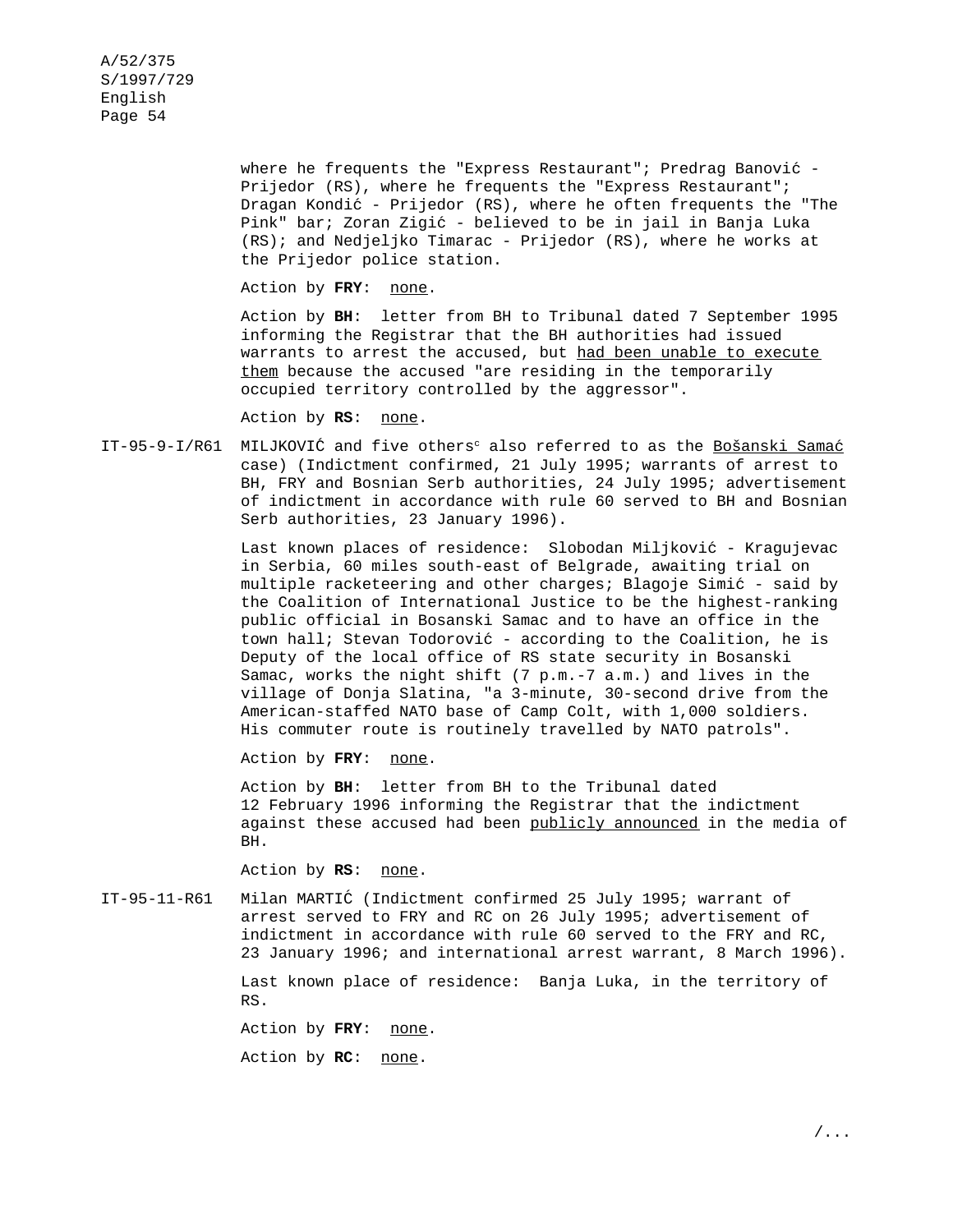IT-95-13-R61 MRKŠIĆ, RADIĆ, ŠLJIVANĆANIN (also referred to as the Vukovar case) (Indictment confirmed on 7 November 1995; warrant of arrest to FRY, 8 November 1995; advertisement of indictment in accordance with rule 60 served to the FRY, 23 January 1996; and international arrest warrant, 3 April 1996.)

> Last known places of residence: All in Serbia - Mrkšić in Belgrade, Radić in Cacak, Šljivanćanin in Belgrade. Sljivanćanin was promoted in Yugoslav army to full colonel and transferred to Belgrade, where he is now Head of the Centre of Advanced Military Schools in Belgrade.

Action by **FRY**: none.

### **Comment**

At the rule 61 hearing of Vukovar, Clint Williamson of the Office of the Prosecutor said that the accused were known to be in the territory of FRY and had not been arrested (transcript of rule 61 hearing, 28 March 1996):

"They [the Belgrade authorities] have promoted, supported and continued to pay an indicted war criminal, and to maintain him as a senior officer in their army. If these reports are correct. they now even have him training officer cadets. Can there be any more flagrant way of showing their disregard and even contempt for their obligations as a Member State of the United Nations, obligations that [FRY] recently reaffirmed by entering into the Dayton Accords? In this case it is very clear that the failure to effect personal service on the accused and to secure their arrests and transfer to The Hague is due solely to the refusal of the FRY to cooperate with the Tribunal as it is required to do."

In its 3 April 1996 decision, Trial Chamber I certified the failure of FRY to cooperate with the Tribunal and requested the President to notify the Security Council in accordance with sub-rule 61 (E). The President notified the Security Council on 24 April 1996.

IT-95-5-R61 Radovan KARADŽIĆ and Ratko MLADIĆ (First indictment confirmed, IT-95-18-R61 25 July 1995; warrants of arrest to FRY, BH and Bosnian Serb authorities on 26 July 1995. Request for assistance by the Trial Chamber to all States issued, 2 August 1995; Second, Srebrenica indictment confirmed on 16 November 1995; warrants of arrest to BH, Bosnian Serb authorities and to FRY, enclosing the addresses of KARADŹIĆ and MLADIĆ in Belgrade, on 21 November 1995; advertisement of indictment in accordance with rule 60 in BH on 9 May 1996). The rule 61 hearing was held in July 1996 with regard to these two indictees. On 11 July 1996, Trial Chamber I certified the failure of RS and FRY to cooperate with the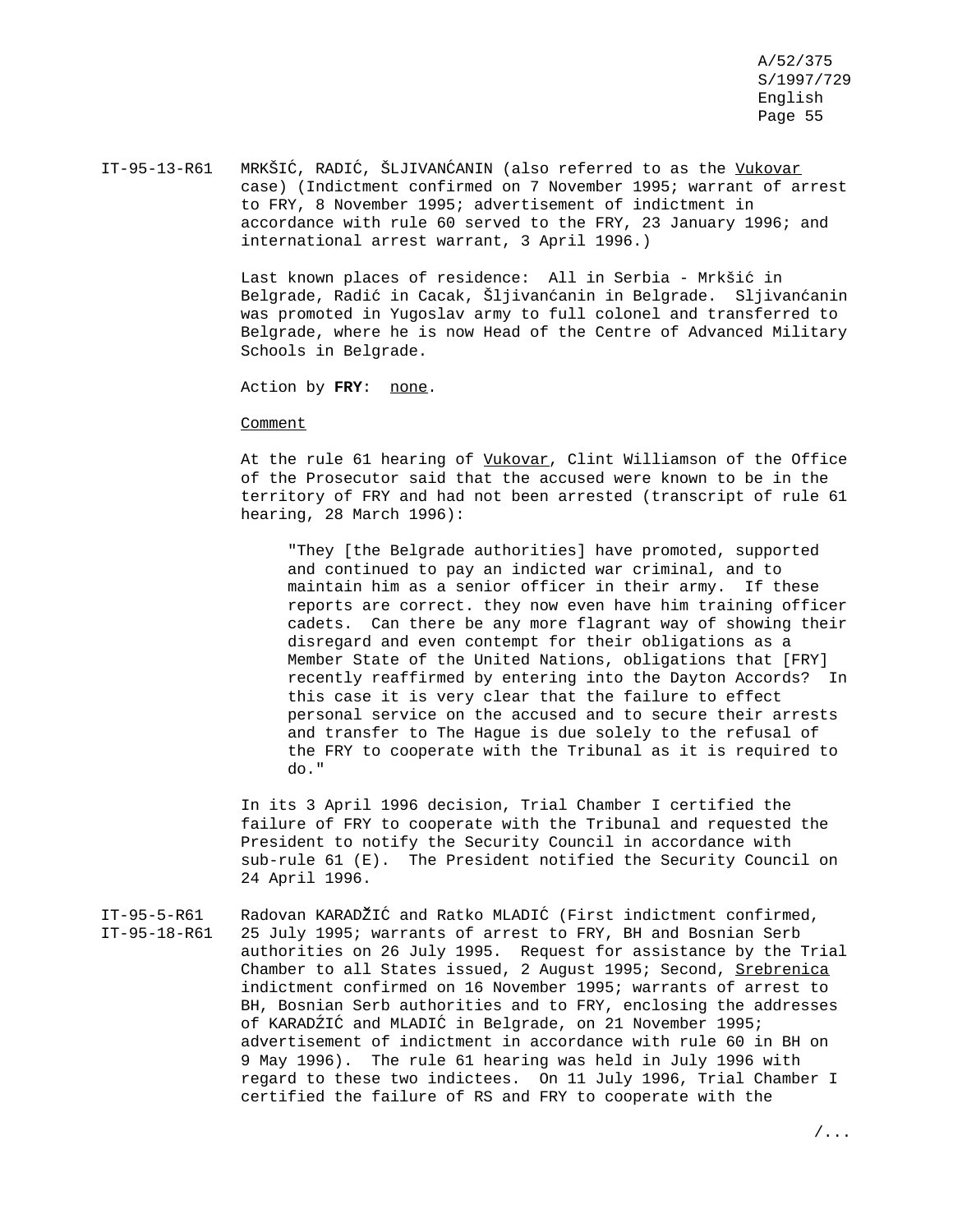Tribunal. On the same day, international arrest warrants and orders for surrender were issued in respect of the two accused. The President of the Tribunal informed the Security Council of the failure of RS and FRY to cooperate the same day.

Last known places of residence: Karadžić - Pale (RS). It is reported that Karadžić maintains a large house on a mountainside, well known to visitors. According to the Associated Press (9 November 1996), he makes little effort to conceal his daily movements. Mladic´ - Hides inside his headquarters in Han Pijesak (RS). Also maintains an apartment in Belgrade.

Action by **FRY**: none.

Action by **BH**: Deferral of proceedings to the Tribunal, 16 May 1995; letter from BH to the Tribunal dated 7 September 1995 informing the Registrar that the BH authorities had issued warrants to arrest the accused, but had been unable to execute them because the accused "are residing in the temporarily occupied territory controlled by the aggressor and are therefore beyond the reach of the legitimate authorities of the Republic of Bosnia and Herzegovina".

Action by RS: none.

 $IT-95-10-I$  JELISIĆ and ČEŠIĆ (also referred to as the Brčko case) (Indictment confirmed on 21 July 1995; warrants of arrest to BH and Bosnian Serb authorities, 21 July 1995; and advertisement of indictment in accordance with rule 60 served to BH and Bosnian Serb authorities on 23 January 1996).

Last known place of residence: Jelisić - Bijeljina (RS).

Action by **BH**: letter from BH to Tribunal dated 12 February 1996 informing the Registrar that the indictment against these accused had been publicly announced in the media of BH.

Action by **RS**: none.

IT-95-12-R61 Ivica RAJIĆ, a.k.a. Viktor ANDRIĆ (also known as the Stupni Do case) (Indictment confirmed on 29 August 1995; warrant of arrest to BH and FBH on 29 August 1995; warrant of arrest to RC on 8 December 1995; advertisement of indictment in accordance with rule 60 served to BH, RC and FBH on 23 January 1996; and international arrest warrant and order for surrender on 13 September 1996).

> Last known place of residence: Rajić was in the custody of FBH in Mostar at the time the indictment was confirmed (see para. 7 of the indictment dated 23 August 1995) and at the time of the issuance of the arrest warrant. According to the Prosecutor, Rajić was tried, acquitted and released. At the rule 61 hearing,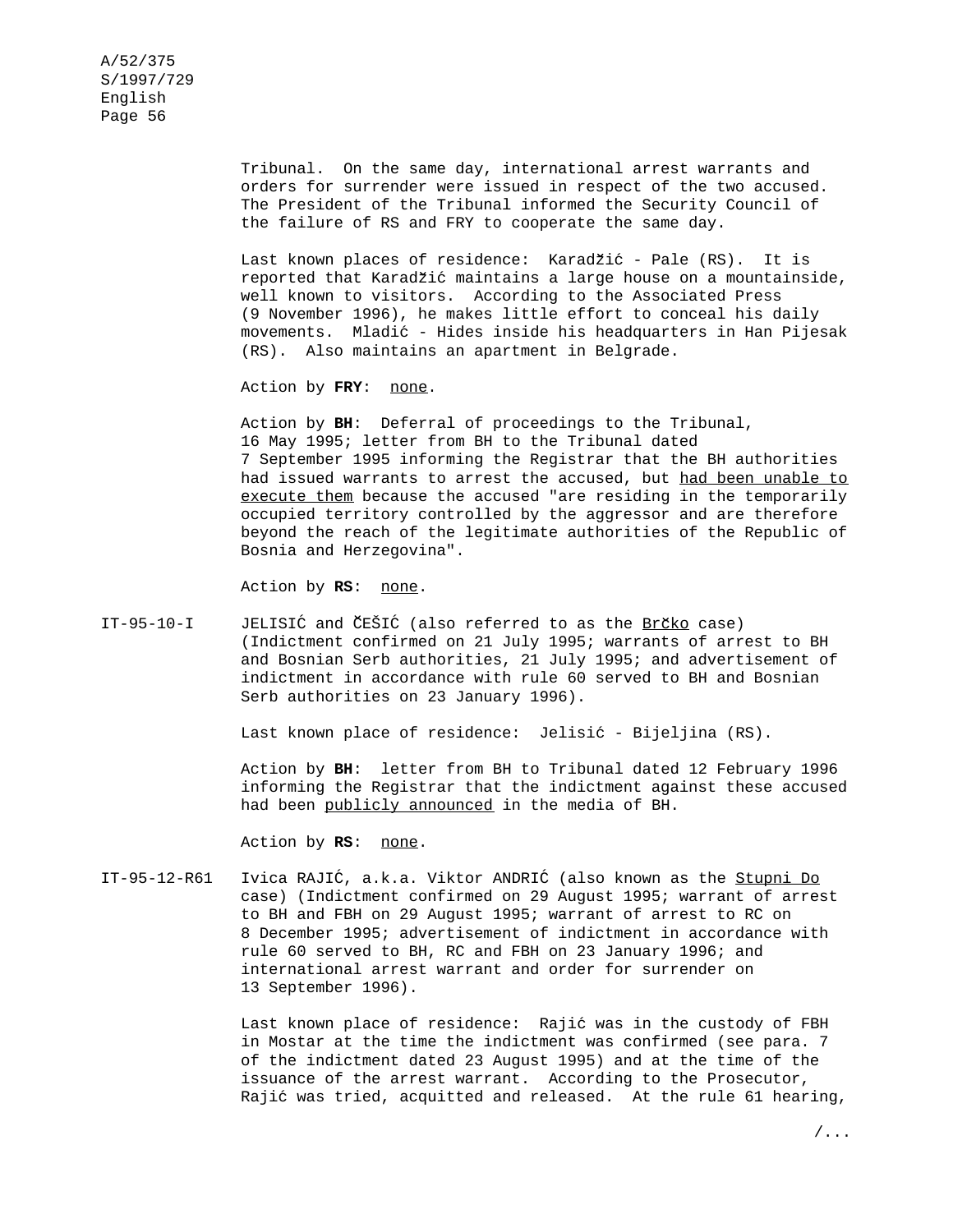the Prosecutor added that Rajić was reported to be in Kiseljak last January. The Bosnian Ministry of the Interior provided the Prosecutor with information according to which Rajic´ had moved to Mostar. It now appears that he could be living in Croatia (see rule 61 hearing transcripts, 2 April 1996, pp. 152 and 153). He is reported to have been living in a government-owned hotel in Split, Croatia, but since to have left.

Action by **BH**: on 8 February 1996, the BH Minister of Justice informed the Registrar that the indictment against Rajić had been advertised on the radio and television of BH, Independent Radio Studio 99, Independent Television 99, Independent Television Hayat and in Oslobodenje and Avaz, daily newspapers with a wide circulation in BH.

Action by **RC**: none.

Action by **FBH**: none.

IT-95-14-I KORDIĆ and five others,<sup>d</sup> including Tihofil BLASKIĆ (also known as the Lašva River Valley case) (Indictment confirmed on 10 November 1995; warrants of arrest to BH, RC and FBH on 14 November 1995; and advertisement of the indictment in accordance with rule 60 served to RC on 13 December 1996.)

> Last known places of residence: Dario Kordić - reportedly owns a flat in Zagreb; Mario Čerkez-Vitez (Bosnian Croat territory); and Ivan Santić - Vitez; Pero Skopljak - Vitez, where he runs a printing company from home.

> Action by **BH** and **FBH**: letter from BH to the Tribunal dated 29 January 1996 informing the Registrar that the BH authorities had taken all the necessary measures to arrest the accused, but that all accused are in the territory of FBH controlled by the Croatian Defence Council, with the exception of Blaskić, who was in RC. On 13 January 1997, BH, responding also on behalf of FBH, informed the Tribunal that advertisements had been published in various newspapers and broadcast on all news programmes.

Action by **RC**: Zlatko Aleksovki has been arrested in Split, on 8 June 1996, and was transferred by the Croatian authorities to The Hague in early 1997.

Mention should also be made of the voluntary surrender of Mr. Blaškić on 1 April 1996. According to the Prosecutor, the arrival of Mr. Blaškić in The Hague was the result of a number of discussions with the Croatian government which has been cooperative in reaching a compromise regarding the voluntary surrender of the accused.

There are reports that two Bosnian Croats accused in the Lašva River Valley indictment, Pero Skopljak and Ivan Santić, as well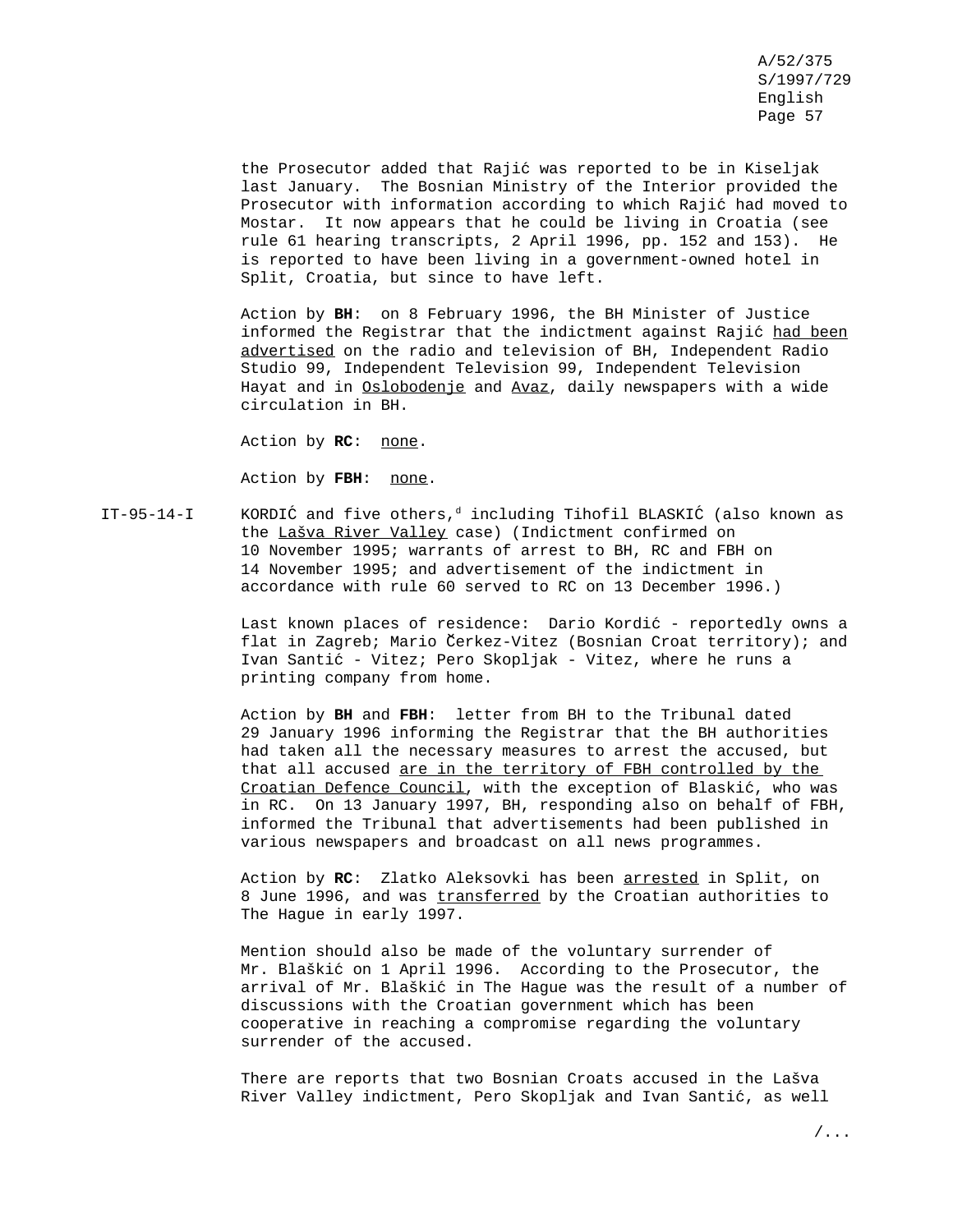> as Ivica Rajić, accused in the Stupni Do indictment, are being kept under house arrest in the Duilovo Holiday Resort near Split, Croatia, by the Croatian authorities. It has also been alleged that Dario Kordic´ continues to reside in a government-owned flat in Zagreb, and regularly attends HDZ meetings where top government officials are present; according to other reports, he has been seen on Croatian-controlled television (HRTV). In response to a letter of 11 July 1996 of the Tribunal's President to the President of the Republic of Croatia, enquiring about the veracity of these allegations about Kordic´, the Deputy Foreign Minister of the Republic of Croatia, in a letter of 18 July 1996, averred that if the Croatian authorities had "had reliable information about the alleged presence of Mr. Kordić on the territory of the Republic of Croatia they would certainly have taken the appropriate steps according to law".

## IT-95-15-I Zoran MARINIC´ (Indictment confirmed on 10 November 1995; warrant of arrest to BH on 8 December 1995; advertisement of indictment in accordance with rule 60 served to BH and RC on 13 December 1996.)

Action by **BH** and **FBH**: letter from Federal Justice Minister of BH on 19 September 1996 to Judge Cassese, President of the Tribunal, submitting the final decision on the extradition of, inter alia, Zoran Marinić. On 13 January 1997, BH, responding also on behalf of FBH, informed the Tribunal that the advertisements had been published in various newspapers and had been broadcast on all news programmes.

Action by **RC**: none.

IT-95-16-I Zoran KUPREŠKIĆ and others<sup>e</sup> (Indictment confirmed on 10 November 1995; warrant of arrest to BH on 8 December 1995; and advertisement of indictment in accordance with rule 60 served to BH and RC on 13 December 1996).

> Last known places of residence: Zoran Kupreškić - Vitez (Bosnian Croat territory), where he owns a grocery shop with his brother and cousin; Mirjan Kupreškić - Vitez (Bosnian Croat territory), where he owns a grocery shop with his brother and cousin; Vlatko Kupreškić - Vitez (Bosnian Croat territory), where he owns a grocery shop with his cousins; Vladimir Santić - Vitez; Drago Josipović - Santici, just east of Vitez (Bosnian Croat territory); Marinko Katava - Vitez (Bosnian Croat territory).

> Action by **BH** and **FBH**: letter from Federal Justice Minister of BH on 19 September 1996 to the President of the Tribunal, submitting the final decision on the extradition of Zoran Kupreškic´ and others. Also, letter from Judge Vidović, Liaison Officer at the Embassy of Bosnia and Herzegovina, The Hague, dated 9 December 1996 to the Registrar of the Tribunal: "warrants of arrest and surrender regarding Zoran Kupreškić, Mirjan Kupreškić,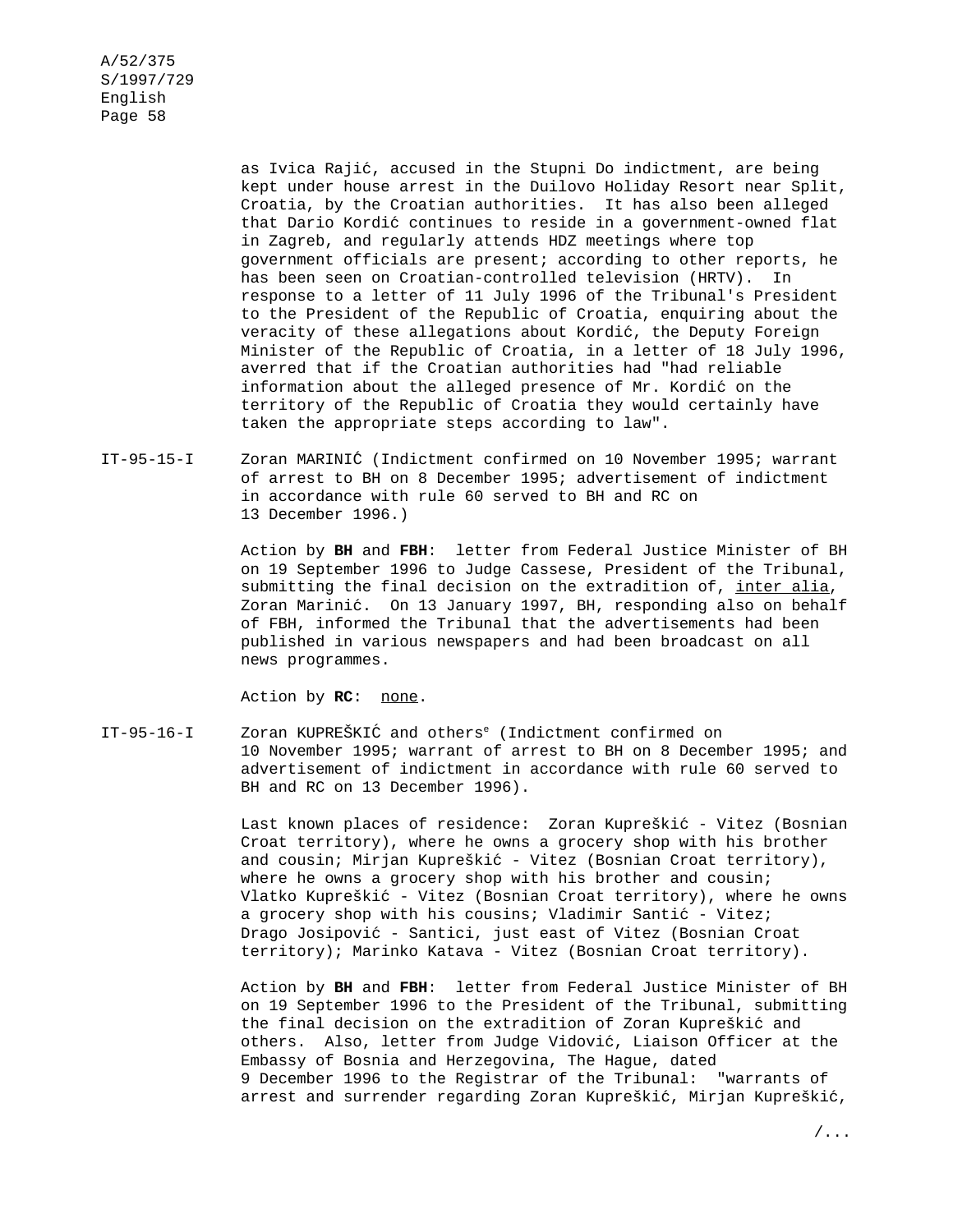Vlatko Kupreškić, Stipo Alilovic, Drago Josipović, Marinko Katava and Dragan Prpic were handed over directly to Deputy Minister of Interior and the Head of Security Service of R/F of BH Mr. Nedzad Ugljen by representative of the Prosecutor Office." On 17 November 1995 Judge Vidovic´ forwarded warrants of arrest and surrender for Dario Kordić, Mario Čerkez, Ivan Santić, Pero Skopljak, Zlatko Aleksovski and Tihomir Blaškić to the Ministry of Justice and Deputy Minister of Justice of the Federation of Bosnia and Herzegovina. The same material was forwarded to the Deputy Minister of Foreign Affairs, and, on 16 November 1995, to the Herceg-Bosna authorities in Mostar, with the request for it to be delivered to the Minister of Justice. Mrs. Vidović informed the Tribunal on 13 January 1997 that, "acting under the warrants of arrest and surrender, the Supreme Court of Bosnia and Herzegovina by its decision No. K-10/95 of 07.12.1995 approved of [the] surrender of war criminals to ICTY." On 13 January 1997, BH, responding also on behalf of FBH, informed the Tribunal that the advertisements had been published in various newspapers and had been broadcast on all news programmes.

Action by **RC**: none.

IT-96-21-T DELALIĆ, DELIĆ, MUCIĆ and LANDŽO (also referred to as Celebići case) (Indictment confirmed on 21 March 1996; 2 warrants of arrest to BH (Delić and Landžo), on 21 March 1996).

> Action by BH: Delić and Landžo have been arrested by the BH authorities and transferred to the Tribunal, where they are currently standing trial.

IT-96-23-I Dragan GAGOVIĆ and others<sup>f</sup> (also known as  $Fo\check{c}a$ ) (Indictment confirmed, 26 June 1996; warrants of arrest to BH, FBH and RS on 27 June 1996; and advertisement of the indictment in accordance with rule 60 served on BH, FBH and RS on 10 December 1996).

> Last known places of residence: Dragan Gagović - Chief of Police in Foča  $(RS)$ ; Gojko Janković - Foča  $(RS)$ , where he was seen by a journalist in a café frequented by French IFOR soldiers (Sunday Times, 28 July 1996); Radomir Kovać - Foča, reportedly working for the local police; Dragan Zelenović - Foča, reportedly working for the local police; Radovan Stanković - Foča, reportedly working for the local police. In August 1996, Stanković was nearly arrested by local police, but he escaped. He later filed a complaint with the International Police Task Force alleging harassment by those police forces. The Task Force recorded the complaint and made no attempt to arrest Stankovic´.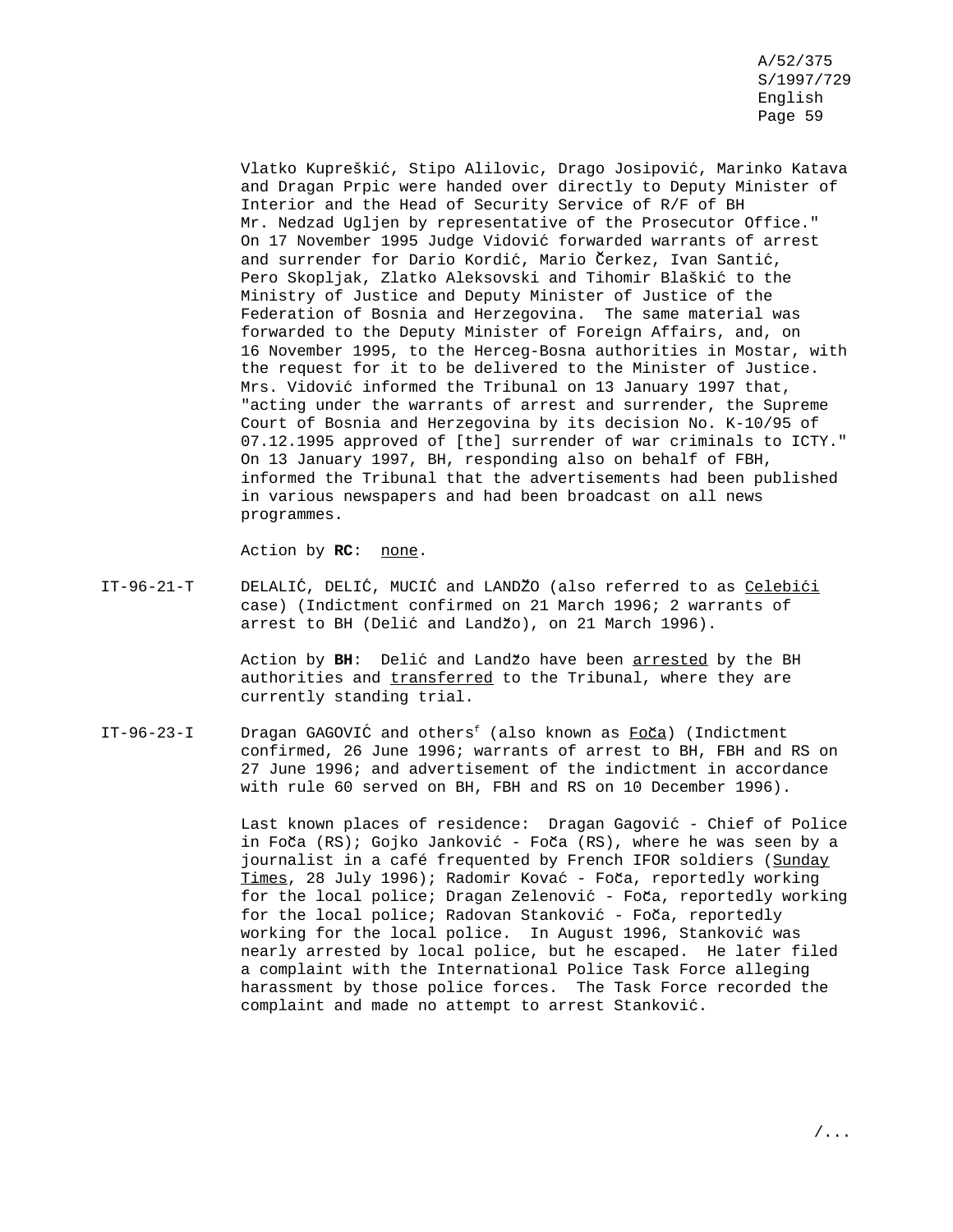> Action by **BH** and **FBH**: On 16 December 1996, BH, responding also on behalf of FBH, informed the Tribunal that the advertisements had been published in three newspapers and had also appeared on the television news.

Action by **RS**: none.

#### **International organizations**

### **North Atlantic Treaty Organization/Implementation Force/ Stabilization Force**

IT-95-7-Misc4 Order issued by Judge Jorda for copies of indictments, reviews of indictments, warrants of arrest and orders for surrender to be forwarded to IFOR, 24 December 1995; served to IFOR on 29 December 1995.

> Action by SFOR: arrested Milan Kovačević on 11 July 1997 in Prijedor and transferred him to the custody of the Tribunal. Attempted to arrest Simo Drljača who, however, died when he opened fire on the troops trying to arrest him and they returned fire in self-defence.

#### International arrest warrant

The following international arrest warrants have also been sent to IFOR/SFOR:

Martić: international arrest warrant issued to IFOR on 15 March 1996;

Šljivanćanin: international arrest warrant issued to IFOR on 3 April 1996;

Radić: international arrest warrant issued to IFOR on 3 April 1996;

Mrksić: international arrest warrant issued to IFOR on 3 April 1996;

Karadžić: international arrest warrant issued to IFOR on 11 July 1996;

Mladić: international arrest warrant issued to IFOR on 11 July 1996;

Rajić: international arrest warrant issued to IFOR on 13 September 1996.